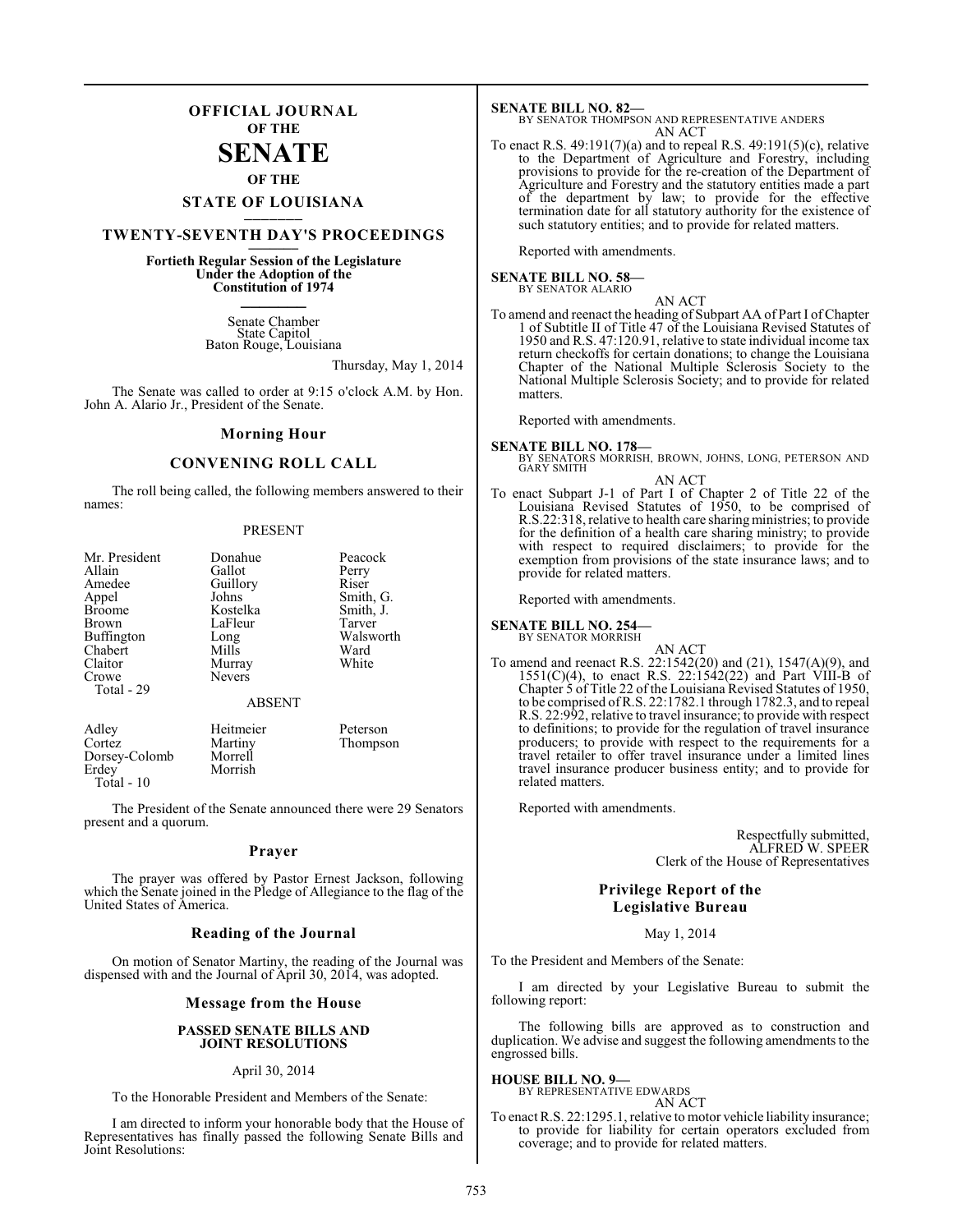Reported without amendments.

- **HOUSE BILL NO. 11—**<br>BY REPRESENTATIVES EDWARDS, ADAMS, ARNOLD, FOIL,<br>GAROFALO, GREENE, HARRISON, JAMES, JEFFERSON, LEOPOLD,<br>MACK, MILLER, MORENO, JAY MORRIS, AND SHADOIN AN ACT
- To enact R.S. 1:58.6, relative to state holidays; to establish "Purple Heart Recognition Day" as an annual state holiday; and to provide for related matters.

Reported without amendments.

#### **HOUSE BILL NO. 17—**

BY REPRESENTATIVE LOPINTO AN ACT

To amend and reenact R.S. 14:69.1(A), relative to illegal possession of stolen firearms; to amend the elements of the crime; to provide for an affirmative defense; and to provide for related matters.

Reported without amendments.

## **HOUSE BILL NO. 42—** BY REPRESENTATIVE PEARSON

AN ACT

To amend and reenact R.S.  $11:102(B)(3)(d)(vi)$ , relative to the liabilities of the Louisiana School Employees' Retirement System; to establish accounts for the full or partial payment of such liabilities; to provide for credits to such accounts; to provide for application of funds from certain accounts toward such liabilities; to provide an effective date; and to provide for related matters.

Reported without amendments.

#### **HOUSE BILL NO. 72—**

BY REPRESENTATIVES LOPINTO, ADAMS, ARMES, ARNOLD, HENRY<br>BURNS, CARMODY, CHANEY, GREENE, HARRIS, HAVARD, HAZEL,<br>HOLLIS, HOWARD, İVEY, LORUSSO, PYLANT, STOKES, THOMPSON,<br>AND WHITNEY

AN ACT

To amend and reenact R.S. 14:95.5(C), relative to the possession of a firearm on the premises of an alcoholic beverage outlet; to exempt certain law enforcement officers from the prohibition; to exempt concealed permit holders from the prohibition as it relates to restaurants; to provide relative to the authority of sheriffs or chief law enforcement officers to establish policies in this regard; and to provide for related matters.

Reported without amendments.

#### **HOUSE BILL NO. 102—** BY REPRESENTATIVE FOIL

AN ACT

To amend and reenact Civil Code Article 356, relative to the title of proceedings; to provide for the title of proceedings for continuing tutorship; and to provide for related matters.

Reported without amendments.

#### **HOUSE BILL NO. 177—**

BY REPRESENTATIVE CHAMPAGNE AN ACT

To amend and reenact R.S. 39:1489, relative to professional, personal, consulting, and social services procurement; to require the director of contractual review to report certain information regarding contracts awarded without the necessity of public bidding or competitive negotiation; and to provide for related matters.

Reported without amendments.

## **Page 2 SENATE 27th DAY'S PROCEEDINGS**

#### **HOUSE BILL NO. 187—**

BY REPRESENTATIVES LOPINTO, ADAMS, ARNOLD, BADON,<br>BERTHELOT, WESLEY BISHOP, BROADWATER, BROSSETT, DOVE,<br>GAROFALO,HUNTER,JAMES,KLECKLEY,MORENO,SCHEXNAYDER,<br>TALBOT,AND WOODRUFFAND SENATOR.GARY SMITH AN ACT

To amend and reenact R.S. 14:286(D), R.S. 40:34(B)(1)(a)(viii),  $(h)(v)$ , (i), and (j), and R.S. 44:4.1(B)(26), to enact Chapter 1-C of Code Title IV of Code Book III of Title 9 of the Louisiana Revised Statutes of 1950, to be comprised of R.S. 9:2718 through 2720.15, R.S. 14:286(E), and Part VII of Chapter 2 of Title 40 of the Louisiana Revised Statutes of 1950, to be comprised of R.S. 40:93 through 97, and to repeal R.S. 9:2713, relative to surrogacy; to provide for amendments to birth certificates; to provide for definitions relative to surrogacy contracts; to provide for genetic surrogacy contracts; to provide for the enforceability of gestational surrogacy contracts; to provide for the parties to a gestational surrogacy contract; to provide for contractual requirements for a gestational surrogacy contract; to provide for a proceeding to approve a gestational surrogacy contract; to provide for the check of the criminal records of the parties to a gestational surrogacy contract; to provide for an order preceding embryo transfer relative to a gestational surrogacy contract; to provide for matters relative to multiple attempts at in utero embryo transfer; to provide for confidentiality of the proceedings relative to a gestational surrogacy contract; to provide for continuing and exclusive jurisdiction to the proceedings relative to a gestational surrogacy contract; to provide for the termination of a gestational surrogacy contract by notice; to provide for remedies for the failure to perform under a gestational surrogacy contract; to provide for the termination of a gestational surrogacy contract and for the effects of divorce, nullity, and death on a gestational surrogacy contract; to provide for the effect of a subsequent marriage of the gestational mother on a gestational surrogacy contract; to provide for a post-birth order; to provide for DNA testing when the child is alleged not to be the child of the intended parents; to provide for time limitations and finality; to prohibit certain acts relative to a gestational surrogacy contract occurring on or after the effective date; to provide for data collection; and to provide for related matters.

Reported with amendments.

#### **LEGISLATIVE BUREAU AMENDMENTS**

Amendments proposed by Legislative Bureau to Reengrossed House Bill No. 187 by Representative Lopinto

#### AMENDMENT NO. 1

On page 7, line 3, following "the" and before "of" change "Judicial Administrator's Office" to "judicial administrator's office

#### AMENDMENT NO. 2

On page 7, line 12, following "the" and before "of" change "Judicial Administrator's Office" to "judicial administrator's office"

#### AMENDMENT NO.

On page 13, line 3, following "as" and before "in" change "defined" to "provided"

#### AMENDMENT NO. 4

On page 13, line 7, following "as" and before "in" change "defined" to "provided"

#### AMENDMENT NO. 5

On page 13, line 13, following "as" and before "in" change "defined" to "provided"

#### AMENDMENT NO. 6

On page 15, line 19, following "as" and before "by" change "defined" to "provided"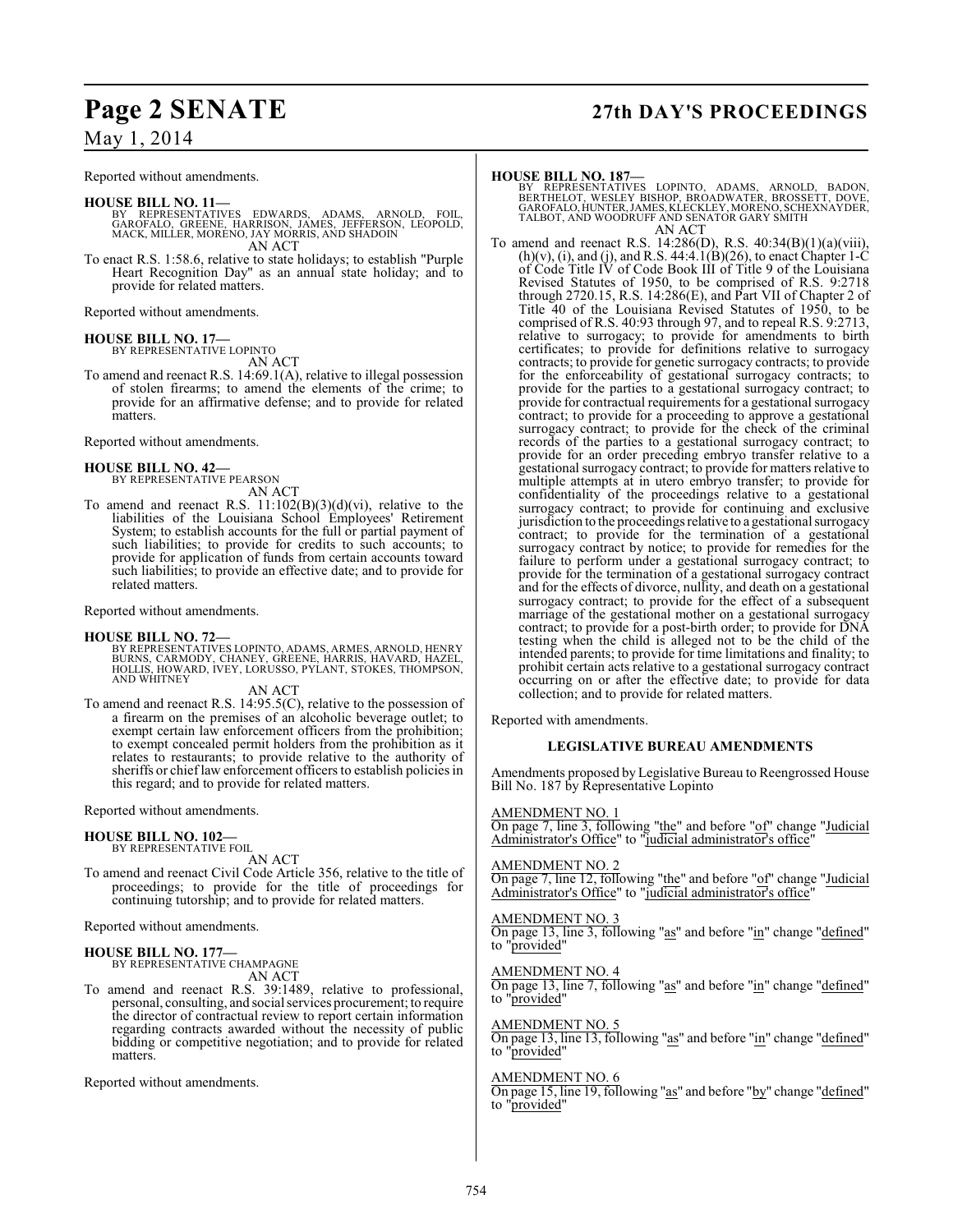## **27th DAY'S PROCEEDINGS Page 3 SENATE**

# May 1, 2014

#### AMENDMENT NO. 7

On page 15, line 25, following "and" and before "mother" insert "gestational"

**HOUSE BILL NO. 196—** BY REPRESENTATIVE SMITH

AN ACT

To amend and reenact R.S. 15:1111(I), relative to work release; to provide for the eligibility to participate in the Department of Public Safety and Corrections work release program; to extend the length of time certain offenders may participate in work release programs; and to provide for related matters.

Reported without amendments.

#### **HOUSE BILL NO. 210—**

BY REPRESENTATIVE JEFFERSON AN ACT

To amend and reenact R.S. 15:574.20, relative to medical parole; to amend certain eligibility requirements for medical parole; to amend certain definitions; to provide with respect to a risk assessment of an inmate prior to recommendation for medical parole; and to provide for related matters.

Reported without amendments.

#### **HOUSE BILL NO. 227—** BY REPRESENTATIVE HENRY

AN ACT

To amend and reenact R.S. 14:34.4(B), relative to battery of a school or recreation athletic contest official; to amend the penalties for the crime of battery of a school or recreation athletic contest official; to require participation by the offender in community service and a counseling program; and to provide for related matters.

Reported without amendments.

#### **HOUSE BILL NO. 278—**

BY REPRESENTATIVES HAVARD AND THIBAUT AN ACT

To enact R.S.  $14:30(A)(12)$  and  $(B)(4)$ , relative to first degree murder; to add "correctional facility employee" to the list of specific victims of the crime of first degree murder; to provide for a definition of "correctional facility employee"; and to provide for related matters.

Reported without amendments.

#### **HOUSE BILL NO. 280—** BY REPRESENTATIVE IVEY

AN ACT

To enact R.S. 40:1379.3(W), relative to concealed handgun permits; to provide for reduced fees for active duty members, reserve members, and veterans of the armed forces of the United States; to provide for definitions; and to provide for related matters.

Reported with amendments.

#### **LEGISLATIVE BUREAU AMENDMENTS**

Amendments proposed by Legislative Bureau to Engrossed House Bill No. 280 by Representative Ivey

AMENDMENT NO. 1

On page 1, line 19, following "the" and before the "," change "commissioned corps of the Public Health Service" to "U.S. Public Health Service Commissioned Corps"

#### **HOUSE BILL NO. 325—**

BY REPRESENTATIVES LOPINTO AND STOKES AND SENATOR GUILLORY

AN ACT

To amend and reenact R.S.  $14:19(A)$  and  $20(A)(4)(a)$  and (B)(introductory paragraph), relative to the justifiable use of force or violence; to provide that the use of force or violence is

justified in certain circumstances; to provide that the justification applies when the conflict began; to provide for technical changes; and to provide for related matters.

Reported without amendments.

## **HOUSE BILL NO. 398—** BY REPRESENTATIVE STOKES

AN ACT

To authorize and provide for the leasing of certain state property in Jefferson Parish; to provide for the property description; to provide for reservation of mineral rights; to provide terms and conditions; to provide for letting a contract by a request for proposals by the city of Kenner; to provide an effective date; and to provide for related matters.

Reported without amendments.

**HOUSE BILL NO. 417—** BY REPRESENTATIVE LOPINTO

AN ACT

To amend and reenact R.S. 14:202.1, relative to offenses against property; to provide for the crime of residential contractor fraud; to provide for criminal penalties; to provide for restitution; to delete provisions relating to home improvement fraud; and to provide for related matters.

Reported without amendments.

### **HOUSE BILL NO. 478—**



AN ACT To amend and reenact R.S. 19:147, 150, 151, and 159, relative to expropriation; to provide relative to certain expropriation procedures; to provide for final judgments for purposes of immediate appeal; to provide for the delay within which to request a jury trial; to provide relative to appeals; and to provide for related matters.

Reported with amendments.

#### **LEGISLATIVE BUREAU AMENDMENTS**

Amendments proposed by Legislative Bureau to Reengrossed House Bill No. 478 by Representative Miller

AMENDMENT NO. 1

On page 3, line 17, following "period" and before "which" insert "during"

**HOUSE BILL NO. 514—**

BY REPRESENTATIVE HENRY

AN ACT To enact R.S. 40:962.1.2, relative to nonprescription products containing dextromethorphan; to prohibit the selling, purchasing, or attempting to purchase products containing dextromethorphan by minors; to provide for criminal penalties; to provide for preemption of local ordinances regulating the same matters; and to provide for related matters.

Reported without amendments.

**HOUSE BILL NO. 530—**

BY REPRESENTATIVE PYLANT AN ACT

To amend and reenact R.S. 14:89(A) and (B) and 89.1 and to repeal R.S. 14:78 and 78.1, relative to offenses affecting sexual immorality; to repeal the crimes of incest and aggravated incest; to amend the offense of crime against nature to include the elements and penalties of the crime of incest; to amend the offense of aggravated crime against nature to include the elements and penalties of the crime of aggravated incest; to direct the Louisiana State Law Institute to amend all references in law accordingly; and to provide for related matters.

Reported without amendments.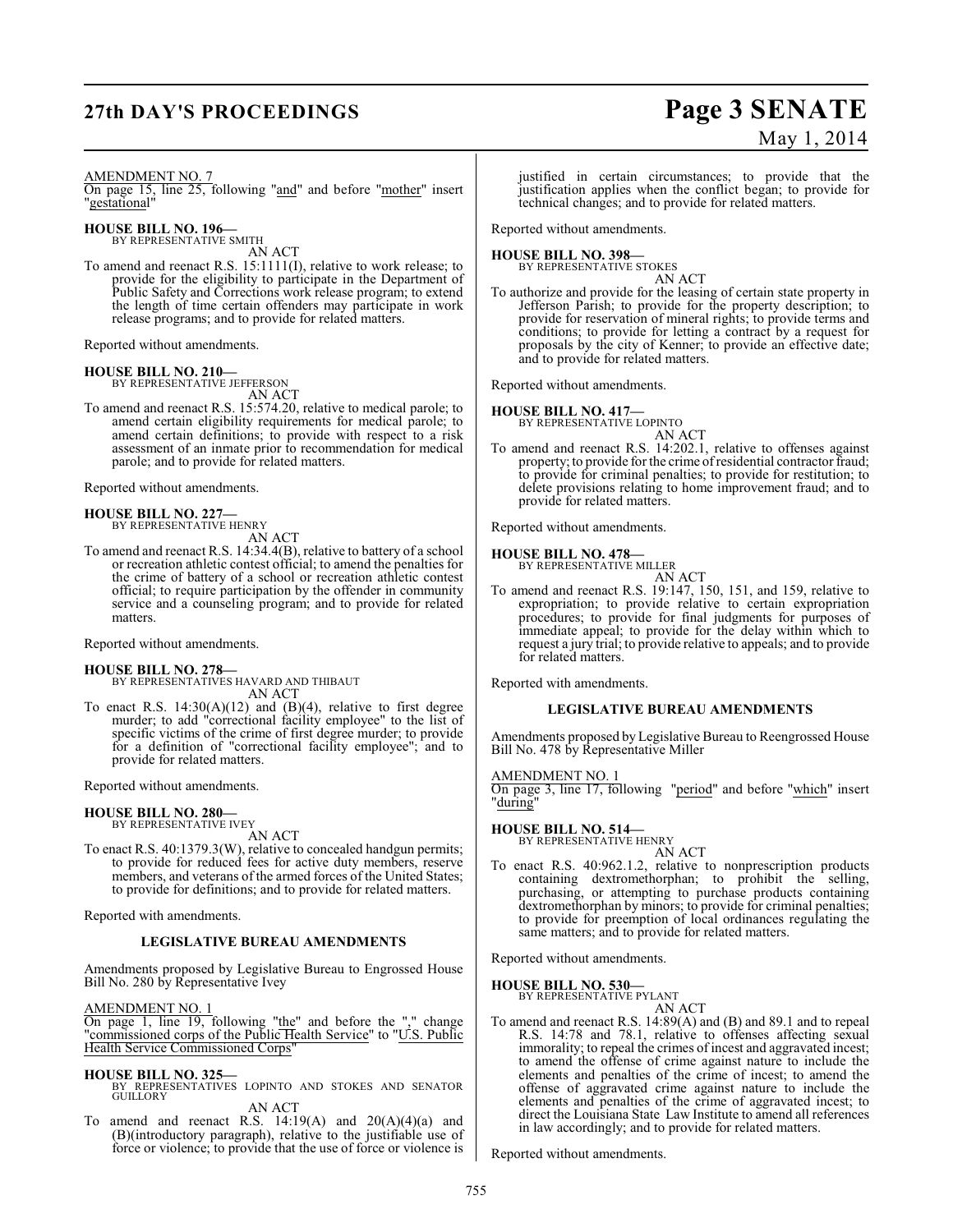### **HOUSE BILL NO. 534—**

BY REPRESENTATIVE SHADOIN AN ACT

To repeal R.S. 13:1218, relative to judicial bonds; to remove requirements for clerks to record all judicial bonds; and to provide for related matters.

Reported without amendments.

### **HOUSE BILL NO. 535—**

BY REPRESENTATIVE SHADOIN AN ACT

To amend and reenact R.S. 13:4688(B), relative to processing fees for clerks of court; to remove requirements relative to when certain processing fees are to be paid in a suit; and to provide for related matters.

Reported without amendments.

#### **HOUSE BILL NO. 578—** BY REPRESENTATIVE COX

AN ACT

To enact R.S. 26:600, relative to alcoholic beverage sales; to authorize the governing authority of the city of Mansfield to hold an election to allow certain restaurants to sell alcohol; to provide for definitions; to provide for the election and ballot language; and to provide for related matters.

Reported without amendments.

**HOUSE BILL NO. 599—** BY REPRESENTATIVE ABRAMSON AN ACT

To amend and reenact Code of Civil Procedure Article 966(F)(2) and (3), relative to motions for summary judgment; to provide for documentary evidence to be filed in electronic format; to provide for time limits within which to serve certain memoranda and motions; and to provide for related matters.

Reported without amendments.

**HOUSE BILL NO. 607—** BY REPRESENTATIVE ABRAMSON AN ACT

To amend and reenact Code of Civil Procedure Articles 1035, 1425(C), and 1462(B)(1) and to enact Code of Civil Procedure Article  $1434(A)(3)$ , relative to the continuous revision of the Code of Civil Procedure; to provide for the delay in filing an answer in incidental actions; to provide for the identification of testifying experts in discovery; to extend the delay for the state to respond to a request for the production of documents and things; to provide for persons before whom depositions are taken; and to provide for related matters.

Reported without amendments.

#### **HOUSE BILL NO. 619—**

BY REPRESENTATIVES ABRAMSON AND LORUSSO AN ACT

To amend and reenact R.S. 13:3822, 3823(A)(4) and (B), and 3824(A) and to enact R.S.13:3823(A)(5) and 3825, relative to depositions and discovery procedure; to provide for uniform foreign depositions law; to provide for assistance to tribunals and litigants in other states and jurisdictions; to provide for the Uniform Interstate Depositions and Discovery Act; to provide for definitions and procedures; and to provide for related matters.

Reported with amendments.

#### **LEGISLATIVE BUREAU AMENDMENTS**

Amendments proposed by Legislative Bureau to Reengrossed House Bill No. 619 by Representative Abramson

## **Page 4 SENATE 27th DAY'S PROCEEDINGS**

AMENDMENT NO. 1 On page 2, line 30, following "3825" change "; or" to "**.**"

AMENDMENT NO. 2 On page 3, line 30, following "to" and before the ":" insert "do any of the following"

AMENDMENT NO. 3 On page 4, line 1, following "deposition" change the ";" to "."

AMENDMENT NO. 4 On page 4, line 4, following "person" change ": or" to "."

AMENDMENT NO. 5 On page 4, line 15, following "under" and before "must" change "Paragraph  $(C)(2)$ " to "Paragraph  $(2)$  of this Subsection"

AMENDMENT NO. 6 On page 4, line 17, following "Subpoena" change the ";" to "."

#### AMENDMENT NO. 7

On page 4, line 19, following ""number" change the "; and" to "." and delete "and"

#### AMENDMENT NO. 8

On page 4, line 24, following "C" and before "must" insert "of this Section"

AMENDMENT NO. 9 On page 4, line 29, following "C" and before "." insert "of this Section"

#### AMENDMENT NO. 10

On page 5, line 3, following " $C$ " and before " $must$ " insert " $of this$ Section<sup>1</sup>

### **HOUSE BILL NO. 620—**

BY REPRESENTATIVE ABRAMSON AN ACT

To amend and reenact R.S. 9:2087(B), relative to trusts; to provide relative to the delegation of certain duties of a trustee; to provide that the delegation of authority for the sale of immovable property under certain circumstances shall be considered a ministerial duty; and to provide for related matters.

Reported without amendments.

**HOUSE BILL NO. 622—** BY REPRESENTATIVE ABRAMSON

AN ACT To amend and reenact Code of Civil Procedure Article 4134(C), relative to tutorship proceedings; to provide for the effect of a certificate of mortgage; to provide that certain certificates of mortgage do no constitute a legal mortgage; and to provide for related matters.

Reported without amendments.

- **HOUSE BILL NO. 683—** BY REPRESENTATIVES TERRY LANDRY AND KATRINA JACKSON AN ACT
- To amend and reenact R.S. 13:5304(B)(10) and (K), relative to district courts' drug division probation programs; to expand eligibility for participation in the drug division probation program to defendants with certain prior felony convictions; to require that drug division program evaluations shall include information on recidivism reduction and outcome data on participants; and to provide for related matters.

Reported without amendments.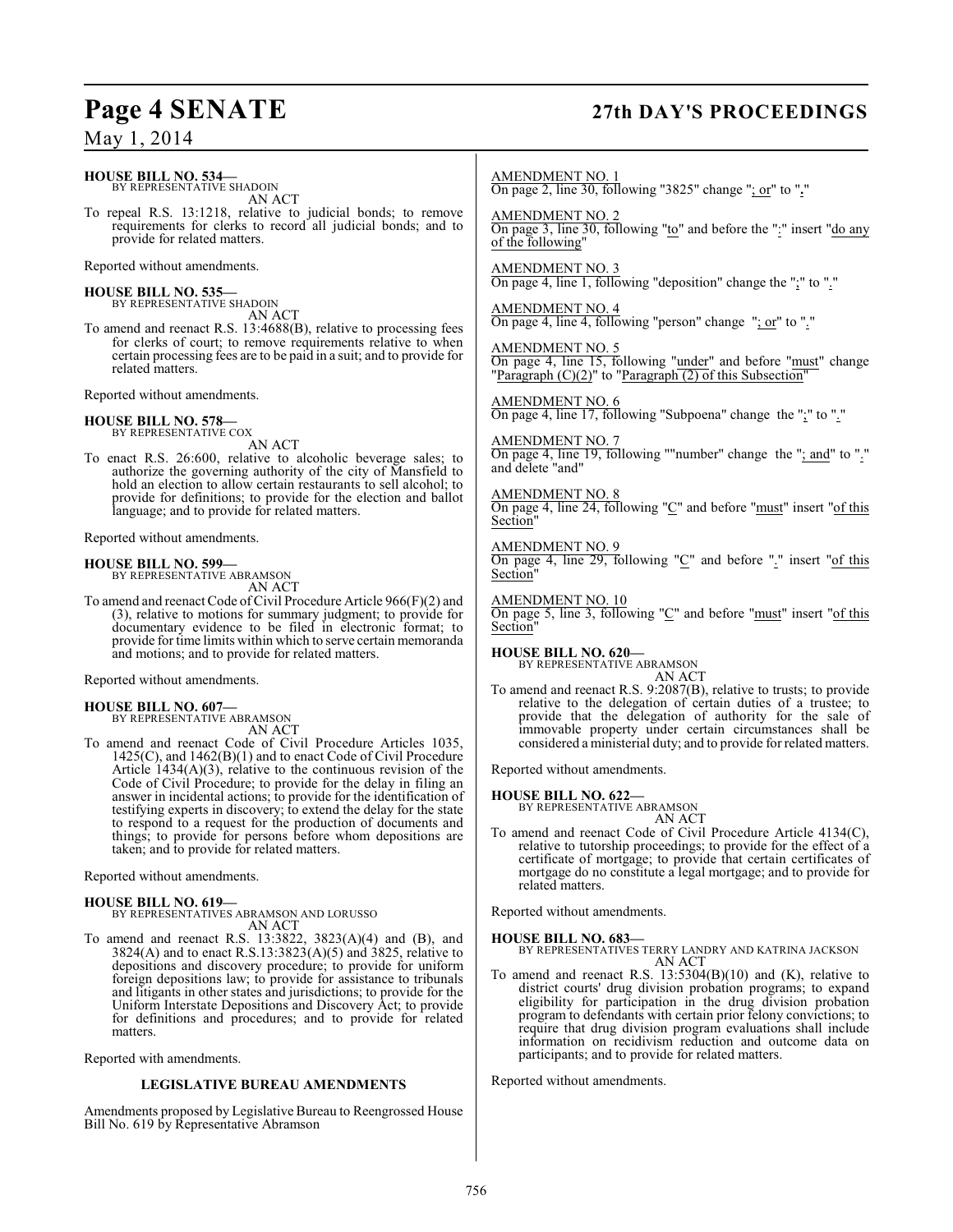## **27th DAY'S PROCEEDINGS Page 5 SENATE**

# May 1, 2014

**HOUSE BILL NO. 878—** BY REPRESENTATIVE LEBAS

AN ACT

To amend and reenact R.S.  $3:3553(A)$  and  $(B)(1)$  and  $3556(A)$ , relative to the Louisiana Soybean and Grain Research and Promotion Board; to provide relative to the use of funds; to repeal authority for referenda for the imposition and extension of assessments; and to provide for related matters.

Reported without amendments.

### **HOUSE BILL NO. 882—**

BY REPRESENTATIVE CHAMPAGNE AN ACT

To enact R.S. 1:55(E)(1)(f), relative to legal holidays; to establish the Friday of the Sugar Cane Festival as a legal holiday in the parish of Iberia; to authorize the clerk of court of the Sixteenth Judicial District Court to close the clerk's office in observance of the legal holiday; to provide for an exception; and to provide for related matters.

Reported without amendments.

## **HOUSE BILL NO. 886—** BY REPRESENTATIVE MONTOUCET

AN ACT

To amend and reenact R.S. 3:3543(B), (C), and (D), 3544(A)(1) and  $(3)$ ,  $(E)$ ,  $(F)(3)$  and  $(4)$ , and  $(H)(1)$ , and  $3547(A)$  and to repeal R.S.  $3:3543(E)$  and  $3544(A)(10)$ ,  $(B)$ , and  $(H)(5)$ , relative to the Louisiana Rice Research Board; to provide for the membership and duties of the board; to provide for the levy of certain assessments on dry rough "paddy" rice; to provide for rice producer refunds; to provide relative to the time period for the transfer of funds; to repeal authority for referenda for assessment purposes; and to provide for related matters.

Reported with amendments.

#### **LEGISLATIVE BUREAU AMENDMENTS**

Amendments proposed by Legislative Bureau to Reengrossed House Bill No. 886 by Representative Montoucet

#### AMENDMENT NO. 1

On page 2, line 4, following "Bureau" and before the "," insert "Federation"

AMENDMENT NO. 2 On page 2, line 13, following "Bureau" and before the "," insert "Federation"

AMENDMENT NO. 3 On page 4, line 26, following "levied" and before "up" change "herein" to "pursuant to this Section"

**HOUSE BILL NO. 1035—** BY REPRESENTATIVE PATRICK WILLIAMS

AN ACT

To amend and reenact R.S. 15:158(A)(3), relative to the Louisiana Public Defender Board; to provide with respect to the educational requirements for the juvenile justice compliance officer; and to provide for related matters.

Reported without amendments.

**HOUSE BILL NO. 1037—** BY REPRESENTATIVE HAZEL AN ACT

To amend and reenact R.S. 14:284, relative to offenses affecting public morals; to amend the criminal penalty provisions in the statute regarding Peeping Toms; and to provide for related matters.

Reported without amendments.

#### **HOUSE BILL NO. 1045—**

BY REPRESENTATIVE LEBAS

AN ACT To amend and reenact R.S. 3:3533(B), (C), and (E), 3534(A)(1) and (2), (G), and (H)(1), and  $3537(A)$  and to repeal R.S.  $3:3533(F)$ and 3534(B) and (I), relative to the Louisiana Rice Promotion Board; to provide for the membership of the board; to provide for the duties and responsibilities ofthe board; to provide for the levy of certain assessments; to provide for rice producer refunds; to provide for use and transfer of funds; to repeal the levy of additional assessments; to repeal authority for referenda for assessment purposes; and to provide for related matters.

Reported without amendments.

#### **HOUSE BILL NO. 1056—**

BY REPRESENTATIVE LAMBERT

AN ACT To amend and reenact R.S. 3:556.6(A) and (B) and 556.14(A) and (H) and to repeal R.S. 3:556.3(D), 556.7, and 556.14(B), (C), (E), (F), and (G), relative to the Louisiana Crawfish Promotion and Research Board; to provide for the levy of certain assessments on artificial crawfish bait, crawfish tail meat, and bags for the packaging of live crawfish; to repeal the term of appointment for board members; to repeal authority for referenda for assessment purposes; and to provide for related matters.

Reported without amendments.

**HOUSE BILL NO. 1066—** BY REPRESENTATIVES THOMPSON AND CARMODY AN ACT

To amend and reenact R.S. 40:1379.3(C)(1) and (17), (K), and (T)(1), relative to qualifications for concealed handgun permits; to provide for the submission of certain information for persons seeking a concealed handgun permit who are not United States citizens; to require a federal background check before issuing a concealed handgun permit; to provide for penalties for using a suspended or revoked concealed handgun permit to purchase a firearm; and to provide for related matters.

Reported without amendments.

### **HOUSE BILL NO. 1073— (Substitute for House Bill No. 442 by Representative Hazel)** BY REPRESENTATIVES HAZEL AND NORTON

AN ACT To amend and reenact R.S. 15:440.2(A)(1) and Children's Code Article 324(A), relative to recorded statements of protected persons; to amend provisions regarding the authorization to record the statement of a protected person; to authorize the recording of statements of protected persons without the necessity of a court order by either local court rule or execution of a written protocol; and to provide for related matters.

Reported without amendments.

### **HOUSE BILL NO. 1077— (Substitute for House Bill No. 1027 by Representative LeBas)**<br>BY REPRESENTATIVES LEBAS, ARMES, AND BILLIOT

AN ACT To amend and reenact R.S. 14:327(A)(2) and to enact R.S. 14:34.8, relative to crimes involving certain medical personnel; to create the crime of battery of emergency room personnel, emergency services personnel, or a healthcare professional; to provide for criminal penalties; to provide for definitions; to amend the crime of obstructing a fireman to include certain emergency services personnel; and to provide for related matters.

Reported with amendments.

#### **LEGISLATIVE BUREAU AMENDMENTS**

Amendments proposed by Legislative Bureau to Engrossed House Bill No. 1077 by Representative LeBas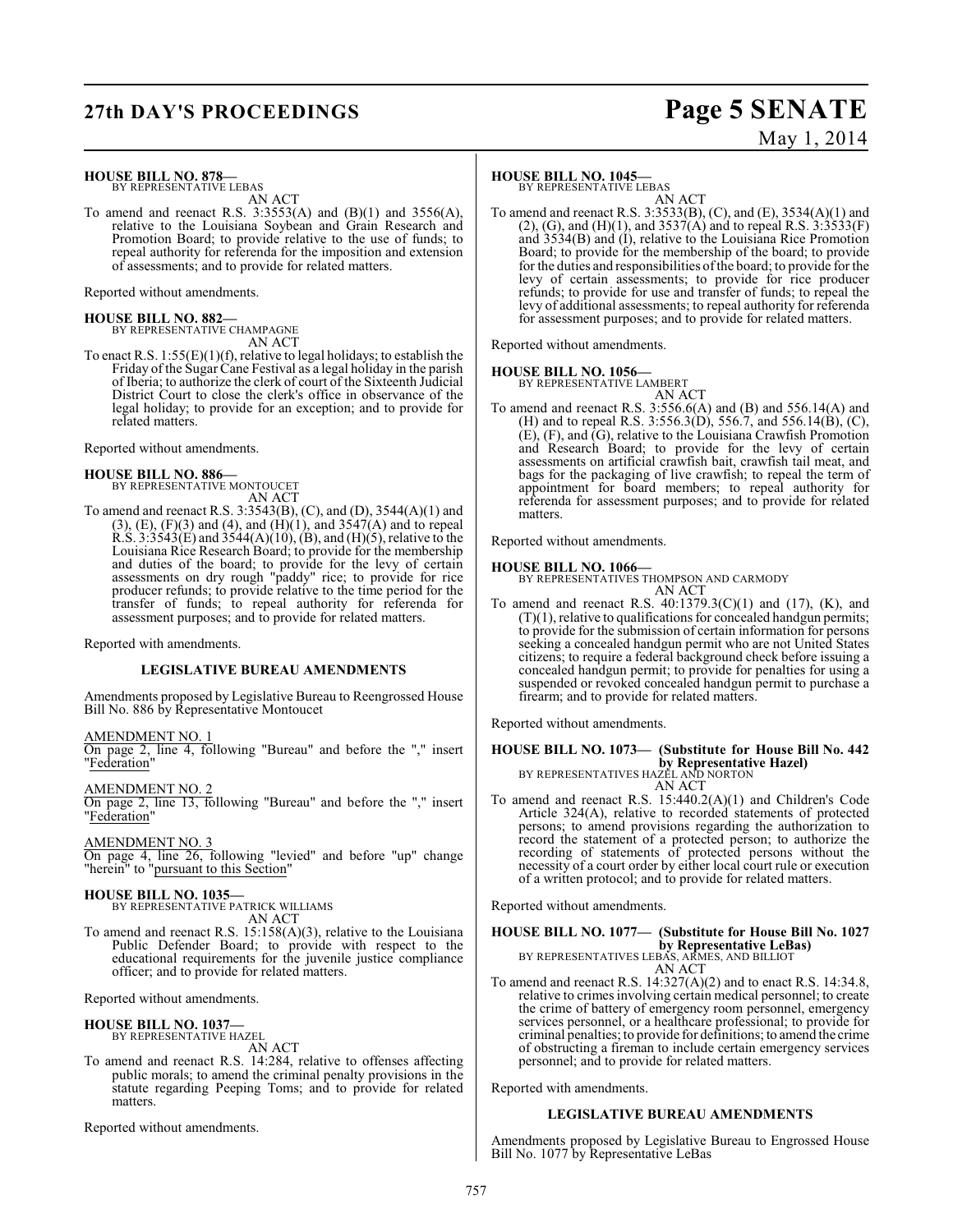## **Page 6 SENATE 27th DAY'S PROCEEDINGS**

May 1, 2014

#### AMENDMENT NO. 1

On page 2, line 5, following "personnel" and before "a person" change "means" to "includes"

> Respectfully submitted, Daniel R. Martiny Chairman

#### **Adoption of Legislative Bureau Report**

On motion of Senator Martiny, the Legislative Bureau amendments were adopted and the Bills and Joint Resolutions were read by title and passed to a third reading.

#### **Introduction of Senate Resolutions**

#### **SENATE RESOLUTION NO. 109—** BY SENATOR PERRY

A RESOLUTION

To commend Judge Durwood W. Conque on the occasion of his retirement from the Fifteenth Judicial District Court in Abbeville.

The resolution was read by title and placed on the Calendar for a second reading.

### **SENATE RESOLUTION NO. 110—** BY SENATORS PERRY, ALARIO AND HEITMEIER A RESOLUTION

To express and affirm the support and appreciation of the Senate of the Legislature of Louisiana for the Gulf menhaden fishery and all of the economic and social contributions that industry has made to the state through many years of operation in the Gulf of Mexico and onshore in the coastal areas of the state commend.

The resolution was read by title and placed on the Calendar for a second reading.

#### **Introduction of Senate Concurrent Resolutions**

#### **SENATE CONCURRENT RESOLUTION NO. 110—** BY SENATOR CROWE

A CONCURRENT RESOLUTION

To expressthe sincere and heartfelt condolences of the Legislature of Louisiana upon the death of Dr. James Larry Crain, former Southeastern Louisiana University President, former state commissioner of higher education, and former secretary of the Department of Culture, Recreation and Tourism.

The resolution was read by title and placed on the Calendar for a second reading.

### **SENATE CONCURRENT RESOLUTION NO. 111—** BY SENATOR GALLOT AND REPRESENTATIVE JEFFERSON A CONCURRENT RESOLUTION

To express the sincere condolences of the Legislature of Louisiana upon the death of Irene Baldwin.

The resolution was read by title and placed on the Calendar for a second reading.

#### **Senate Resolutions on Second Reading**

#### **SENATE RESOLUTION NO. 107—** BY SENATOR CLAITOR

A RESOLUTION

To commend Dr. William Kubricht III for his dedication and service to the Special Ops Survivors organization.

On motion of Senator Claitor the resolution was read by title and adopted.

#### **Senate Concurrent Resolutions on Second Reading**

#### **SENATE CONCURRENT RESOLUTION NO. 109—** BY SENATOR WALSWORTH

A CONCURRENT RESOLUTION To designate April 12, 2014, as Oral Cancer Foundation Walk/Run for Awareness Day in Louisiana.

The concurrent resolution was read by title. Senator Walsworth moved to adopt the Senate Concurrent Resolution.

#### **ROLL CALL**

The roll was called with the following result:

#### YEAS

| Mr. President<br>Adlev<br>Allain<br>Amedee<br>Appel<br>Broome<br>Brown<br>Buffington<br>Chabert<br>Claitor<br>Crowe<br>Total - 33 | Donahue<br>Dorsey-Colomb<br>Gallot<br>Guillory<br>Heitmeier<br>Johns<br>Kostelka<br>LaFleur<br>Long<br>Martiny<br>Mills<br><b>NAYS</b> | Murray<br><b>Nevers</b><br>Peacock<br>Perry<br>Riser<br>Smith, G.<br>Smith, J.<br>Thompson<br>Walsworth<br>Ward<br>White |
|-----------------------------------------------------------------------------------------------------------------------------------|----------------------------------------------------------------------------------------------------------------------------------------|--------------------------------------------------------------------------------------------------------------------------|
| Total - 0                                                                                                                         | ABSENT                                                                                                                                 |                                                                                                                          |

Morrish

Cortez Morrell Peterson Total - 6

The Chair declared the Senate adopted the Senate Concurrent Resolution and ordered it sent to the House.

#### **Senate Concurrent Resolutions to be Adopted, Subject to Call**

#### **Called from the Calendar**

Senator White asked that Senate Concurrent Resolution No. 84 be called from the Calendar.

**SENATE CONCURRENT RESOLUTION NO. 84—**<br>BY SENATORS WHITE, DONAHUE, ERDEY AND NEVERS AND<br>REPRESENTATIVES BROADWATER, EDWARDS, PUGH AND SIMON A CONCURRENT RESOLUTION

To commend the Southeastern Louisiana University men's indoor track and field team upon earning the  $2014$  Southland Conference Title and to commend Head Coach Sean Brady on being named the 2014 Southland Conference Men's Indoor Coach of the Year.

The concurrent resolution was read by title. Senator White moved to adopt the Senate Concurrent Resolution.

#### **ROLL CALL**

The roll was called with the following result:

#### YEAS

| Mr. President | Dorsey-Colomb | <b>Nevers</b> |
|---------------|---------------|---------------|
| Adley         | Gallot        | Peacock       |
| Allain        | Guillory      | Perry         |
| Amedee        | Heitmeier     | Riser         |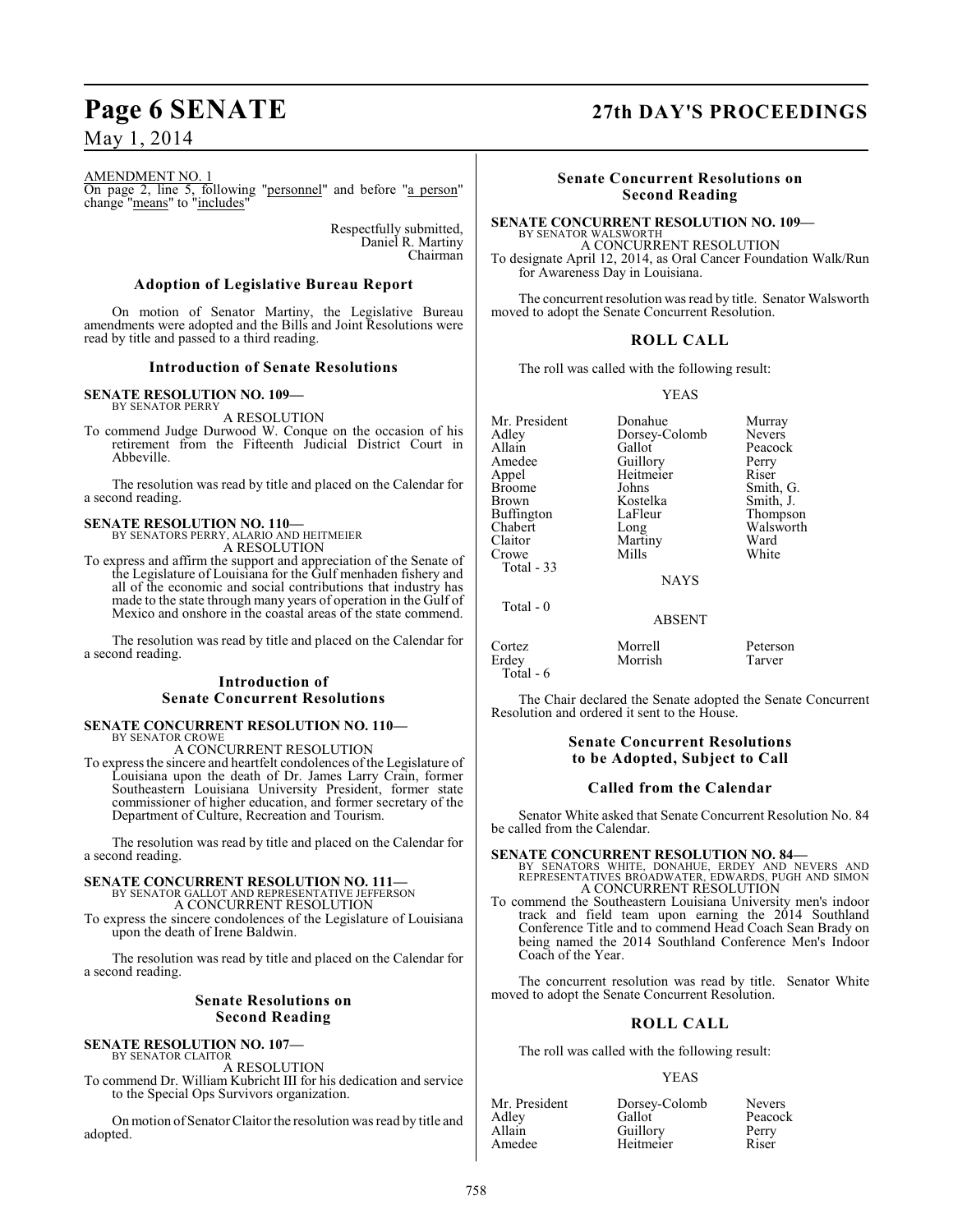## **27th DAY'S PROCEEDINGS Page 7 SENATE**

| Appel             |
|-------------------|
| <b>Broome</b>     |
| Brown             |
| <b>Buffington</b> |
| Chabert           |
| Claitor           |
| Crowe             |
| Donahue           |
| Total - 34        |

Johns Smith, G.<br>Kostelka Smith, J. Kostelka<br>LaFleur LaFleur Thompson<br>Long Walsworth Martiny Ward<br>
Mills White Mills Morrish Murray

NAYS

#### $Total - 0$

ABSENT

| Cortez      | Morrell  | Tarver |
|-------------|----------|--------|
| Erdey       | Peterson |        |
| $Total - 5$ |          |        |

The Chair declared the Senate adopted the Senate Concurrent Resolution and ordered it sent to the House.

#### **Message from the House**

#### **ASKING CONCURRENCE IN HOUSE BILLS AND JOINT RESOLUTIONS**

#### May 1, 2014

To the Honorable President and Members of the Senate:

I am directed to inform your honorable body that the House of Representatives has finally passed and asks your concurrence in the following House Bills and Joint Resolutions:

HB No. 70

Respectfully submitted, ALFRED W. SPEER Clerk of the House of Representatives

Walsworth<br>Ward

#### **House Bills and Joint Resolutions on First Reading**

#### **HOUSE BILL NO. 70—** BY REPRESENTATIVE GREENE

AN ACT

To amend and reenact R.S. 46:1818, relative to the Crime Victims Reparations Act; to provide requirements for the annual report containing activities of the Crime Victims Reparations Board; and to provide for related matters.

The bill was read by title and placed on the Calendar for a second reading.

#### **House Bills and Joint Resolutions on Second Reading**

#### **HOUSE BILL NO. 277—** BY REPRESENTATIVE GEYMANN

AN ACT

To enact R.S. 42:1118.2, relative to the Code of Governmental Ethics; to provide for additional ethical standards for members and former members of the State Board of Elementary and Secondary Education, the state superintendent of education and the former state superintendent of education, and related persons; provides for penalties; and to provide for related matters.

The bill was read by title and referred by the President to the Committee on Senate and Governmental Affairs.

# May 1, 2014

#### **HOUSE BILL NO. 329—**

BY REPRESENTATIVE LOPINTO AN ACT

To enact R.S. 15:574.4(A)(5), relative to parole eligibility; to provide for eligibility for parole consideration for certain inmates who are at least fifty years of age and have met certain conditions; and to provide for related matters.

The bill was read by title and referred by the President to the Committee on Judiciary B.

#### **HOUSE BILL NO. 415—**

BY REPRESENTATIVE HOFFMANN

AN ACT To amend and reenact R.S. 17:3883(A)(6), relative to the evaluation of teachers and administrators; to require the appointment and convening of an advisory subcommittee to make specific recommendations relative to such evaluations; to provide a time line for the convening of the subcommittee and for the submission of recommendations; to provide relative to the membership of the subcommittee; and to provide for related matters.

The bill was read by title and referred by the President to the Committee on Education.

**HOUSE BILL NO. 533—**

BY REPRESENTATIVES SEABAUGH AND REYNOLDS AN ACT

To amend and reenact R.S. 17:3902(B)(5), relative to the evaluation program for teachers and administrators; to prohibit the inclusion of the test scores of certain students in the value-added assessment model; and to provide for related matters.

The bill was read by title and referred by the President to the Committee on Education.

#### **HOUSE BILL NO. 703—**

BY REPRESENTATIVE EDWARDS AN ACT

To amend and reenact R.S. 17:3981(2), relative to the approval of proposed charter schools; to prohibit the State Board of Elementary and SecondaryEducation from authorizing a charter school if the proposed charter was previously denied or conditioned by the local school board and other specified conditions are met; and to provide for related matters.

The bill was read by title and referred by the President to the Committee on Education.

#### **HOUSE BILL NO. 764—**

BY REPRESENTATIVE PEARSON

AN ACT To amend and reenact R.S. 44:4.1(B)(11), to enact R.S. 22:1566, and to repeal R.S. 22:753(H)(5), relative to health insurance navigators and similar individuals or entities; to provide for definitions; to provide with respect to regulation by the commissioner of insurance, including registration or licensing of individuals and entities acting as navigators or providing similar services; to authorize the commissioner to assess fees and impose penalties; to provide for an exemption from the Public Records Law; and to provide for related matters.

The bill was read by title and referred by the President to the Committee on Insurance.

**HOUSE BILL NO. 1058**<br>BY REPRESENTATIVES HARRISON, ADAMS, ARMES, BADON, BARROW, BERTHELOT, BILLIOT, STUART BISHOP, BROADWATER, BROSSETT, BROWN, BURFORD, HENRY BURNS, BURRELL, CARMODY, CARTER, CHAMPAGNE, CHANEY, CONNICK, CO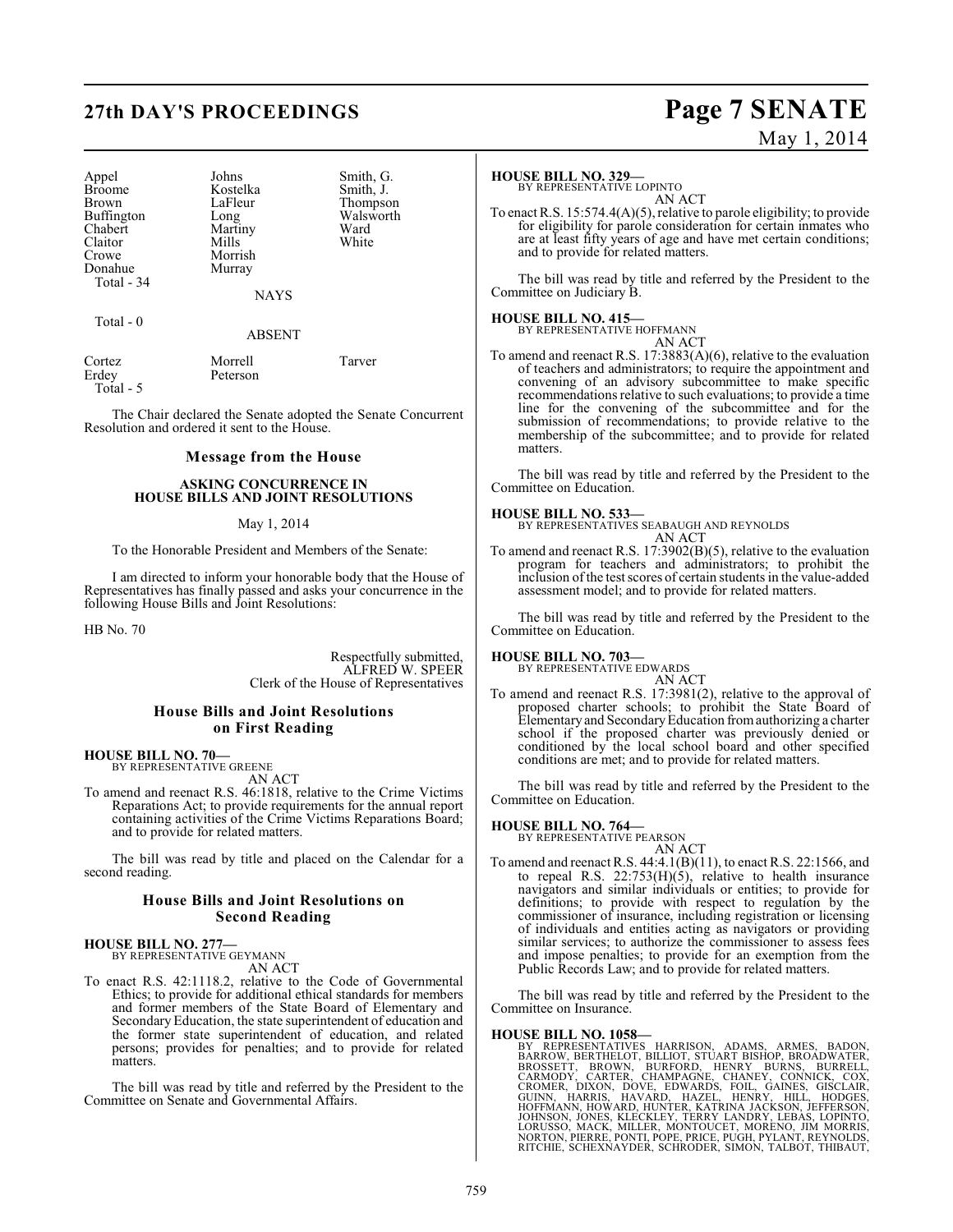## **Page 8 SENATE 27th DAY'S PROCEEDINGS**

May 1, 2014

THIERRY, THOMPSON, WHITNEY, PATRICK WILLIAMS, WILLMOTT, AND WOODRUFF AN ACT

#### To enact Part LXXV of Chapter 5 of Title 40 of the Louisiana Revised Statutes of 1950, to be comprised of R.S. 40:1300.381 through 1300.382, relative to public information concerning Down syndrome; to provide for definitions; to require the Department of Health and Hospitals to disseminate information regarding Down syndrome to healthcare providers and to publish such information electronically; and to provide for related matters.

The bill was read by title and referred by the President to the Committee on Health and Welfare.

## **HOUSE BILL NO. 1062—** BY REPRESENTATIVE HOFFMANN

AN ACT To enact R.S. 46:311 through 313, relative to the Supplemental Nutrition Assistance Program; to create and provide for a task force to study and make recommendations concerning electronic benefits disbursement by the Department of Children and Family Services; to provide for termination of the task force; to provide for redesignation of laws; and to provide for related matters.

The bill was read by title and referred by the President to the Committee on Health and Welfare.

## **HOUSE BILL NO. 1082—** BY REPRESENTATIVE STUART BISHOP

AN ACT

To enact R.S.  $56:10(B)(1)(g)$  and  $302.1(C)(1)(c)$ , relative to saltwater fishing licenses; to increase the fee for saltwater fishing licenses; to dedicate the funds derived from the increased cost to saltwater fish research and conservation; to create the Saltwater Fish Research and Conservation Fund; and to provide for related matters.

The bill was read by title and referred by the President to the Committee on Natural Resources.

#### **HOUSE BILL NO. 1113—**

- BY REPRESENTATIVES MACK, STUART BISHOP, CHANEY, CONNICK, GAROFALO, JIM MORRIS, ORTEGO, AND SCHEXNAYDER AN ACT
- To amend and reenact R.S. 30:2531.5(C), relative to penalties for littering; to provide for the suspension of a person's driver's license for failing to pay a fine or appear in court; and to provide for related matters.

The bill was read by title and referred by the President to the Committee on Natural Resources.

## **HOUSE BILL NO. 1142—** BY REPRESENTATIVE BURRELL

AN ACT

To amend and reenact R.S.  $14:79(A)(1)(a)$  and (E), R.S. 46:2136.2(B), and Code of Criminal Procedure Article  $335.1(A)(1)$ , relative to bail; to provide relative to bail restrictions for offenses against a family or household member or dating partner; to provide for the issuance of a Uniform Abuse Prevention Order; to provide relative to the possession of firearms by persons subject to the order; to provide for the inclusion of such orders in the Louisiana Protective Order Registry; and to provide for related matters.

The bill was read by title and referred by the President to the Committee on Judiciary C.

**HOUSE BILL NO. 1176—** BY REPRESENTATIVE BROADWATER AN ACT

To amend and reenact R.S. 46:114.4(C), 231, and 237 and to enact R.S. 46:231.3 and 231.14, relative to aid to needy families; to provide for duties and functions of the Department of Children

and Family Services in administering cash assistance provided through the Temporary Assistance for Needy Families program; to provide for restrictions on uses of Family Independence Temporary Assistance Program benefits and Kinship Care Subsidy Program benefits; to restrict uses of electronic benefits transfer cards; to establish certain restrictions and prohibitions on retailers and other businesses participating in the electronic benefits transfer system; to provide for penalties; to provide for appeals; to provide relative to the Fraud Detection Fund; to provide for definitions; to authorize promulgation of rules; and to provide for related matters.

The bill was read by title and referred by the President to the Committee on Health and Welfare.

#### **HOUSE BILL NO. 1247—**

BY REPRESENTATIVE ABRAMSON AN ACT

To amend and reenact R.S. 47:463.73(A), (C)(2), and (G), relative to special prestige license plates; to provide for the creation and issuance of a special prestige license plate for the Academy of the Sacred Heart; and to provide for related matters.

The bill was read by title and referred by the President to the Committee on Transportation, Highways and Public Works.

#### **HOUSE BILL NO. 1249—**

BY REPRESENTATIVES MONTOUCET, FANNIN, AND REYNOLDS AN ACT

To amend and reenact R.S. 45:1177(A)(1), (2)(k), (4), and (5) and to enact R.S. 45:1177(A)(6), relative to inspection and supervision fees paid by certain motor carriers and public utilities doing business in this state; to change the ranges for such fees; to exempt nonprofit water utility cooperatives or corporations wholly owned by water user members from paying such fees; and to provide for related matters.

The bill was read by title and referred by the President to the Committee on Commerce, Consumer Protection, and International Affairs.

## **HOUSE BILL NO. 1252—**<br>BY REPRESENTATIVE FOIL

AN ACT

To amend and reenact R.S. 32:412(A)(1), (2), (3), (4)(a) and (b)(introductory paragraph), (5), (6), (7)(a) and (b)(introductory paragraph),  $(B)(1)$ ,  $(2)$ ,  $(5)$ ,  $(7)(a)(i)$  and  $(ii)(introductory)$ paragraph), (b)(i) and (ii)(introductory paragraph), (c)(i) and (ii)(introductory paragraph), (d)(i) and (ii)(introductory paragraph), (e)(i)(aa), (bb)(introductory paragraph), (cc), (dd), and (ee), and (ii)(aa), (cc),(dd) and (ee) and (C),  $32:412.1$ (A)(introductory paragraph), (B), (C), and (D), and 32:429(A), to enact R.S.  $32:412.\overline{1}(E)$ , and to repeal R.S.  $32:412.1(A)(1)$ , relative to the duration of driver's licenses; to provide that driver's licenses be renewed every six years; and to provide for related matters.

The bill was read by title and referred by the President to the Committee on Transportation, Highways and Public Works.

### **HOUSE BILL NO. 1271— (Substitute for House Bill No. 941 by**

**Representative Leger)** BY REPRESENTATIVE LEGER

AN ACT

To enact R.S. 17:100.11, relative to public school facilities in certain public school districts; to provide relative to the allocation and dedication of certain local tax revenues to the replacement, repair, and improvement of such facilities; to provide for powers, duties, and responsibilities of the school boards of affected school districts, individual schools, and the Recovery School District with respect to such facilities and funds; to require the establishment of certain offices and accounts; to establish procedures governing the allocation and use of funds; to provide with respect to the allocation of funds to charter schools in the district and to the duties and responsibilities of the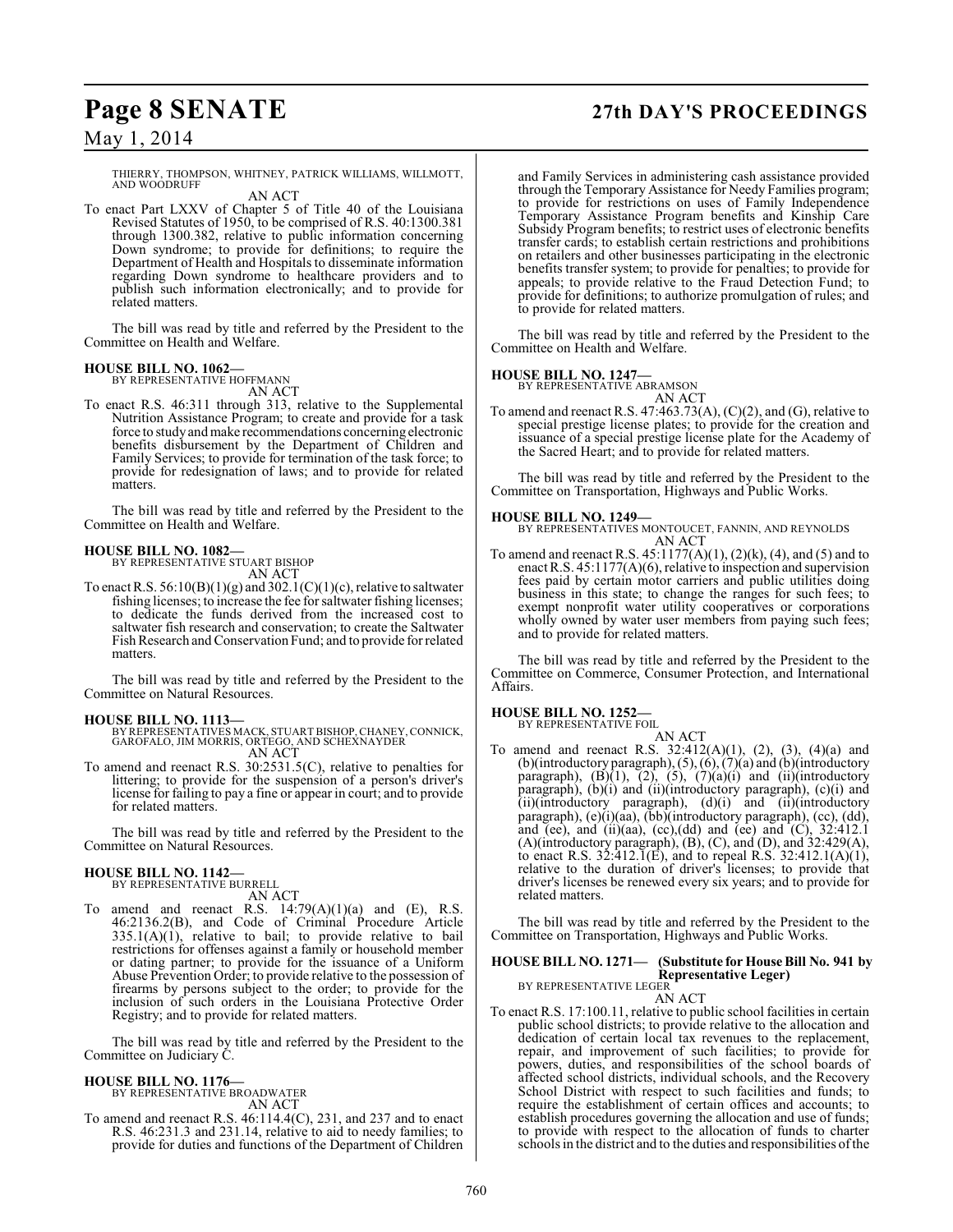## **27th DAY'S PROCEEDINGS Page 9 SENATE**

# May 1, 2014

school board and the Recovery School District with respect to public facilities occupied or used by charter schools; to provide for fees and charges; to provide relative to outstanding obligations of school boards and future obligations; and to provide for related matters.

The bill was read by title and referred by the President to the Committee on Education.

#### **HOUSE BILL NO. 1272— (Substitute for House Bill No. 515 by Representative Henry)** BY REPRESENTATIVE HENRY

AN ACT

To provide for the payment and satisfaction out of the monies appropriated and allocated to the LSU Health Sciences Center Health Care Services for the University Medical Center (Orleans) project in House Bill No. 2 of the 2014 Regular Session of the Legislature and previous capital outlay Acts to be used to pay and satisfy the judgments for just compensation related to the expropriation of property in accordance with Article I, Section 4 of the Louisiana Constitution of 1974, in the suit entitled "Board of Supervisors of Louisiana State University and Agricultural and Mechanical College v. 1732 Canal Street, LLC, et al."; to provide for costs; to provide for attorney fees; to provide for interest; and to provide for related matters.

The bill was read by title and referred by the President to the Committee on Finance.

#### **HOUSE BILL NO. 1273— (Substitute for House Bill No. 911 by Representative Leger)** BY REPRESENTATIVE LEGER

AN ACT

To enact Chapter 1-B of Title 37 of the Louisiana Revised Statutes of 1950, to be comprised of R.S. 37:31 through 36, relative to licenses to engage in certain fields of work for persons convicted of certain offenses; to permit persons convicted of certain offenses to apply for and hold provisional and regular licenses to engage in certain fields of work; to provide for exceptions; and to provide for related matters.

The bill was read by title and referred by the President to the Committee on Commerce, Consumer Protection, and International Affairs.

### **House Concurrent Resolutions on Second Reading**

### **HOUSE CONCURRENT RESOLUTION NO. 81—**

BY REPRESENTATIVE PEARSON A CONCURRENT RESOLUTION

To authorize and direct the Department of Health and Hospitals to amend LAC 48:V.6303 to add adrenoleukodystrophy to the list of mandatory screenings performed on newborns when it is recommended by the United States Department of Health and Human Services Secretary's Advisory Committee on Heritable Disorders in Newborns and Children, the American College of Medical Genetics, and the Louisiana Newborn Screening Advisory Committee.

The resolution was read by title and referred by the President to the Committee on Health and Welfare.

## **HOUSE CONCURRENT RESOLUTION NO. 118—** BY REPRESENTATIVE WILLMOTT

A CONCURRENT RESOLUTION

To recognize the week of May 6 through 12, 2014, as National Nurses Week in Louisiana.

The resolution was read by title. Senator Martiny moved to concur in the House Concurrent Resolution.

### **ROLL CALL**

The roll was called with the following result:

YEAS

| Mr. President | Dorsey-Colomb | Morrish       |
|---------------|---------------|---------------|
| Adley         | Erdey         | Murray        |
| Allain        | Gallot        | <b>Nevers</b> |
| Amedee        | Guillory      | Peacock       |
| Appel         | Heitmeier     | Perry         |
| Broome        | Johns         | Riser         |
| Brown         | Kostelka      | Smith, G.     |
| Buffington    | LaFleur       | Smith, J.     |
| Chabert       | Long          | Thompson      |
| Claitor       | Martiny       | Walsworth     |
| Crowe         | Mills         | White         |
| Total - 33    |               |               |
|               | <b>NAYS</b>   |               |
| Total - 0     |               |               |
|               | <b>ABSENT</b> |               |
| Cortez        | Morrell       | Tarver        |
| Donahue       | Peterson      | Ward          |
|               |               |               |

Total - 6

The Chair declared the Senate concurred in the House Concurrent Resolution and ordered it returned to the House.

### **HOUSE CONCURRENT RESOLUTION NO. 120—** BY REPRESENTATIVES SHADOIN AND JEFFERSON AND SENATOR GALLOT

A CONCURRENT RESOLUTION

To commend Ruston Florist and Boutique upon being named Business of the Year by the Ruston-Lincoln Chamber of Commerce.

The resolution was read by title. Senator Gallot moved to concur in the House Concurrent Resolution.

### **ROLL CALL**

The roll was called with the following result:

YEAS

| Mr. President<br>Adley<br>Allain<br>Amedee<br>Appel<br><b>Broome</b><br>Brown<br><b>Buffington</b><br>Chabert<br>Claitor<br>Crowe<br>Total $-33$<br>Total - 0 | Dorsey-Colomb<br>Erdey<br>Gallot<br>Guillory<br>Heitmeier<br>Johns<br>Kostelka<br>LaFleur<br>Long<br>Martiny<br>Mills<br><b>NAYS</b><br>ABSENT | Morrish<br>Murray<br><b>Nevers</b><br>Peacock<br>Perry<br>Riser<br>Smith, G.<br>Smith, J.<br>Thompson<br>Walsworth<br>White |
|---------------------------------------------------------------------------------------------------------------------------------------------------------------|------------------------------------------------------------------------------------------------------------------------------------------------|-----------------------------------------------------------------------------------------------------------------------------|
| Cortez                                                                                                                                                        | Morrell                                                                                                                                        | Tarver                                                                                                                      |
| Donahue<br>Total - 6                                                                                                                                          | Peterson                                                                                                                                       | Ward                                                                                                                        |

The Chair declared the Senate concurred in the House Concurrent Resolution and ordered it returned to the House.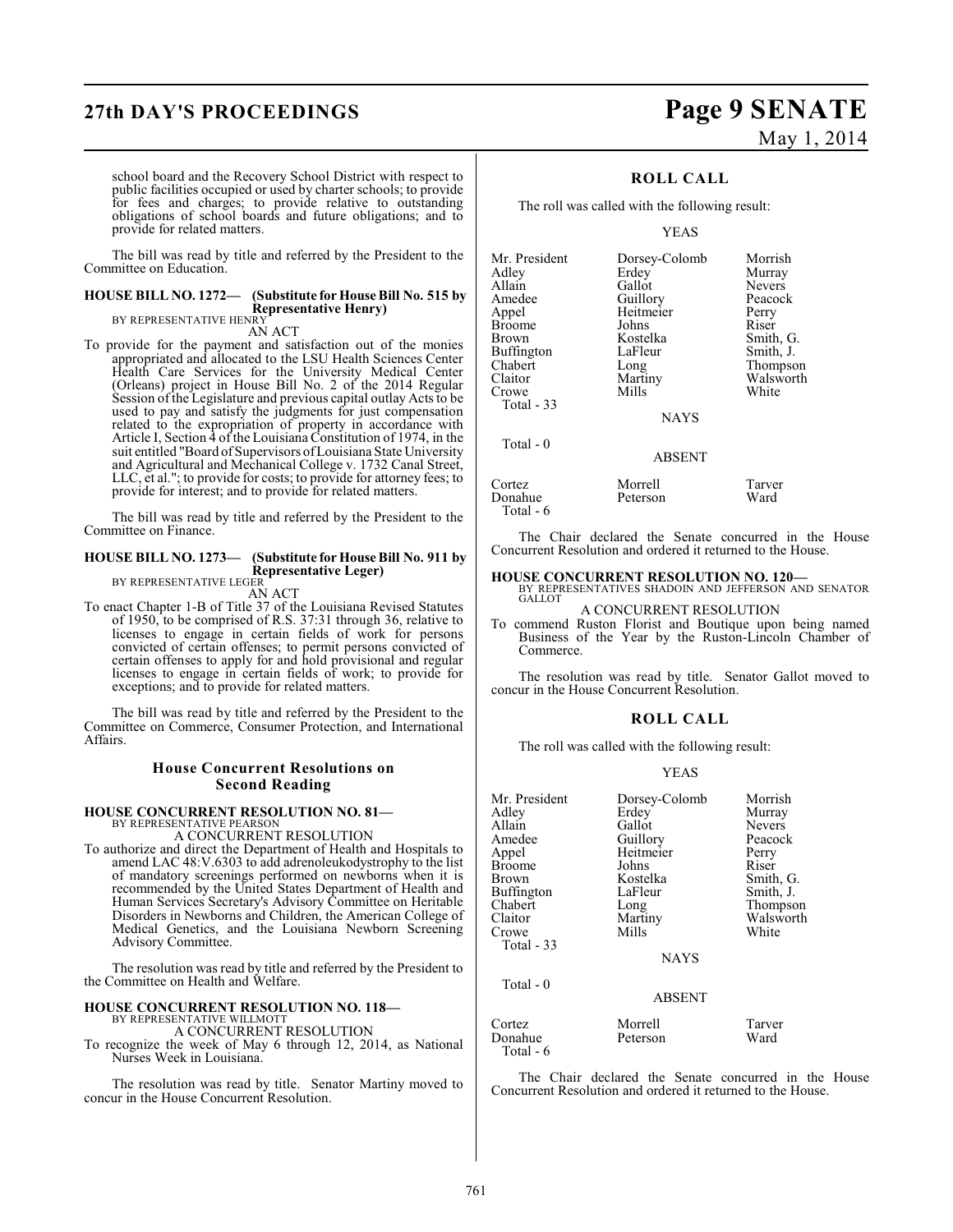## **Page 10 SENATE 27th DAY'S PROCEEDINGS**

### May 1, 2014

#### **HOUSE CONCURRENT RESOLUTION NO. 121—**

BY REPRESENTATIVES KATRINA JACKSON, BADON, BARROW, WESLEY BISHOP, BROSSETT, BURRELL, COX, DIXON, FRANKLIN, GAINES, HONORE, HUNTER, JAMES, JEFFERSON, TERRY LANDRY, NORTON, PRANKLIN, PORSEY-COLOMB, GAILOT, GUILLORY, MORRELL,

To express condolences upon the death of Dr. Isaac Greggs, longtime band director at Southern University in Baton Rouge.

The resolution was read by title. Senator Dorsey-Colomb moved to concur in the House Concurrent Resolution.

#### **ROLL CALL**

The roll was called with the following result:

#### YEAS

| Mr. President | Erdey     | <b>Nevers</b> |
|---------------|-----------|---------------|
| Adley         | Gallot    | Peacock       |
| Allain        | Guillory  | Perry         |
| Amedee        | Heitmeier | Riser         |
| Appel         | Johns     | Smith, G.     |
| <b>Broome</b> | Kostelka  | Smith, J.     |
| <b>Brown</b>  | LaFleur   | Tarver        |
| Buffington    | Long      | Thompson      |
| Chabert       | Martiny   | Walsworth     |
| Claitor       | Mills     | Ward          |
| Crowe         | Morrish   | White         |
| Dorsey-Colomb | Murray    |               |
| Total - 35    |           |               |
|               | NAYS      |               |

Total - 0

#### ABSENT

| Cortez    | Morrell  |
|-----------|----------|
| Donahue   | Peterson |
| Total - 4 |          |

The Chair declared the Senate concurred in the House Concurrent Resolution and ordered it returned to the House.

#### **Senate Bills and Joint Resolutions on Second Reading Reported by Committees**

#### **SENATE BILL NO. 1—** BY SENATOR CLAITOR

#### AN ACT

To amend and reenact Chapter 6 of Title 17 of the Louisiana Revised Statutes of 1950 and to enact R.S. 17:1891, relative to Tulane University; to provide relative to the Tulane Legislative Scholarship Program established pursuant to Act No. 43 of the 1884 Regular Session of the Legislature of Louisiana, as amended; to enact the "Legislative Scholarship Fairness Act"; to provide certain terms, procedures, conditions, and requirements; to provide relative to eligibility criteria and other program requirements; to provide for exclusions from eligibility; to provide relative to the scholarship selection and award process; to provide for a selection preference for surviving children of certain deceased military, law enforcement, and other public personnel; to prohibit receipt of campaign contributions from scholarship recipients and their relatives; to provide relative to public notice and disclosure of certain program information; to provide for effectiveness; and to provide for related matters.

Reported with amendments by the Committee on Senate and Governmental Affairs.

#### **SENATE COMMITTEE AMENDMENTS**

Amendments proposed by Senate Committee on Senate and Governmental Affairs to Original Senate Bill No. 1 by Senator Claitor

#### AMENDMENT NO. 1

On page 1, line 9, after "process;" delete the remainder of the line, delete lines 10 and 11, and at the beginning of line 12, delete "recipients and their relatives;"

#### AMENDMENT NO. 2

On page 2, line 22, change "**his own relative**" to "**a member of his immediate family**"

#### AMENDMENT NO. 3

On page 2, delete lines 26 and 27, and insert the following:

"**(3) No person who is a member of the immediate family of an elected official who is subject to the provisions of R.S. 42:1124(A)(1), or who is elected to represent Louisiana in the Congress of the United States,shall be eligible to receive a Tulane Scholarship.**"

#### AMENDMENT NO. 4

On page 2, delete lines 28 and 29, and on page 3, delete lines 1 through 16, and insert the following:

"**E.(1) A legislator may establish his own selection criteria and directly nominate a student for a Tulane Legislative Scholarship or request Tulane University to award the scholarship on his behalf through an open competition in accordance with eligibility criteria established by the university and as provided in this Section.**

**(2) At minimum, the selection process established for the open competition shall provide for the following:**

**(a) If at all possible, the scholarship shall be awarded to a student who resides in the legislator's district.**

**(b) If there is no qualified student available from a legislator's district, an otherwise qualified student shall be selected, on the basis of demonstrated need, from a statewide pool of Louisiana residents who have been accepted for admission to Tulane University.**

**(c) Tulane University shall send notification to each legislator who utilizes the open competition selection process regarding the student selected to receive his legislative scholarship.**

**(d) By utilizing the open competition, the legislator agrees to allow the university to award his Tulane Legislative Scholarship to the same student every year until the student graduates, or until the legislator's term ends or he otherwise leaves office.**

**F. Information regarding the existence of the Tulane Legislative Scholarship Program shall be published on the legislature's website which shall include a link to the Tulane University website where** 

AMENDMENT NO. 5 On page 3, delete lines 20 through 22

#### AMENDMENT NO. 6

On page 3, at the beginning of line 23, change "**I.**" to "**G.**"

#### AMENDMENT NO. 7

On page 4, line 2, change "**Federal**" to "**Family**" and insert "**and**" after "**Rights**"

#### AMENDMENT NO. 8

On page 4, delete lines 4 through 7, and insert the following: "**H. For purposes of this Section, "immediate family" shall**

**be defined as provided in R.S. 42:1102(13).**"

On motion of Senator Amedee, the committee amendment was adopted. The amended bill was read by title, ordered engrossed and passed to a third reading.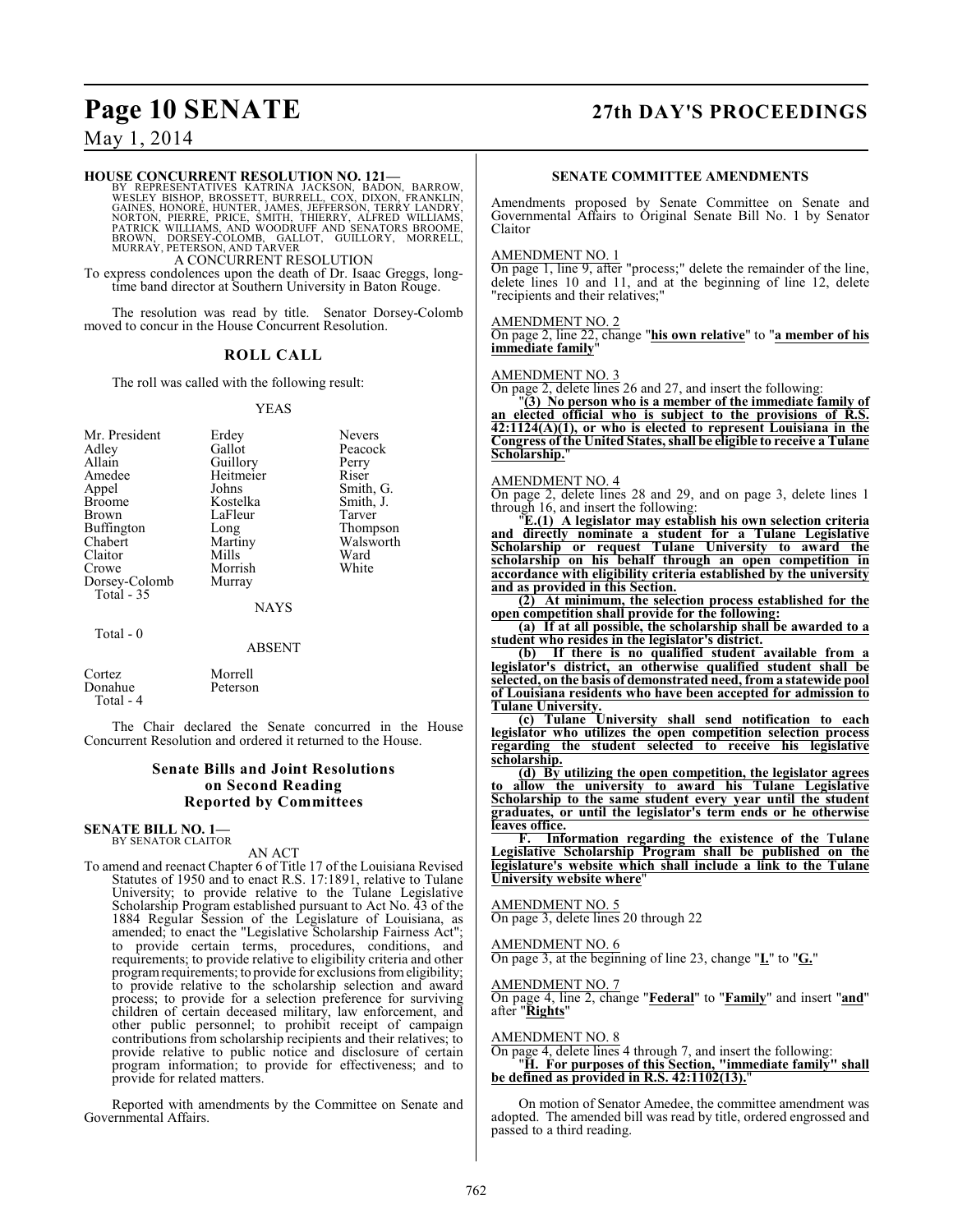## **27th DAY'S PROCEEDINGS Page 11 SENATE** May 1, 2014

### **SENATE BILL NO. 53—**

BY SENATORS CORTEZ AND LAFLEUR AN ACT

To amend and reenact R.S. 4:143(1), relative to horse racing; to provide for certain terms, conditions, and procedures; to provide for definitions; and to provide for related matters.

Reported with amendments by the Committee on Commerce, Consumer Protection, and International Affairs.

#### **SENATE COMMITTEE AMENDMENTS**

Amendments proposed by Senate Committee on Commerce, Consumer Protection and International Affairs to Original Senate Bill No. 53 by Senator Cortez

#### AMENDMENT NO. 1

On page 1, line 2, after "R.S. 4:143(1)," insert "155, 158, and 225 and to enact R.S. 4:158.1 and 160(7),  $(8)$ ,  $(9)$ , and  $(10)$ ,"

#### AMENDMENT NO. 2

On page 1, line 3, after "definitions;" insert "to provide for the term of certain licenses; to provide for fines, suspension, denial, or termination of racing privileges of an association; to require a written report be submitted by certain licensees;"

#### AMENDMENT NO. 3

On page 1, line 6, after "R.S. 4:143(1)" delete the rest of the line and insert ", 155, 158, and 225 are hereby amended and reenacted and R.S. 4:158.1 and 160(7), (8), (9), and (10) are hereby enacted to read as follows:"

#### AMENDMENT NO. 4

On page 1, after line 13, insert the following:

"§155. Commission authority, fines, suspensions, revocations, forfeitures and disciplinary actions

**A.** The commission may impose upon a licensee **any licensee** listed in R.S. 4:169 a fine not exceeding ten thousand dollars and may suspend a licensee indefinitely, or both. Any commission action taken herein shall be consistent with the provisions of this Part.

**B. The commission may impose upon any licensed association as defined in R.S. 4:143(1) a fine not to exceed one hundred thousand dollars and may suspend a license indefinitely, or both. Any commission action taken herein shall be consistent with the provisions of this Part.**

\* \* \*

#### §158. License **One-year license** or permit to conduct race meetings, one-year and ten-year licenses

A. On or before the fifteenth of April of each year and on or before the fifteenth of August of each year any person possessing the qualifications prescribed in this Part may apply to the commission for a **one-year** license to conduct race meetings. On or before the first of May and the first of September of each year, after receipt of the applications the commission shall convene to consider the refusal or granting of the permits or licenses applied for. An application filed prior to any one of the two deadlines shall request dates for racing to commence not sooner than four months from said deadlines. The permits or licenses granted shall set forth the name of the licensee, the location of the race track, the duration of the race meeting, and the kind of racing desired to be conducted, and shall recite the receipt by the commission of the license fee provided for in this Part. The license is not transferable nor does it apply to any place, track, or enclosure except the one specified in the license. Should the commission, after due proceedings had in conformity with this Part, suspend or revoke an association's license or terminate the racing privileges granted to an association, said association may within ten days of the notification of the commission's decision take a suspensive appeal to the district court having jurisdiction over the association's track. Such appeals shall be filed in the district court in the same manner as original suits are instituted therein. The appeals should be tried de novo. Either party may amend and supplement his pleadings and additional witnesses may be called and heard.

Within ten calendar days of the signing of the judgment by the district court in any such appeal case, the commission or the applicant for a license or licensee, as the case may be, may suspensively appeal the judgment to the appellate court of proper jurisdiction. These appeals shall be perfected in the manner provided for in civil cases and shall be suspensive or devolutive in the discretion of the court.

All proceedings in the district and appellate courts arising under this Part are civil in nature and shall be heard summarily by the court, without a jury, shall take precedence over other civil cases, and shall be tried in chambers or in open court, and in or out of term.

B. The provisions of this Part to the contrary, notwithstanding, the commission may contract with any licensee for a permit to operate a track for a period of ten years. Such permit shall conform to all the requirements as set out in Subsection  $(A)$  of this section; however, any licensee applying for a ten-year license under this section shall also agree in writing to expend the sum of no less than \$10,000.00 per year or \$100,000.00 during said ten-year period for the purpose of repairs and improvements to the track and its facilities, said sum to be expended during said ten-year period.

The commission may approve an application for racing dates for a period not exceeding three racing years, when a contract has been entered into in accordance with this section.

**§158.1. Written report; required**

**A. On January 1, 2015, and on January first of each year thereafter, a licensee who is licensed to conduct races shall submit to the commission a written report that shall include the following information:**

**(1) The plan of operation for each fiscal year. The plan of operation shall include but not be limited to customer service, marketing and promotions relative to horse racing, capital improvement, and facility maintenance. "Facility maintenance" shall include but not be limited to track surface, barns, grand stands, and paddocks.**

**(2) A summary of the implementation and status of the prior year's plan.**

**B. The commission may adopt rules in accordance with the Administrative Procedure Act to implement the provisions of this Section, including, as appropriate, standard forms to be used for the annual report and plan of operation.** \* \* \*

§160. Grounds for **fines, suspension,** denial**,** or termination of racing privileges to an association

The commission may **fine,** refuse, suspend, or withdraw licenses, permits and privileges granted by it or terminate racing privileges, for just cause. Those things constituting just cause are: \* \* \*

**(7) Failure to meet criteria for licensing as provided in R.S.**  $\frac{4:159.}{(8)}$ 

**(8) Failure to maintain suitable racing surfaces as determined by the commission.**

**(9) Failure or inability to conduct racing in a manner that is in the best interest of racing as determined by the commission.**

**(10) Failure to provide responses to inquiries made by the commission regarding the status or progress of any matter related to racing.**

\* \* \* §225. Commission authority, fines, suspensions, revocations, forfeitures and disciplinary actions

**A.** The commission may impose upon a licensee **any licensee** listed in R.S. 4:169 a fine not exceeding ten thousand dollars and may suspend a licensee indefinitely, or both. Any commission action taken herein shall be consistent with the provisions of this Part.

**B. The commission may impose on any licensed association as defined in R.S. 4:143(1) a fine not to exceed one hundred thousand dollars and may suspend a license indefinitely, or both. Any commission action taken herein shall be consistent with the provisions of this Part.**"

On motion of Senator Martiny, the committee amendment was adopted. The amended bill was read by title, ordered engrossed and passed to a third reading.

#### **SENATE BILL NO. 135—** BY SENATOR LONG

AN ACT

To amend and reenact R.S.  $22:1806.3(A)(3)$  and to enact R.S.  $22:1806.3(A)(4)$ , relative to home service contracts; to provide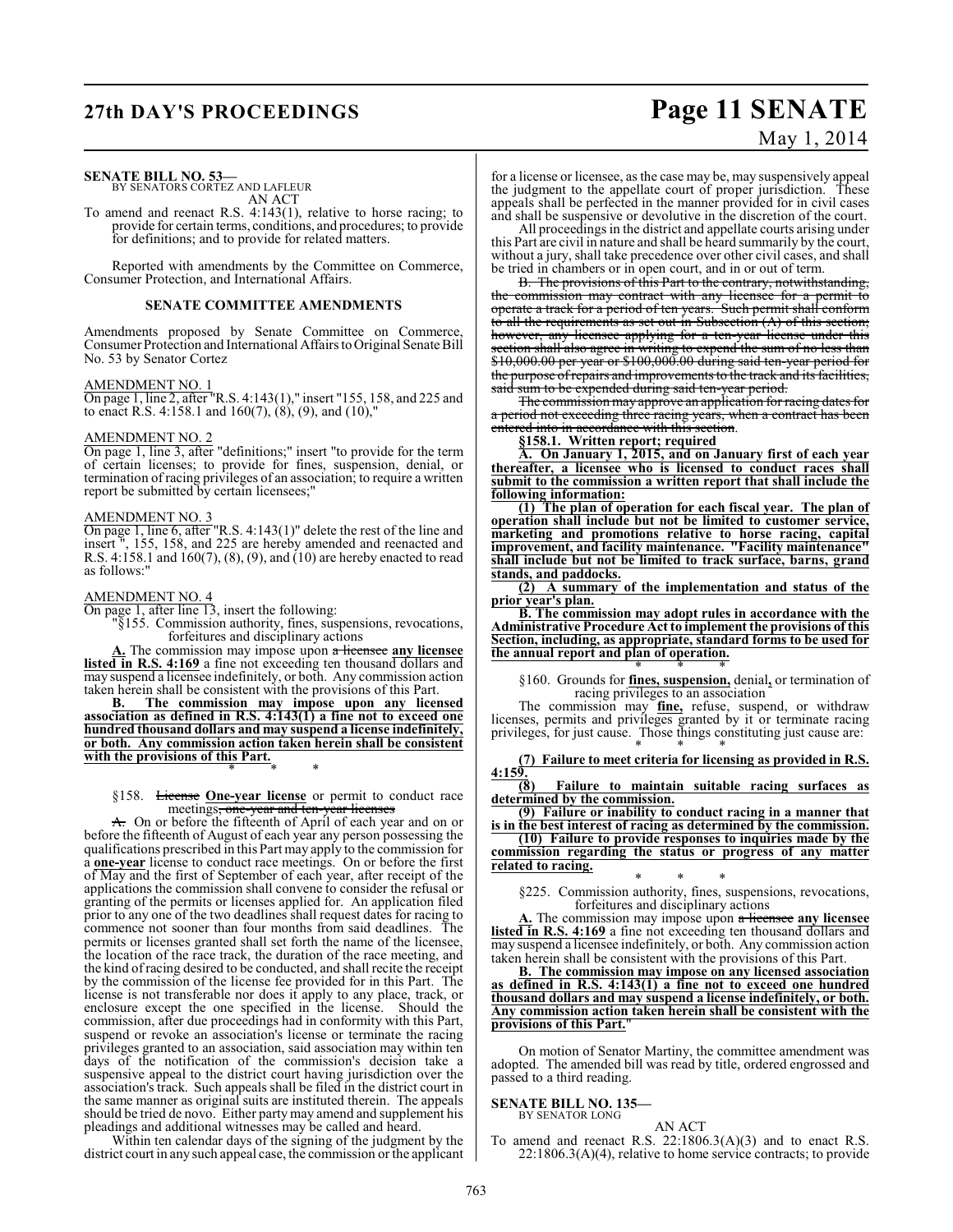### **Page 12 SENATE 27th DAY'S PROCEEDINGS**

May 1, 2014

with respect to requirements for doing business; to require solvency; and to provide for related matters.

Reported favorably by the Committee on Insurance. The bill was read by title, ordered engrossed and passed to a third reading.

## **SENATE BILL NO. 470—** BY SENATOR MARTINY

AN ACT

To amend and reenact R.S.  $24:14(H)$  and  $(K)(2)$ , relative to confirmation by the Senate; to provide for notice to certain persons not submitted, confirmed or reconfirmed by the Senate; to provide for the time of reconfirmation for persons serving a specific term; and to provide for related matters.

Reported with amendments by the Committee on Senate and Governmental Affairs.

#### **SENATE COMMITTEE AMENDMENTS**

Amendments proposed by Senate Committee on Senate and Governmental Affairs to Original Senate Bill No. 470 by Senator Martiny

#### AMENDMENT NO. 1

On page 1, delete lines 11 through 17 in their entirety and insert:

"H.**(1)(a)** In the event a person is not submitted to or is not confirmed by the Senate, and the person attempts to remain in office **after being advised by the Senate, through its president, by certified mail, return receipt requested of his lack of confirmation,** and acts in his official capacity, any action taken by a public body in which such person participates shall be null and void.

**(b)** The Senate, through its president, may bring an action to remove the person from office. Notwithstanding any other law to the contrary, the venue for any such action shall be East Baton Rouge Parish.

**(2)(a) In the event a person is not reconfirmed by the Senate, pursuant to Subsection K of this Section and the person attempts to remain in office after being advised by the Senate through its president, by certified mail, return receipt requested of his lack of confirmation and acts in his official capacity, any action taken by a public body in which such person participates shall be a relative nullity and shall be subject to challenge in district court. Notwithstanding any other law to the contrary, the venue for any such action shall be East Baton Rouge Parish.**

**(b) The Senate, through its president, may bring an action to remove the person from office. Notwithstanding any other law to the contrary, the venue for any such action shall be East Baton Rouge Parish.**"

#### AMENDMENT NO. 2

On page 2, delete lines 1 through 8 in their entirety and insert:

"**(3) The Senate, through its president, shall notify any person who was not submitted to the Senate, any person who was not confirmed or reconfirmed pursuant to Subsection K of this Section, and the office, board, commission, committee, or district to which the person was appointed no later than thirty days after the Senate considers the confirmation.**"

On motion of Senator Amedee, the committee amendment was adopted. The amended bill was read by title, ordered engrossed and passed to a third reading.

## **SENATE BILL NO. 506—** BY SENATOR CROWE

#### AN ACT

To amend and reenact R.S. 9:3568(D) and to enact R.S. 9:3568(E), relative to identity theft; to prevent identity theft by securing personally identifiable information; to provide for the security of personally identifiable information collected by the state and its political subdivisions; to prohibit the sharing of personally identifiable information; to provide for exceptions; to provide for the destruction of unlawfully obtained personally identifiable information; and provide for related matters.

Reported with amendments by the Committee on Commerce, Consumer Protection, and International Affairs.

#### **SENATE COMMITTEE AMENDMENTS**

Amendments proposed by Senate Committee on Commerce, Consumer Protection and International Affairs to Original Senate Bill No. 506 by Senator Crowe

#### AMENDMENT NO. 1

On page 1, line 2, after "amend and reenact", delete the rest of the line and delete lines 2 through 7, and insert the following: "R.S. 9:3568(D) and to enact R.S. 9:3568(E) and Chapter 21 of Title 49 of the Louisiana Revised Statutes of 1950, to be comprised of R.S. 49:1351 through 1354, relative to identity theft; to provide for personal identifying information; to prohibit the unauthorized disclosure of certain personal identifying information by certain vendors; to require state entities to develop a policy related to the protection of personal identifying information; to provide for definitions; to require certain provisions in certain contracts; and provide for related matters."

#### AMENDMENT NO. 2

**On page 1, delete lines 11 and 12 and insert the following:**<br>"§3568. Identity theft; **creditors; security** "§3568. Identity theft**; creditors; security alerts; unauthorized distribution of personal identifying information by vendors**"

#### AMENDMENT NO. 3

On page 1, delete lines 15 through 17, and insert the following: "**identifying information collected by a vendor pursuant to a contract with any department, office, or agency of the state or any political subdivision shall not be disclosed by the vendor except in the course of fulfilling his, her, or its duties under the contract.**"

#### AMENDMENT NO. 4

On page 2, delete lines 1 through 7, and insert the following:

"**(b) Any personal identifying information submitted to or obtained by any vendor from any department, office, agency of the state shall not be shared with any other person that is not authorized by the contract or without the**"

#### AMENDMENT NO. 5

On page 2, delete lines 12 through 20, and insert the following:

"**(a) "Contract" means an obligation of contract, agreement, memorandum of understanding, memorandum of agreement, or any such device, whether written or oral.**

**(b) "Person" means any individual, partnership, association, joint stock association, trust, corporation, or other business entity whether incorporated or not.**

**(c) "Personal identifying information" means that information as provided for in R.S. 14:67.16(3).**"

#### AMENDMENT NO. 6

On page 2, between lines 23 and 24 insert the following:

"**(e) "Vendor" means any person, individual, partnership, association, joint stock association, trust, corporation, or other business entity, whether incorporated or not, who meets all of the following criteria:**

**(i) Contracts with any department, office, agency of the state or any political subdivision.**

**(ii) Is not a department, office, or agency of the state, or any political subdivision of the state, or a department, office, or agency of the federal government.**

**(iii) Agrees to provide any service to or on behalf of any department, office, agency of the state or any political subdivision.**

**(iv) Receives any personal identifying information regarding any other person as a result of the contract with the department, office, agency of the state or any political subdivision.**"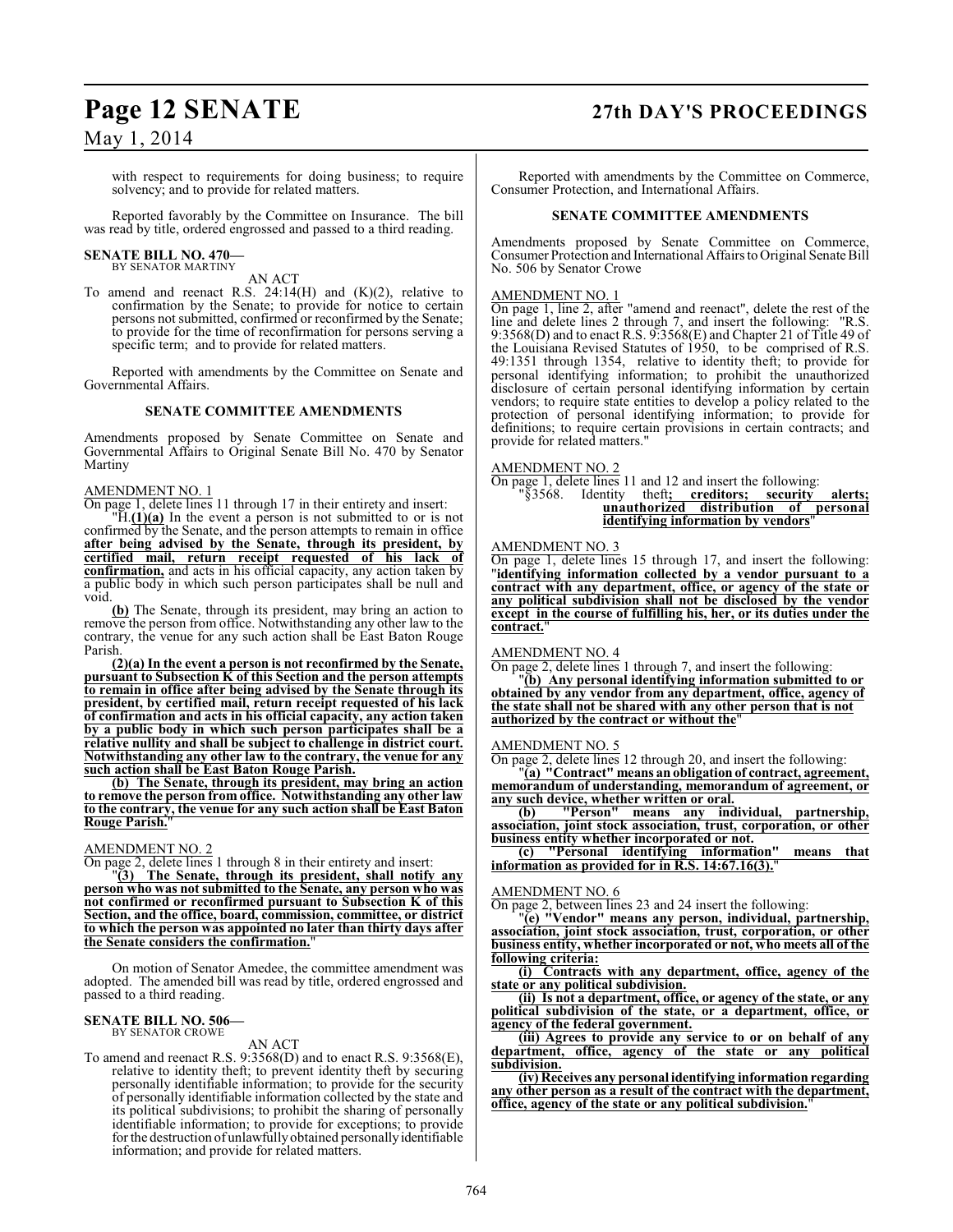## **27th DAY'S PROCEEDINGS Page 13 SENATE**

#### AMENDMENT NO. 7 On page 2, delete lines 24 through 29

AMENDMENT NO. 8

On page 3, delete lines 1 through 19

AMENDMENT NO. 9 On page 3, line 21, change "**entities**" to "**vendors**"

AMENDMENT NO. 10 On page 3, after line26, insert the following:

"Section 2. Chapter 21 of Title 49 of the Louisiana Revised Statutes of 1950, to be comprised of R.S. 49:1351 through 1354 is hereby enacted to read as follows:

### **CHAPTER 21. PROTECTION OF PERSONAL**

**IDENTIFYING INFORMATION**

**§1351. Legislative Intent**

**It is the intent of the Legislature that whenever citizens disclose personal identifying information to the state, or any department, office, agency of the state, that the state takes reasonable measures to ensure that the information is secure and protected.**

**§1352. Definitions**

**The terms used in this Section shall have the same meaning as the definitions used in R.S. 9:3568(D)(2).** 

**§1353. Personal identifying information; security; policy; definitions**

**A. Each department, office, or agency of the state shall take reasonable measures to protect the personal identifying information which is submitted to the department, office, or agency by any person, whether such information is required by the department, office, or agency, or by law, or voluntarily submitted by the person in order to avail themselves of certain services provided by the state.**

**B. No later than January 1, 2015, each department, office, or agency of the state shall formulate a written policy as to the practices and protocols employed by the department, office, or agency to protect personal identifying information and shall submit that written policy to the commissioner of administration.**

**C. No later than March 1, 2015, each department, office, or agency of the state which maintains a website shall post on the website the written policy required by Subsection B of this Section.**

**§1354. Requirement of vendors**

**A. When a vendor enters into a contract with any department, office, or agency of the state, the vendor shall maintain any personal identifying information submitted to the vendor and shall not share that information with any other person, unless authorized by the contract, without the express written permission of the person whose information was submitted or obtained, or without an order of a court of competent jurisdiction directing such sharing.**

**B. Any vendor who fails to secure the personal identifying information as provided for in Subsection A of this Section shall be subject to the provisions of R.S. 9:3568(D).**

**C.(1) Any contract, or renewal of a contract, entered into on or after January 1, 2015, between any department, office, or agency of the state and a vendor shall contain a provisions whereby the vendor acknowledges the provisions of R.S. 9:3568(D) and contains a hold harmless provision in favor of the department, office, agency of the state.**

**(2) Any contract, or renewal of a contract, entered into on or after January 1, 2015 between any department, office, or agency of the state and a vendor shall contain a clause which is the same or substantially the same as the following:**

#### **CONFIDENTIALITY**

**Any data which is transmitted or obtained by the vendor by virtue of this contract or agreement shall be kept secure. The vendor shall not use the data for any purpose not expressly permitted in this contract or agreement without the prior written approval of the department, office, or agency of the state. The vendor shall not publish any document, whether in hard copy or electronic form or otherwise disclose to any third party, any data or information in any form which would directly or indirectly**

# May 1, 2014

**make the person's identity easily traceable without the prior written approval of the department, office, or agency.**

**The vendor acknowledges that he is bound by the provisions of R.S. 9:3568(D) for any unauthorized distribution of personal identifying information and that vendor agrees to hold harmless the department, office, or agency of the state for any unauthorized distribution of personal identifying information.**"

On motion of Senator Martiny, the committee amendment was adopted. The amended bill was read by title, ordered engrossed and passed to a third reading.

### **SENATE BILL NO. 507—**

BY SENATOR MARTINY AN ACT

To amend and reenact the introductory paragraph of R.S. 37:760(A), relative to the practice of dentistry and the regulation of the profession; to provide for the powers and duties of the Louisiana State Board of Dentistry; and to provide for related matters.

Reported with amendments by the Committee on Commerce, Consumer Protection, and International Affairs.

#### **SENATE COMMITTEE AMENDMENTS**

Amendments proposed by Senate Committee on Commerce, Consumer Protection and International Affairs to Original Senate Bill No. 507 by Senator Martiny

#### AMENDMENT NO. 1

On page 1, line 2, after "reenact" delete the remainder of the line and insert "R.S. 37:753(E) and (I), 760(A)(7) and (14)(a), and 786(A)(1) and (C), relative to the practice"

#### AMENDMENT NO. 2

On page 1, line 3, after "profession;" insert "to provide for the domicile of the Louisiana State Board of Dentistry; to provide relative to board members; to provide for terms of board members;"

#### AMENDMENT NO. 3

On page 1, line 4, after "Dentistry;" insert "to provide for judicial review of adjudication;"

#### AMENDMENT NO. 4

On page 1, line 6, delete "The introductory paragraph of R.S.  $37:760(A)$  is" and insert "R.S.  $37:753(E)$  and  $(I)$ ,  $760(A)(7)$  and (14)(a), and 786(A)(1) and (C) are" and after "amended" insert "and reenacted"

AMENDMENT NO. 5

On page 1, between lines 7 and 8, insert:

"§753. Louisiana State Board of Dentistry; appointment of members; term of office; vacancies; nominating meetings; quorum; domicile \* \* \*

E.(1)**(a)** Each person appointed to the board shall serve a term of five years. Any board member serving on August 15, 1993, shall thereafter be appointed for no more than two consecutive five-year terms.

**(b)** On or after August 15, 1993, no person shall be appointed erve more than two consecutive five-year terms. On and after **August 1, 2014, no person shall serve more than a total of ten years on the board, whether such service consists of full or partial terms, or is consecutive or not.**

**(c) The provisions of Subparagraph (b) of this Paragraph shall not prevent a board member serving on August 1, 2014, from completing his term of service, but shall thereafter apply.**

\* \* \* I. The domicile of the Louisiana State Board of Dentistry shall be the city of New Orleans **parish of East Baton Rouge**. \* \* \*"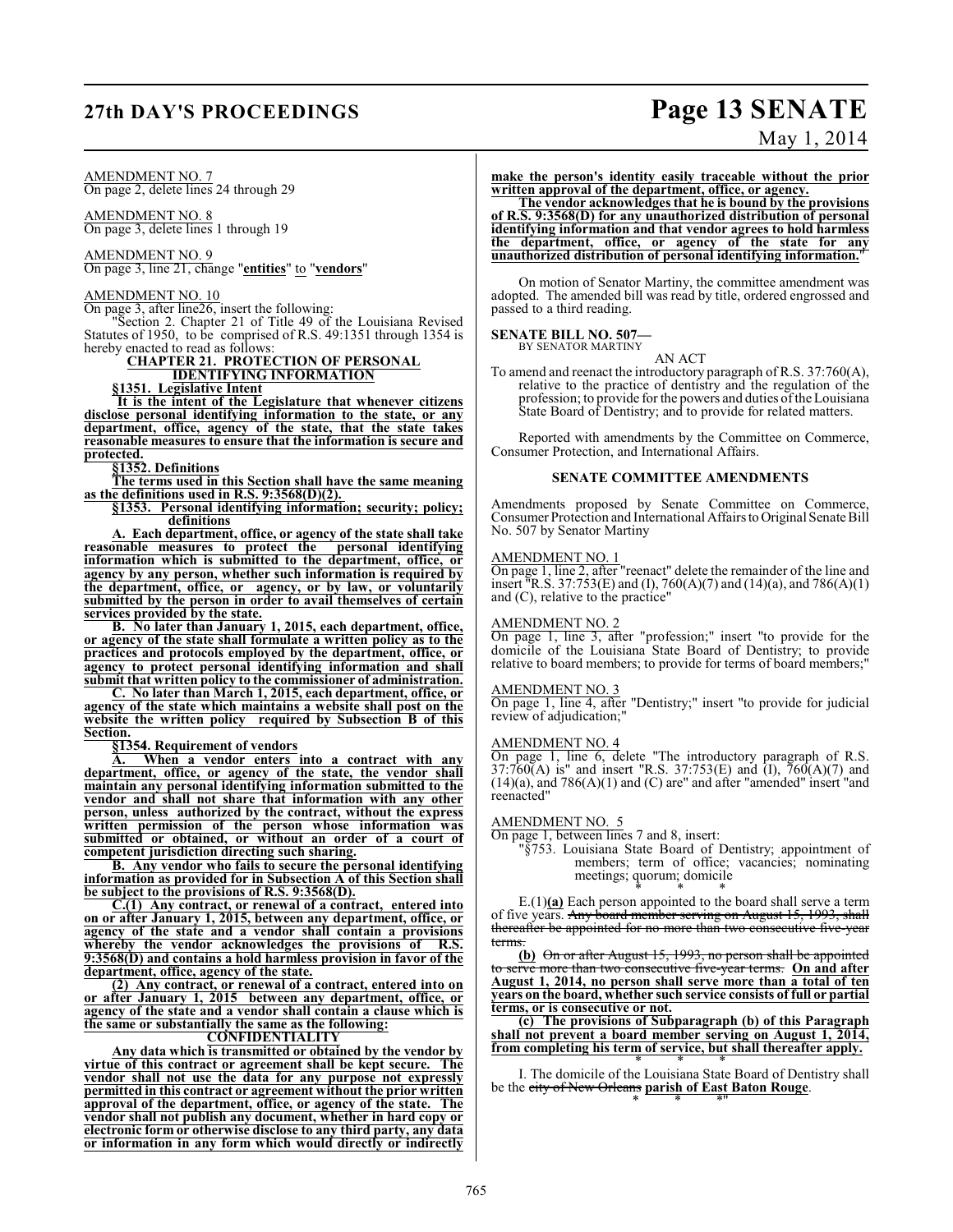## **Page 14 SENATE 27th DAY'S PROCEEDINGS**

#### AMENDMENT NO. 6

On page 1, line 9, after "subject to" delete the remainder of the line and insert "the provisions of this"

#### AMENDMENT NO. 7

On page 1, after line 11, insert:

"(7) Shall <del>investigate complaints of illegal practice or a violation</del> of this Chapter when evidence is presented to the board. **provide as follows for the investigation of complaints of illegal practice or a violation of this Chapter when evidence is presented to the board or the Department of Health and Hospitals:**

**(a) An investigation of a complaint shall be conducted by the Department of Health and Hospitals. The department may take any action in connection with such investigation authorized to be taken by the board or otherwise authorized by law.**

**(b) Any employment by the board of a private contractor or private legal counsel in connection with such investigation, or legal process or action arising from such investigation, shall require prior approval by the secretary of the Department of Health and Hospitals. The secretary shall promulgate rules and regulations in accordance with the Administrative Procedure Act for the terms and conditions of such employment, including fee amounts to be paid. The contract of employment shall be a public record.**

\* \* \* (14)(a) When the board has reasonable cause to believe that dental health care or controlled dangerous substance records relative to a matter under investigation by the board may be created, altered, or destroyed before production for board review, or when the dental health care provider may have engaged in fraudulent conduct or may have provided substandard care, where that substandard care results in death or hospitalization, or is the subject of three or more written patient complaints to the board, or otherwise has violated the Louisiana Dental Practice Act, R.S. 37:776, or R.S. 37:777, **after approval by the secretary of the Department of Health and Hospitals** the board may apply ex parte by affidavit to the district court including within its district the parish where the licensee resides, practices dentistry or dental hygiene as reflected in the office address on record with the board, or where the licensee may be found, for an administrative warrant authorizing the seizure of dental health care records in whatever form they may be kept, such as on paper or computer discs. The court may issue the administrative warrant requiring immediate production of dental health care records only upon a finding that the board has demonstrated reasonable cause that the dental health care or controlled dangerous substance records described in the application for the administrative warrant do not exist or may be created, altered, or destroyed if production is not immediate, or that the dental health care provider may have engaged in fraudulent conduct regarding the patients whose records are at issue or may have provided substandard care resulting in death or hospitalization, or is the subject of three or more written patient complaints to the board.

\* \* \* §786. Judicial review of adjudication

A.(1) Where the board, whether through a disciplinary committee or the entire board, renders a decision in an administrative adjudication, the party aggrieved by it may resort to the civil district court for the parish of Orleans **Nineteenth Judicial District in the parish of East Baton Rouge** for judicial review. Any such appeals shall be filed in the court in the same manner as original suits are instituted therein. A preliminary, procedural, or intermediate agency action or ruling is immediately reviewable if review of the final agency decision would not provide an adequate remedy and would inflict irreparable injury.

\* \* \* C. All proceedings in the civil district court for the parish of Orleans **Nineteenth Judicial District in the parish of East Baton Rouge** and appellate courts arising under this Section are civil in nature and shall be heard summarily by the court without a jury, shall take precedence over other civil cases, and shall be tried in chambers or in open court, in and out of term. \* \* \*"

On motion of Senator Martiny, the committee amendment was adopted. The amended bill was read by title, ordered engrossed and passed to a third reading.

#### **SENATE BILL NO. 600—** BY SENATOR MILLS

AN ACT

To amend and reenact R.S. 37:1218.1, relative to immunizations and vaccines; to provide for the administering of immunizations and vaccines other than influenza immunizations by a pharmacist; and to provide for related matters.

Reported with amendments by the Committee on Health and Welfare.

#### **SENATE COMMITTEE AMENDMENTS**

Amendments proposed by Senate Committee on Health and Welfare to Original Senate Bill No. 600 by Senator Mills

#### AMENDMENT NO. 1

On page 2, line 6, after "**administer**" insert "**to an individual age fourteen or older**"

On motion of Senator Heitmeier, the committee amendment was adopted. The amended bill was read by title, ordered engrossed and passed to a third reading.

## **SENATE BILL NO. 602—** BY SENATOR NEVERS

AN ACT

To amend and reenact R.S. 40:1576, 1578.1(A)(9) and (10) and (B), and 1578.2 and to enact R.S. 40:1578.1(A)(11) and (12) and Subpart A-2, Part III of Chapter 7 of Title 40 of the Louisiana Revised Statutes of 1950, to be comprised of R.S. 40:1597.1 through 1597.23, relative to elevators and conveyance devices; to provide for the scope of regulation of the law; to provide for definitions; to provide for the registration of elevator and conveyance devices; to provide for the issuance of inspector licenses; to provide for violations, fines, and administrative actions; to require the office of the state fire marshal to promulgate administrative rules; to require compliance with certain codes; to require registrations and inspections for conveyances; to provide for inspections; to provide for enforcement; to create a fund; to provide relative to liability; to provide relative to the applicability of the law; and to provide for related matters.

Reported with amendments by the Committee on Commerce, Consumer Protection, and International Affairs.

#### **SENATE COMMITTEE AMENDMENTS**

Amendments proposed by Senate Committee on Commerce, Consumer Protection and International Affairs to Original Senate Bill No. 602 by Senator Nevers

#### AMENDMENT NO. 1

On page 8, line 9, after "**Section**" insert "**and in such instances no additional inspections shall be required under the provisions of this Section**"

On motion of Senator Martiny, the committee amendment was adopted. The amended bill was read by title, ordered engrossed and recommitted to the Committee on Finance.

### **SENATE BILL NO. 619—** BY SENATOR HEITMEIER

AN ACT

To amend and reenact R.S. 40:2198.12(A), the introductory paragraph of  $(B)(1)$  and  $(B)(1)(f)$ ,  $(D)$ , and 2198.13 and to enact R.S. 40:2198.12(B)(1)(h) through (j), and 2198.14 through 2198.19, relative to pain management clinics; to transfer the powers and duties for the regulation of pain management clinics from the Department of Health and Hospitals to the Louisiana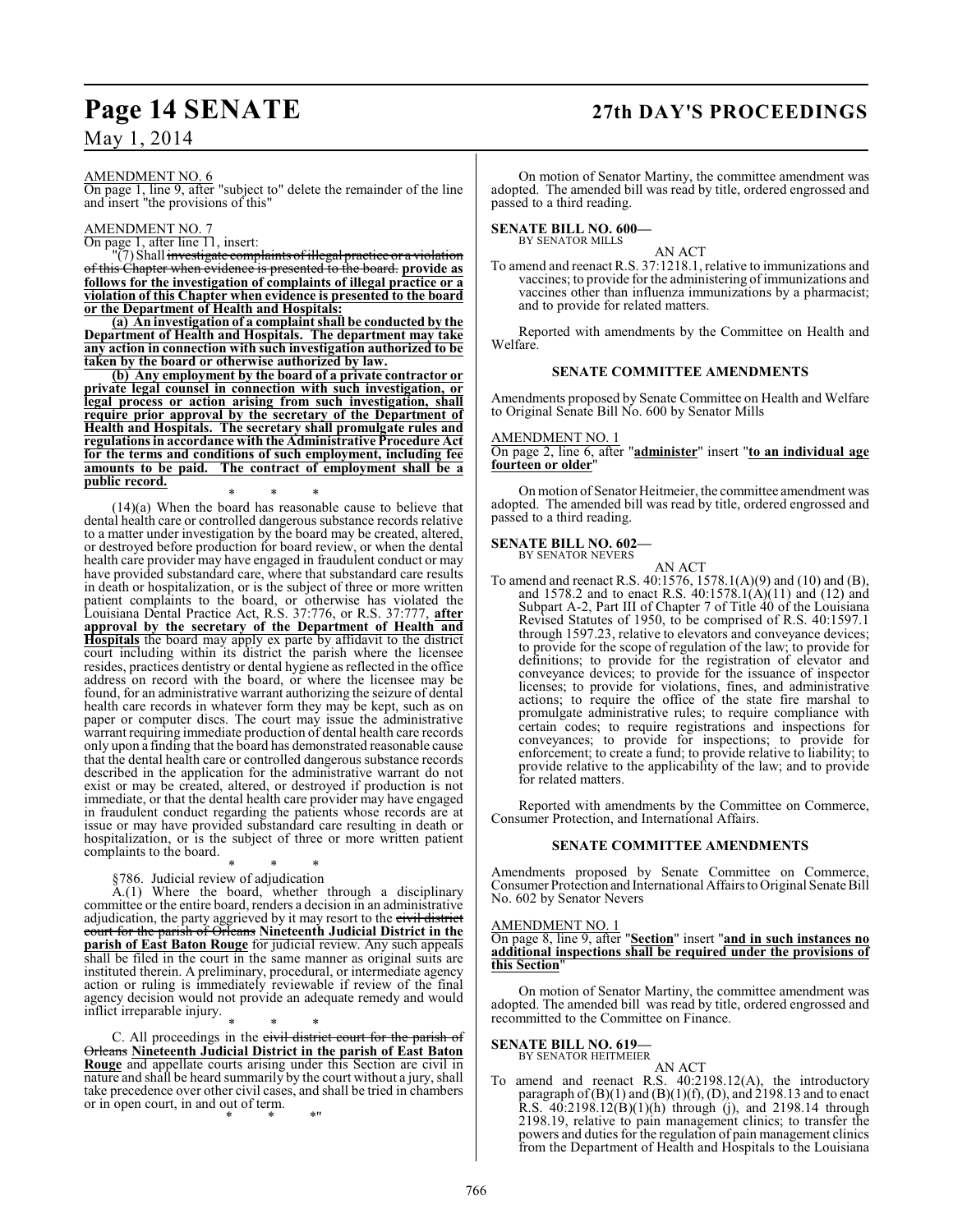## **27th DAY'S PROCEEDINGS Page 15 SENATE**

# May 1, 2014

State Board of Medical Examiners; to provide licensure authority and powers to the Louisiana State Board of Medical Examiners to regulate and license pain management clinics; to provide for criminal penalties for operating a pain management clinic without a license; to provide an effective date; and to provide for related matters.

Reported with amendments by the Committee on Health and Welfare.

#### **SENATE COMMITTEE AMENDMENTS**

Amendments proposed by Senate Committee on Health and Welfare to Original Senate Bill No. 619 by Senator Heitmeier

AMENDMENT NO. 1 On page 1, line 4, delete "2198.19" and insert "2198.20"

AMENDMENT NO. 2

On page 1, line 9, after "license;" insert "to provide relative to scope of practice prohibitions;"

AMENDMENT NO. 3 On page 1, line 14, delete "2198.19" and insert "2198.20"

AMENDMENT NO. 4 On page 4, delete lines 16 and 17, and insert: "**(3) Conduct administrative hearings on the refusal to issue, renew, suspend, or revoke a license.**"

#### AMENDMENT NO. 5

On page 4, line 18, after "**surveys**" insert a comma "**,**"

#### AMENDMENT NO. 6

On page 4, between lines 24 and 25, insert:

"**B.(1) Nothing in this Part shall limit the authority of a health care provider, licensed by a licensing authority of this state, from engaging in the scope of practice conferred by such license under Louisiana law.**

**(2)Nothing in this Part shall authorize an individual, other than a physician licensed by the board, to own or operate a pain management clinic nor prohibit the board from conducting an investigation or taking action against the owner or operator of a pain management clinic suspected of operating without a license issued by the board, except as set forth in R.S. 40:2198.12(D).**"

#### AMENDMENT NO. 7

On page 4, line 25, after "**suspension,**" insert "**and**"

AMENDMENT NO. 8

delete "**place on probation**," and after  $\overline{On}$  page 4, line 28, dele<br>"**suspend**" insert a comma ",

#### AMENDMENT NO. 9

On page 5, line 3, after "**deceit**" insert a comma "**,**"

### AMENDMENT NO. 10

On page 6, line 11, after "**procedural**" insert a comma "**,**"

### AMENDMENT NO. 11

On page 7, between lines 26 and 27, insert:

"**§2198.20. Prohibition on limiting the practice of health care providers**

**Nothing in this Part is intended to limit the practice of health care providers who are licensed by the state of Louisiana and who are acting within their scope of practice under Louisiana law. The board shall be specifically prohibited from promulgating any rule, adopting any policy, or issuing any advisory opinion that limits a licensed health care provider's scope of practice contrary to that authorized by the legislature or applicable licensing board regulating the licensed health care provider, if authorized by** law.

On motion of Senator Heitmeier, the committee amendment was adopted. The amended bill was read by title, ordered engrossed and passed to a third reading.

#### **House Bills and Joint Resolutions on Second Reading Reported by Committees**

**HOUSE BILL NO. 193—** BY REPRESENTATIVE RICHARD

AN ACT To repeal R.S. 18:441(B)(4), relative to political parties; to repeal the prohibition against the recognition of certain political parties; and to provide for related matters.

Reported favorably by the Committee on Senate and Governmental Affairs. The bill was read by title and referred to the Legislative Bureau.

#### **SENATE BILL NO. 318—**

BY SENATOR GARY SMITH AN ACT

To amend and reenact R.S.  $32:1261(A)(1)(t)$ , relative to warranty repairs; to provide relative to unauthorized acts; to provide for exemptions; to provide for certain terms and conditions; and to provide for related matters.

Reported favorably by the Committee on Senate and Governmental Affairs. The bill was read by title and referred to the Legislative Bureau.

**HOUSE BILL NO. 319—** BY REPRESENTATIVE FOIL AN ACT

To amend and reenact R.S. 12:1501, 1502(A), 1601 through 1604, and 1701, R.S. 44:4.1(B)(5), R.S. 49:222(B)(1) and (6), and Code of Civil Procedure Article 611, to enact R.S. 12:1-101 through 1-1704, and 1702 through 1704, and to repeal R.S. 12:1 through 178 and 1605 through 1607, relative to corporations; to provide for general provisions; to provide for incorporation; to provide for the purposes and powers of corporations; to provide for names; to provide for offices and agents; to provide for shares and distributions; to provide with respect to shareholders; to provide with respect to directors and officers; to provide for domestication and conversion; to provide for the amendment of articles of incorporation and bylaws; to provide for mergers and share exchanges; to provide for the disposition of assets; to provide for appraisal rights; to provide for dissolution; to provide for foreign corporations; to provide for records and reports; to provide for transition provisions; to provide for the applicability of Chapter 24 of Title 12 of the Louisiana Revised Statutes of 1950; to provide for the conversion of business organizations; to provide for fees; to provide for derivative actions; to provide for the continuous revision of Title 12 of the Louisiana Revised Statutes of 1950; to provide an effective date; and to provide for related matters.

Reported with amendments by the Committee on Commerce, Consumer Protection, and International Affairs.

#### **SENATE COMMITTEE AMENDMENTS**

Amendments proposed by Senate Committee on Commerce, Consumer Protection and International Affairs to Reengrossed House Bill No. 319 by Representative Foil

#### AMENDMENT NO. 1

On page 51, between lines 28 and 29 insert

 $\sqrt{2}$  The name of the corporation for which it is acting as registered agent.

#### AMENDMENT NO. 2

On page 51, line 29, change "(2)" to "(3)"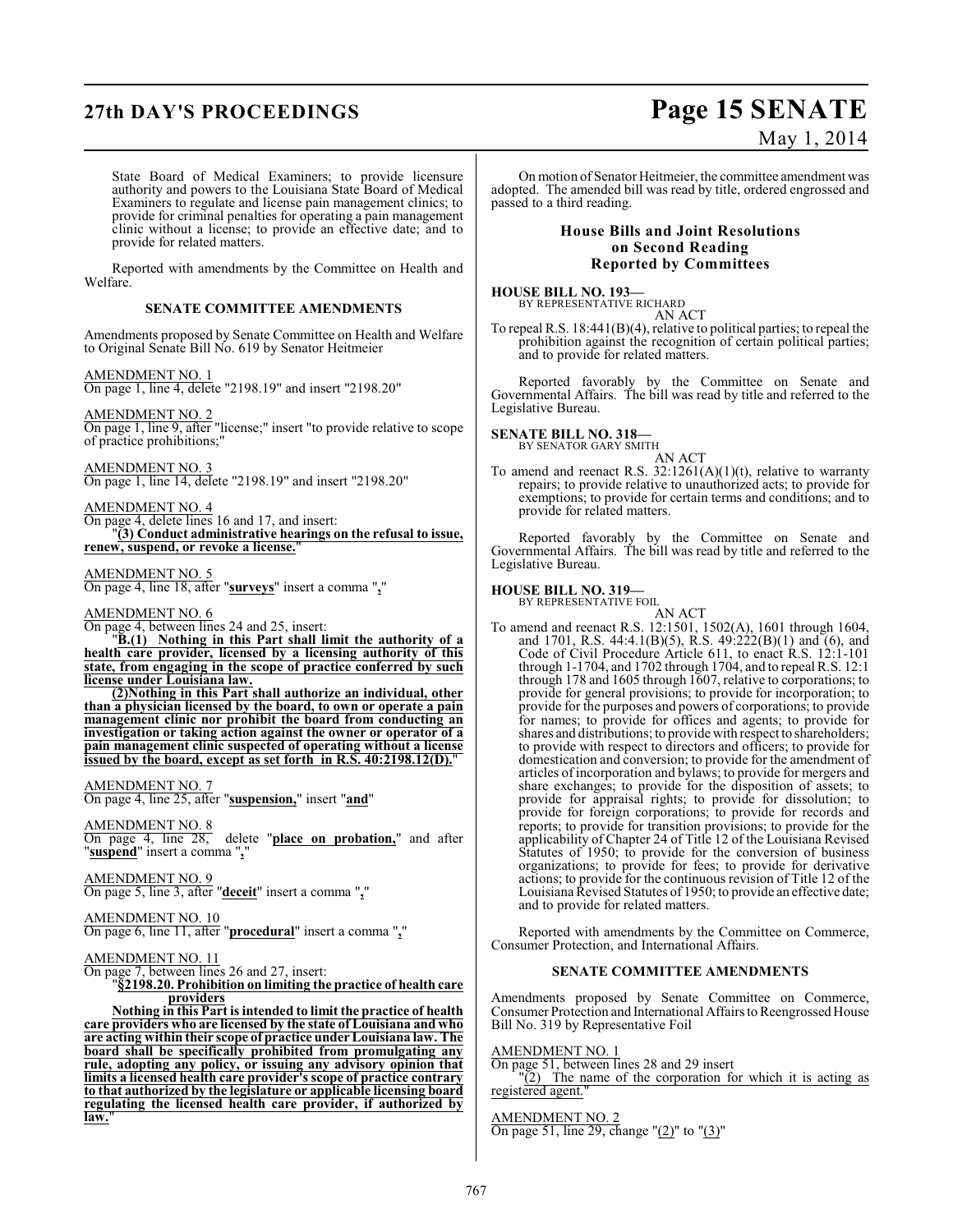#### AMENDMENT NO. 3 On page 51, line 30, change "(3)" to "(4)"

AMENDMENT NO. 4 On page 52, line 1, change "(4)" to "(5)"

#### AMENDMENT NO. 5

On page 52, between lines 3 and 4, insert the following:<br>"C. A registered agent may satisfy the requi

A registered agent may satisfy the requirements of Subsection B of this Section for multiple corporations through the delivery of a single statement of change that complies with Subsection B of this Section, provides the names of all of the corporations for which the statement is to be effective, and certifies that the registered agent has notified all of those corporations of the change in its address to the new street address specified in the statement of change.

#### AMENDMENT NO. 6

On page 52, line 12, delete "a new provision" and delete lines 13 through 15 and insert the following: "new Subsections B and C. Subsection B lists the information and certification to be included in the statement required to change the registered agent's address in the records of the secretary of state. Subsection C permits the information required by Subsection B to be supplied in a single statement for multiple corporations."

#### AMENDMENT NO. 7

On page 206, line 7, after "if" insert "either of the following apply:"

### AMENDMENT NO. 8

On page 206, line 8, change "shareholder" to "(a) Shareholder"

#### AMENDMENT NO. 9

On page 206, line 11, change "merger, or if the" to "merger. (b) The"

#### AMENDMENT NO. 10

On page 233, line 30, change "Section" to "Part" and change "Part" to "Subpart D"

#### AMENDMENT NO. 11

On page 262, line 23, change "Section" to "Part"

#### AMENDMENT NO. 12

On page 262, line 34, change "Act" to Part"

On motion of Senator Martiny, the committee amendment was adopted. The amended bill was read by title and referred to the Legislative Bureau.

**HOUSE BILL NO. 500—** BY REPRESENTATIVES BERTHELOT, ANDERS, BARROW, BURFORD, COX, HILL, HOFFMANN, LEBAS, PATRICK WILLIAMS, AND COX, HILL<br>WILLMOTT

AN ACT

To amend and reenact R.S. 42:1123(26), relative to the Code of Governmental Ethics; to allow the acceptance of certain gifts by certain public servants under certain circumstances; and to provide for related matters.

Reported favorably by the Committee on Senate and Governmental Affairs. The bill was read by title and referred to the Legislative Bureau.

#### **HOUSE BILL NO. 601—**

BY REPRESENTATIVES ABRAMSON, HUNTER, HUVAL, PIERRE, RITCHIE, AND THIBAUT

### AN ACT

To enact R.S. 22:1827, relative to health insurance coverage; to prohibit a provider of healthcare services from refusing to submit a claim to a health insurance issuer under certain circumstances; to define certain terms; to provide that certain conflicting provisions in agreements between a provider of healthcare services and a health insurance issuer shall be deemed null and void; and to provide for related matters.

## **Page 16 SENATE 27th DAY'S PROCEEDINGS**

Reported with amendments by the Committee on Insurance.

#### **SENATE COMMITTEE AMENDMENTS**

Amendments proposed by Senate Committee on Insurance to Engrossed House Bill No. 601 by Representative Abramson

#### AMENDMENT NO. 1

On page 1, delete lines 10 through 17 in their entirety and insert:

A. (1) No health care provider, which accepts a patient's health insurance coverage, shall require an enrollee or insured to consent to payment for healthcare services as a condition for verification of health insurance coverage for such healthcare services.

(2) This Section shall not preclude a healthcare provider from requiring the enrollee or the insured to consent to payment or to request payment for those services before services are delivered, to consent to payment or payment for those services delivered, or to require payment in the event a claim is subsequently denied by the health insurance issuer.

On motion of Senator Morrish, the committee amendment was adopted. The amended bill was read by title and referred to the Legislative Bureau.

**HOUSE BILL NO. 787—**<br>BY REPRESENTATIVES ARNOLD, ABRAMSON, ADAMS, BADON,<br>BILLIOT, WESLEY BISHOP, GAROFALO, HENRY, JOHNSON,<br>LEOPOLD, LOPINTO, LORUSSO, MORENO, STOKES, TALBOT, AND WILLMOTT AN ACT

To amend and reenact R.S. 43:142(B), 171(B), 200(3), and 201(D), to enact R.S. 43:202(D), and to repeal R.S. 43:201(E), relative to the publication of official proceedings, legal notices, and advertisements in Jefferson and Orleans parishes; to provide relative to qualifications of newspapers for such publication; to provide for definitions; to provide for an effective date; and to provide for related matters.

Reported favorably by the Committee on Senate and Governmental Affairs. The bill was read by title and referred to the Legislative Bureau.

#### **HOUSE BILL NO. 807—**

BY REPRESENTATIVE BARRAS

- AN ACT
- To amend and reenact R.S. 6:1082, 1083(18) and (20), 1086(A)(1), 1087(F)(introductory paragraph), 1088(D), (F),  $(G)(3)$ (introductory paragraph), and  $(J)$ , 1088.2(A)(1) and (3),  $1088.3(A)(1)$  and  $(3)$ ,  $(C)(2)$ (introductory paragraph) and  $(b)$ , and (D)(2), 1089(A), 1090(B)(1), 1092(B)(1)(e), (G), and (K), and 1099(F) and to enact R.S. 6:1083(11.1) and 1088(G)(3)(d), relative to mortgage servicers; to require that mortgage servicers be licensed and regulated pursuant to the Louisiana Secure and Fair Enforcement of Mortgage Licensing Act of 2009; and to provide for related matters.

Reported favorably by the Committee on Commerce, Consumer Protection, and International Affairs. The bill was read by title and referred to the Legislative Bureau.

#### **HOUSE BILL NO. 838—**

BY REPRESENTATIVE HOFFMANN

AN ACT To amend and reenact R.S. 37:3407(A)(7) and to enact R.S. 37:3407(A)(11), relative to fees charged by the Louisiana Real Estate Appraisers Board; to provide changes to fees charged by the Louisiana Real Estate Appraisers Board; and to provide for related matters.

Reported favorably by the Committee on Commerce, Consumer Protection, and International Affairs. The bill was read by title and referred to the Legislative Bureau.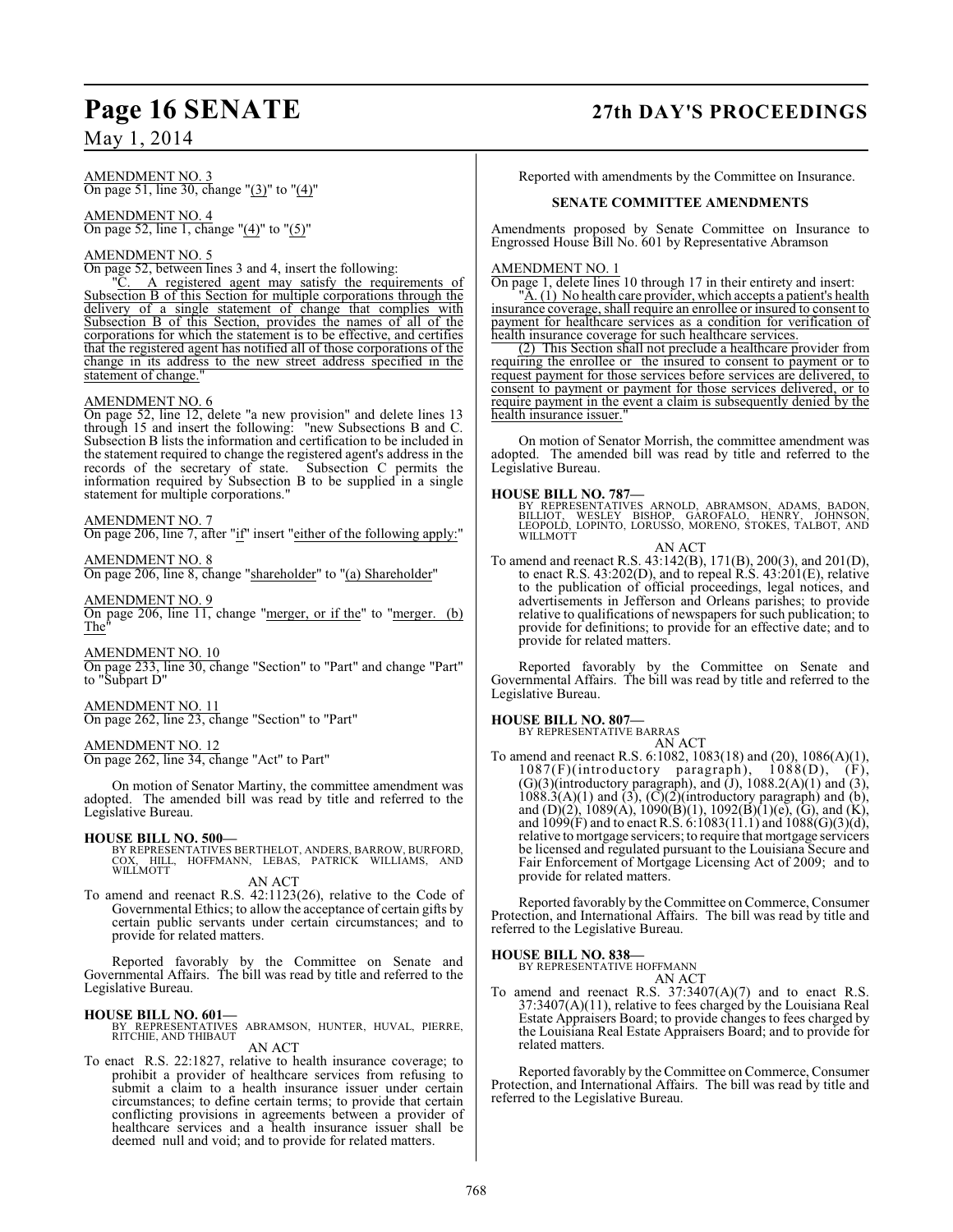#### **HOUSE BILL NO. 844—** BY REPRESENTATIVE PONTI

AN ACT

To enact R.S. 9:3571.3, relative to credit reports of protected persons; to provide for prohibitions on the release of credit information of protected persons; to provide for definitions; to provide for exceptions; to provide for damages; and to provide for related matters.

Reported favorably by the Committee on Commerce, Consumer Protection, and International Affairs. The bill was read by title and referred to the Legislative Bureau.

#### **HOUSE BILL NO. 857—**

BY REPRESENTATIVE BROADWATER AN ACT

To amend and reenact R.S.  $18:602(E)(1)$ ,  $(2)(a)$ , and  $(4)$  and to repeal R.S. 13:2583(F) and R.S. 42:373, relative to vacancies in certain local and municipal offices; to provide for the filling of such vacancies; to provide relative to the appointment of a person to fill such a vacancy under certain circumstances; to provide relative to the election of a person to fill such a vacancy under certain circumstances; and to provide for related matters.

Reported favorably by the Committee on Senate and Governmental Affairs. The bill was read by title and referred to the Legislative Bureau.

#### **HOUSE BILL NO. 868—** BY REPRESENTATIVE PONTI

AN ACT To amend and reenact R.S. 40:1749.12(10), 1749.13(B)(5),  $1749.14(C)(1)(a)$ , and  $1749.20(A)(2)$  and  $(3)$  and  $(B)$ , relative to the Louisiana Underground Utilities and Facilities Damage Prevention Law; to add to the definition of "mark by time"; to allow for mutual agreements to extend time periods between notification and activity; to allow the use of supplemental offset markings; to provide relative to penalties; and to provide for related matters.

Reported favorably by the Committee on Commerce, Consumer Protection, and International Affairs. The bill was read by title and referred to the Legislative Bureau.

#### **HOUSE BILL NO. 894—**

BY REPRESENTATIVE HOFFMANN AN ACT

To amend and reenact R.S.37:3394(B) and (H), relative to the Louisiana Real Estate Appraisers Board; to provide for membership requirements and qualifications; and to provide for related matters.

Reported favorably by the Committee on Commerce, Consumer Protection, and International Affairs. The bill was read by title and referred to the Legislative Bureau.

**HOUSE BILL NO. 1018—** BY REPRESENTATIVE HOFFMANN AN ACT

To amend and reenact R.S. 37:3396(B), (D), and (F)(2), 3397(B)(1), (3)(introductory paragraph) and (d) through (f), (4), and (5),  $3398(A)$ ,  $3401(B)$ ,  $(C)(introducing) paragraph)$  and  $(3)$ ,  $3408(B)$ ,  $(C)(2)$ , and  $(E)$ , and  $3410(A)$ , to enact R.S. 37:3392(13), 3397.1, and 3409(E)(4), and to repeal R.S. 37:3397(B)(6), (C), and (D), 3398(D), and 3401(D), relative to the Louisiana Real Estate Appraisers Law; to provide for board terms; to provide relative to license qualifications; to provide relative to criteria for license classifications and continuing education requirements; to provide relative to examinations; to provide relative to nonresident licenses; to provide relative to disciplinary proceedings; to provide for standards for the development and communication of real estate appraisers; and to provide for related matters.

## **27th DAY'S PROCEEDINGS Page 17 SENATE** May 1, 2014

Reported favorably by the Committee on Commerce, Consumer Protection, and International Affairs. The bill was read by title and referred to the Legislative Bureau.

**HOUSE BILL NO. 1057—** BY REPRESENTATIVE THIERRY AN ACT

To amend and reenact the heading of Subpart D of Part III of Chapter 2 of Title 22 of the Louisiana Revised Statutes of 1950, R.S.  $22:631$ (introductory paragraph),  $(4)$ , and  $(6)(c)$  and  $(d)$  and  $634(A)(1)$ , relative to risk-based capital for health organizations; to define "health organization"; to amend certain formulas to determine risk-based capital; to define a "company-action level event"; and to provide for related matters.

Reported favorably by the Committee on Insurance. The bill was read by title and referred to the Legislative Bureau.

## **HOUSE BILL NO. 1149—** BY REPRESENTATIVE LORUSSO

AN ACT

To enact R.S. 22:2171(C)(20), (E)(3), (F)(7), and (G)(7), relative to the Louisiana Property and Casualty Insurance Commission; to provide for the membership of the commission; to provide that the National Association of Mutual Insurance Companies shall appoint a representative to the commission; and to provide for related matters.

Reported favorably by the Committee on Insurance. The bill was read by title and referred to the Legislative Bureau.

### **HOUSE BILL NO. 1195—** BY REPRESENTATIVE LORUSSO

AN ACT To amend and reenact R.S. 22:1964(24) and (25), relative to unfair trade practices in the business of insurance; to provide that any attempt to limit through contractual provisions the amount of information that a non-captive producer may provide to consumers on competing limited benefit or supplemental benefit plans shall be such an unfair trade practice; to provide that any attempt to limit through contractual provisions the number of other insurance companies that such a producer may represent shall be deemed such an unfair trade practice; and to provide for related matters.

Reported favorably by the Committee on Insurance. The bill was read by title and referred to the Legislative Bureau.

## **HOUSE BILL NO. 1234—** BY REPRESENTATIVE PONTI

AN ACT To amend and reenact R.S. 51:709(5)(a)(introductory paragraph) and (ii) and to enact R.S. 51:705(H), relative to the registration of securities; to remove the exemption from registration under the Louisiana Securities Law, relative to Regulation A securities of the Federal Securities Act of 1933; to require registration under the Louisiana Securities Law of Regulation A securities of the Federal Securities Act of 1933; and to provide for related matters.

Reported favorably by the Committee on Commerce, Consumer Protection, and International Affairs. The bill was read by title and referred to the Legislative Bureau.

#### **Senate Concurrent Resolutions on Second Reading Reported by Committees**

**SENATE CONCURRENT RESOLUTION NO. 73—** BY SENATOR WARD AND REPRESENTATIVE LEGER A CONCURRENT RESOLUTION

To establish the Community Health Caucus of the Legislature of Louisiana and to provide relative to the caucus.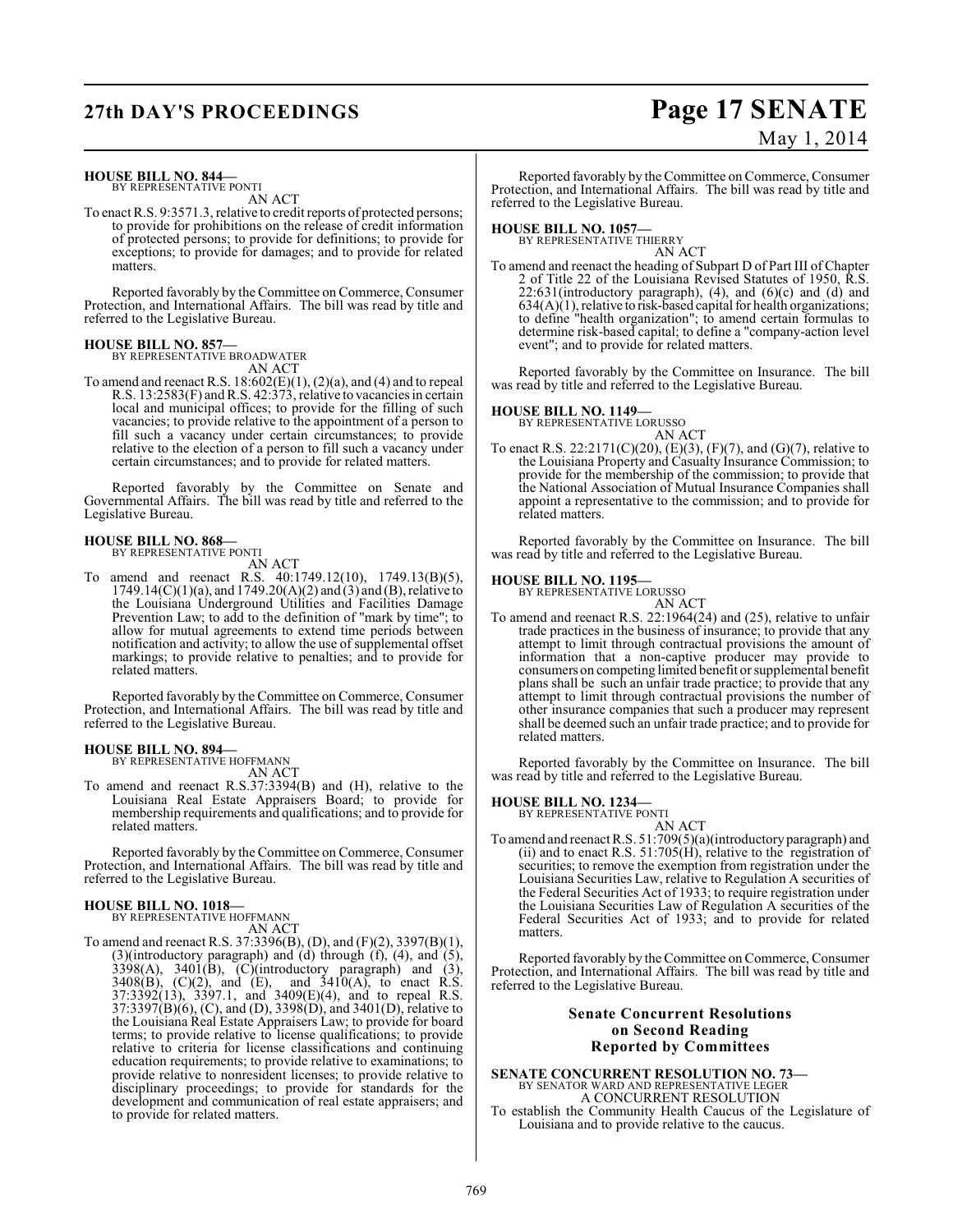Reported with amendments by the Committee on Health and Welfare.

#### **SENATE COMMITTEE AMENDMENTS**

Amendments proposed by Senate Committee on Health and Welfare to Original Senate Concurrent Resolution No. 73 by Senator Ward

#### AMENDMENT NO. 1

On page 1, line 6, after "vulnerable" delete the semicolon ";" and insert a comma ",

#### AMENDMENT NO. 2

On page 1, line 8, delete "800,000" and insert "eight hundred thousand"

#### AMENDMENT NO. 3

On page 1, line 9, delete "318" and insert "three hundred eighteen"

#### AMENDMENT NO. 4

On page 1, line 10, delete "2,300" and insert "two thousand three hundred" and delete "12.8 million" and insert "twelve million eight hundred thousand"

On motion of Senator Heitmeier, the committee amendment was adopted.

The resolution was read by title. Senator Ward moved to adopt the amended Senate Concurrent Resolution.

### **ROLL CALL**

The roll was called with the following result:

#### YEAS

| Mr. President<br>Adley<br>Allain<br>Amedee<br>Appel<br><b>Broome</b><br><b>Brown</b><br><b>Buffington</b><br>Chabert<br>Claitor<br>Crowe<br>Donahue<br>Dorsey-Colomb<br>Total - 37 | Erdey<br>Gallot<br>Guillory<br>Heitmeier<br>Johns<br>Kostelka<br>LaFleur<br>Long<br>Martiny<br>Mills<br>Morrish<br>Murray<br><b>Nevers</b> | Peacock<br>Perry<br>Peterson<br>Riser<br>Smith, G.<br>Smith, J.<br>Tarver<br>Thompson<br>Walsworth<br>Ward<br>White |
|------------------------------------------------------------------------------------------------------------------------------------------------------------------------------------|--------------------------------------------------------------------------------------------------------------------------------------------|---------------------------------------------------------------------------------------------------------------------|
|                                                                                                                                                                                    | <b>NAYS</b>                                                                                                                                |                                                                                                                     |

Total - 0

### ABSENT

Cortez Morrell Total - 2

The Chair declared the Senate had adopted the amended Senate Concurrent Resolution and ordered it engrossed and sent to the House.

#### **SENATE CONCURRENT RESOLUTION NO. 75—** BY SENATOR NEVERS

### A CONCURRENT RESOLUTION

To urge and request the Louisiana Department of Health and Hospitals, through its office of behavioral health, to study and develop a list of suicide assessment, intervention, treatment, and management training programs meeting the Suicide Prevention Resource Center best practices standards to make available for access by medical professionals and the public in the state of Louisiana; that the department further develop a list of which other professional and citizen groups, beyond the medical professions, the department recommends should be offered such

## **Page 18 SENATE 27th DAY'S PROCEEDINGS**

training on a voluntary basis; and that the department recommends how best to make such training widely accessible for use in Louisiana, through online access or otherwise.

Reported favorably by the Committee on Health and Welfare.

The resolution was read by title. Senator Nevers moved to adopt the Senate Concurrent Resolution.

### **ROLL CALL**

The roll was called with the following result:

#### YEAS

Mr. President Erdey Peacock<br>Adley Gallot Perry Adley Gallot Perry<br>Allain Guillory Peterson Allain Guillory Peter<br>Amedee Heitmeier Riser Amedee Heitmeier<br>Appel Johns Appel Johns Smith, G. Broome Kostelka Smith, J. Buffington Long<br>Chabert Martiny Claitor Mills Ward<br>Crowe Morrish White Donahue Murray<br>Dorsey-Colomb Nevers Dorsey-Colomb Total - 37

LaFleur Tarver<br>
Long Thompson Martiny Walsworth<br>
Mills Ward

### **NAYS**

Morrish<br>Murray

#### ABSENT

Cortez Morrell Total - 2

Total - 0

The Chair declared the Senate had adopted the Senate Concurrent Resolution and ordered it sent to the House.

### **SENATE CONCURRENT RESOLUTION NO. 81—**

BY SENATOR GUILLORY A CONCURRENT RESOLUTION To declare Sunset, Louisiana, the "Rubboard Capital of the World".

Reported favorably by the Committee on Senate and Governmental Affairs.

The resolution was read by title. Senator Guillory moved to adopt the Senate Concurrent Resolution.

### **ROLL CALL**

The roll was called with the following result:

#### YEAS

Mr. President Erdey Peacock<br>Adley Gallot Perry Adley Gallot<br>Allain Guillorv Amedee Heitm<br>Appel Johns Appel Johns Smith, G. Broome Kostelka Smith,<br>Brown LaFleur Tarver Brown LaFleur<br>Buffington Long Buffington Long Thompson<br>
Chabert Martiny Walsworth Claitor Mills Ward<br>Crowe Morrish White Morrish<br>Murray Donahue Murray<br>Dorsey-Colomb Nevers Dorsey-Colomb Total - 37

Guillory Peterson<br>
Heitmeier Riser Martiny Walsw<br>Mills Ward

NAYS

Total - 0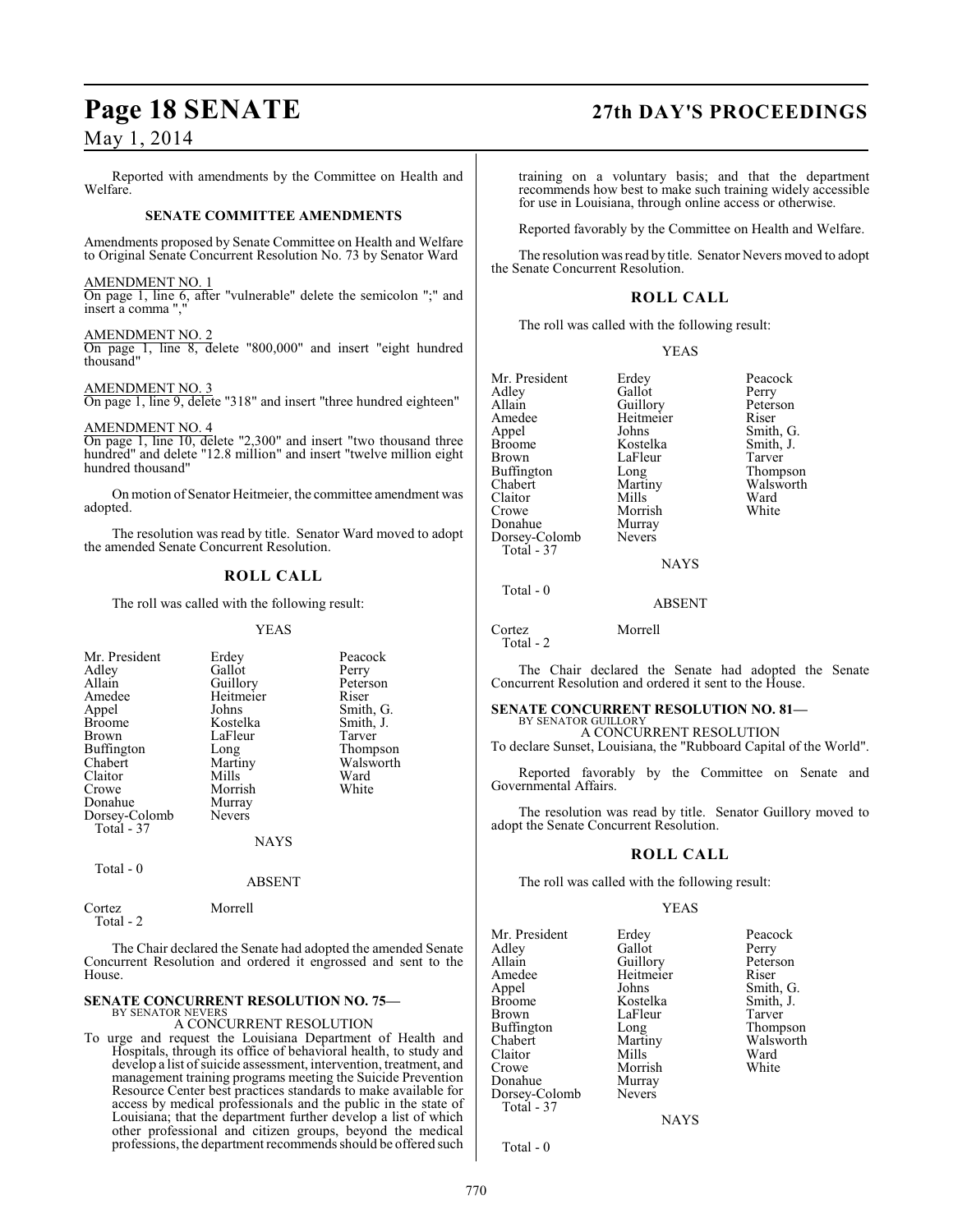## **27th DAY'S PROCEEDINGS Page 19 SENATE**

#### ABSENT

Cortez Morrell Total - 2

The Chair declared the Senate had adopted the Senate Concurrent Resolution and ordered it sent to the House.

#### **SENATE CONCURRENT RESOLUTION NO. 87—** BY SENATOR MILLS

A CONCURRENT RESOLUTION

To authorize and direct the Department of Health and Hospitals to create a working group to study the future of health care funding in Louisiana.

Reported with amendments by the Committee on Health and Welfare.

#### **SENATE COMMITTEE AMENDMENTS**

Amendments proposed by Senate Committee on Health and Welfare to Original Senate Concurrent Resolution No. 87 by Senator Mills

#### AMENDMENT NO. 1

On page 2, between lines 8 and 9 insert:

"(6) The executive director of the Louisiana Nursing Home Association or his designee.

(7) The chairman of the Senate Committee on Health and Welfare or his designee.

(8) The chairman of the House of Representatives Committee on Health and Welfare or his designee."

AMENDMENT NO. 2

On page 3, line 2, delete "and"

AMENDMENT NO. 3

On page 3, line 3, after "Louisiana" insert ", and the executive director of the Louisiana Nursing Home Association"

On motion of Senator Heitmeier, the committee amendment was adopted.

The resolution was read by title. Senator Mills moved to adopt the amended Senate Concurrent Resolution.

### **ROLL CALL**

The roll was called with the following result:

#### YEAS

| Mr. President<br>Adley<br>Allain<br>Amedee<br>Appel<br><b>Broome</b><br>Brown<br>Buffington<br>Chabert<br>Claitor<br>Crowe<br>Donahue<br>Dorsey-Colomb<br>Total - 37 | Erdey<br>Gallot<br>Guillory<br>Heitmeier<br>Johns<br>Kostelka<br>LaFleur<br>Long<br>Martiny<br>Mills<br>Morrish<br>Murray<br>Nevers<br><b>NAYS</b> | Peacock<br>Perry<br>Peterson<br>Riser<br>Smith, G.<br>Smith, J.<br>Tarver<br>Thompson<br>Walsworth<br>Ward<br>White |
|----------------------------------------------------------------------------------------------------------------------------------------------------------------------|----------------------------------------------------------------------------------------------------------------------------------------------------|---------------------------------------------------------------------------------------------------------------------|
| Total - 0                                                                                                                                                            | <b>ABSENT</b>                                                                                                                                      |                                                                                                                     |
| Cortez                                                                                                                                                               | Morrell                                                                                                                                            |                                                                                                                     |

Total - 2

May 1, 2014

The Chair declared the Senate had adopted the amended Senate Concurrent Resolution and ordered it engrossed and sent to the House.

#### **SENATE CONCURRENT RESOLUTION NO. 96—** BY SENATOR HEITMEIER

A CONCURRENT RESOLUTION

To urge and request the Department of Health and Hospitals to assess water accessibility in Louisiana schools and report its findings to the legislature and the State Board of Elementary and Secondary Education.

Reported favorably by the Committee on Health and Welfare.

The resolution was read by title. Senator Heitmeier moved to adopt the Senate Concurrent Resolution.

### **ROLL CALL**

The roll was called with the following result:

#### YEAS

| Mr. President | Erdey         | Peacock   |
|---------------|---------------|-----------|
| Adley         | Gallot        | Perry     |
| Allain        | Guillory      | Peterson  |
| Amedee        | Heitmeier     | Riser     |
| Appel         | Johns         | Smith, G. |
| <b>Broome</b> | LaFleur       | Smith, J. |
| <b>Brown</b>  | Long          | Tarver    |
| Buffington    | Martiny       | Thompson  |
| Chabert       | Mills         | Walsworth |
| Crowe         | Morrish       | Ward      |
| Donahue       | Murray        | White     |
| Dorsey-Colomb | <b>Nevers</b> |           |
| Total - 35    |               |           |
|               | <b>374370</b> |           |

NAYS

ABSENT

Total - 0

Cortez Total - 4

Claitor Kostelka

The Chair declared the Senate had adopted the Senate Concurrent Resolution and ordered it sent to the House.

#### **Senate Bills and Joint Resolutions on Third Reading and Final Passage**

#### **Bagneris Rule**

Senator Tarver moved to suspend the rules to temporarily pass over controversial Senate Bills on Third Reading and Final Passage with the intention of taking them up later, in their regular order.

Without objection, so ordered.

**SENATE BILL NO. 233—** BY SENATOR BROOME

AN ACT

To amend and reenact R.S. 51:2602, 2603(6), (7), (8), (9), (10), (11) and (12),  $2606(A)(1)$ , (2), (3), (4) and (5),  $2607(A)$  and (C), and  $2608$  and to enact R.S.  $51.2603(13)$ , relative to the Louisiana Equal Housing Opportunity Act; to provide for victims of domestic abuse; to provide for definitions; to provide for terms and conditions; and to provide for related matters.

#### **Floor Amendments**

Senator Martiny sent up floor amendments.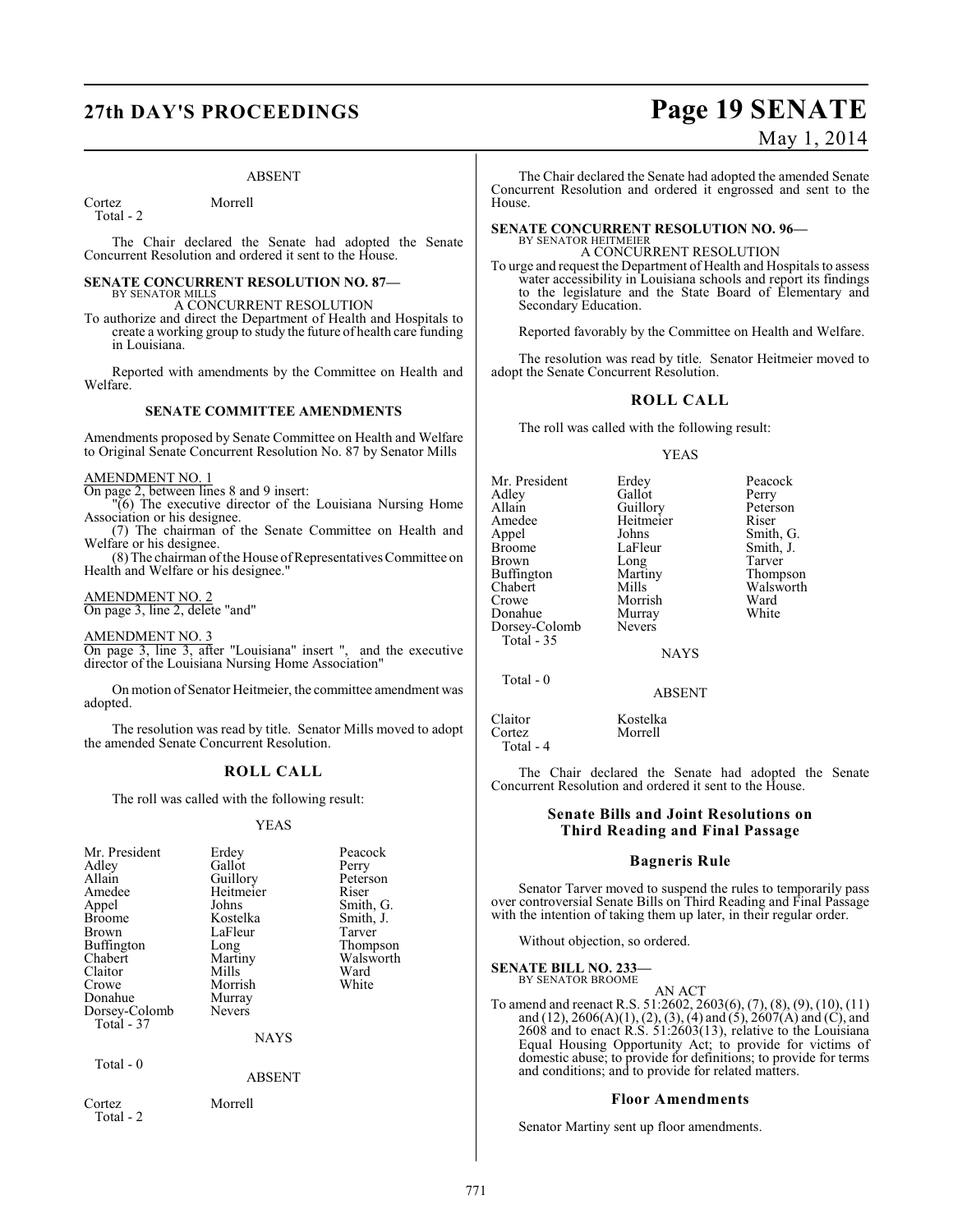### **SENATE FLOOR AMENDMENTS**

Amendments proposed by Senator Martiny on behalf of the Legislative Bureau to Engrossed Senate Bill No. 233 by Senator Broome

AMENDMENT NO. 1 On page 1, line 2, following "2602" and before the "," insert "(A)"

AMENDMENT NO. 2 On page 1, line 2, following " $(12)$ ," and before " $(1)$ " change " $2606(A)$ " to "the introductory paragraph of  $2606(A)$  and  $(A)$ "

AMENDMENT NO. 3 On page 1, line 8, following "2602" and before the "," insert "(A)"

AMENDMENT NO. 4

On page 1, line 8, following "(12)," and before "(1)" change " $2606(A)$ " to "the introductory paragraph of  $2606(A)$  and  $(A)$ "

AMENDMENT NO. 5 On page 2, line 16, following "with" and before the ":" insert "**either of the following**"

AMENDMENT NO. 6 On page 2, line 18, following "individuals" and before the end of the line, change "; or" to a ".

AMENDMENT NO. 7 On page 2, line 25, following "person" and before the ":" insert "**, any of the following**"

AMENDMENT NO. 8 On page 2, line 28, following "impairment" and before the end of the line change "; or" to a "**.**"

AMENDMENT NO. 9 On page 2, line 29, following "impairment" change "," to "**.**"

AMENDMENT NO. 10 On page 3, line 17, following "unlawful" and before the ":" insert "**to do any of the following**"

On motion of Senator Martiny, the amendments were adopted.

### **Floor Amendments**

Senator Broome proposed the following amendments.

#### **SENATE FLOOR AMENDMENTS**

Amendments proposed by Senator Broome to Engrossed Senate Bill No. 233 by Senator Broome

AMENDMENT NO. 1 On page 1, line 3, change "R.S. 51:2603(13)" to "R.S. 51:2603(13) and  $(14)$ "

AMENDMENT NO. 2 On page 1, line 10, change "is" to "and (14) are"

AMENDMENT NO. 3 On page 2, between lines 24 and 25, insert the following: "**(10) "Family or household member" means a spouse, former spouse, parent, child, stepparent, stepchild, foster parent, foster child, grandparent and grandchild.**"

AMENDMENT NO. 4 On page 2, line 25, change "**(10)**" to "**(11)**"

AMENDMENT NO. 5 On page 3, line 4, change "**(11)**" to "**(12)**"

## **Page 20 SENATE 27th DAY'S PROCEEDINGS**

AMENDMENT NO. 6 On page 3, line 8, change "**(12)**" to "**(13)**"

AMENDMENT NO. 7 On page 3, line 12, change "**(13)**" to "**(14)**"

On motion of Senator Broome, the amendments were adopted.

The bill was read by title. Senator Broome moved the final passage of the amended bill.

#### **ROLL CALL**

The roll was called with the following result:

YEAS

Mr. President Erdey Peacock<br>Adley Gallot Perry Adley Gallot Perry Allain Guillory Peters<br>
Amedee Heitmeier Riser Amedee Heitmeier<br>Appel Johns Appel Johns Smith, G.<br>Broome Kostelka Smith, J. Broome Kostelka Smith,<br>Brown LaFleur Tarver Buffington Long<br>Chabert Martiny Claitor Mills Ward<br>Crowe Morrish White Donahue Murray<br>Dorsey-Colomb Nevers Dorsey-Colomb Total - 37

Morrish<br>Murray

LaFleur Tarver<br>
Long Thompson Martiny Walsworth<br>
Mills Ward

NAYS

### ABSENT

Cortez Morrell Total - 2

on the table.

Total - 0

The Chair declared the amended bill was passed, ordered reengrossed and sent to the House. Senator Broome moved to reconsider the vote by which the bill was passed and laid the motion

### **SENATE BILL NO. 480—**

BY SENATOR WALSWORTH AN ACT

To amend and reenact Chapter 17 of Subtitle III of Title 39 of the Louisiana Revised Statutes of 1950, to be comprised of R.S. 39:1551 through 1554.1, 1556 through 1558, 1561 through 1569.1, 1571 through 1572, 1581, 1586 through 1587, 1593 through 1598, 1600 through 1608, 1611 through 1633, 1641 through 1644, 1646, 1651 through 1658, 1661 through 1662, 1671 through 1673, 1676 through 1679, 1681 through 1685, 1691 through 1692, 1695 through 1697, 1702 through 1710, 1716, 1731 through 1736, and 1751 through 1755, and to repeal Chapter 16 of Subtitle III of Title 39 of the Louisiana Revised Statutes of 1950, comprised of R.S. 39:1481 through 1526, relative to the procurement code; to provide for procurement by public bodies, including provisions for a central purchasing agency, for procurement regulations, and for source selection for items to be purchased and methods for such purchases; to provide for definitions and access to procurement information; to provide for the authority and duties of the commissioner of administration with respect to procurement; to provide for certain appointments and qualifications; to provide for mandatory information requirements; to provide for bid procedures and for types of contracts; to provide for contract modification, termination, and contract clauses; to provide for legal and contractual remedies and for administrative appeals; to provide for cooperative purchasing; to provide with respect to conflicts with other provisions of law; to provide for changes in designations by the Louisiana State Law Institute; to provide for an effective date; and to provide for related matters.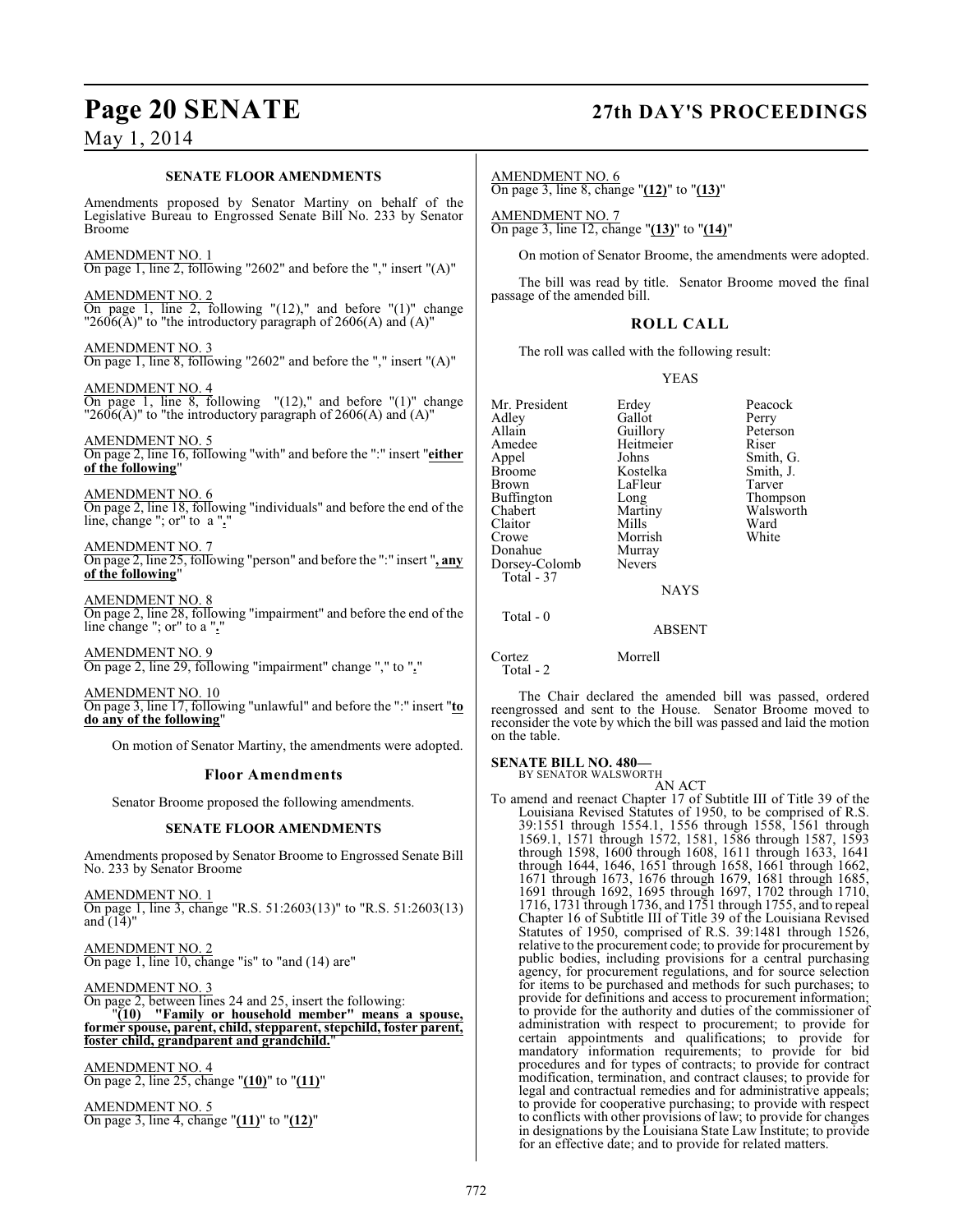## **27th DAY'S PROCEEDINGS Page 21 SENATE** May 1, 2014

| <b>Floor Amendments</b>                                                                                                                                                           | <b>AMENDMENT NO. 17</b><br>On page 20, line 1, following "equipment," and before "property"                                                                      |
|-----------------------------------------------------------------------------------------------------------------------------------------------------------------------------------|------------------------------------------------------------------------------------------------------------------------------------------------------------------|
| Senator Martiny sent up floor amendments.                                                                                                                                         | change "real" to "immovable"                                                                                                                                     |
| SENATE FLOOR AMENDMENTS                                                                                                                                                           | <b>AMENDMENT NO. 18</b><br>On page 21, line 5, following "on" and before "property" change                                                                       |
| Amendments proposed by Senator Martiny on behalf of the<br>Legislative Bureau to Engrossed Senate Bill No. 480 by Senator<br>Walsworth                                            | "real" to "immovable"                                                                                                                                            |
| <b>AMENDMENT NO. 1</b><br>On page 3, line $22$ change "below" to "in Subsections C and D of                                                                                       | AMENDMENT NO. 19<br>On page 22, line 22, before the "." change "Division of<br>Administration" to "division of administration"<br><b>AMENDMENT NO. 20</b>        |
| this Section"<br>$\frac{\text{AMENDMENT NO. 2}}{\text{On page 3, line 24, change}}$ "(F) below" to " <b>F</b> of this Subsection"                                                 | On page 23, lines 4-5, following "administration, the" and before ","<br>change "Central" to "central"                                                           |
| <b>AMENDMENT NO. 3</b><br>On page 3, line 28, following "VII" and before "." change<br>"(Intergovernmental Relations)" to "of this Chapter,                                       | <b>AMENDMENT NO. 21</b><br>On page 27, line 11, following "and" and before "1612" delete "R.S.<br>39:                                                            |
| <b>Intergovernmental Relations"</b><br>AMENDMENT NO. 4                                                                                                                            | AMENDMENT NO. 22<br>On page 29, line 2, following "in" and before "." change "Subsection<br>B of this Section" to "Paragraph (1) of this Subsection"             |
| On page 7, line 15, following "shall" and before "if" change "only<br>approve the contract" to "approve the contract only"                                                        | <b>AMENDMENT NO. 23</b><br>On page 30, line 27, following "thereto" change ", and" to "."                                                                        |
| $\frac{\text{AMENDMENT NO. 5}}{\text{On page 9}}$ , line 25, following "in" change "R.S. $\frac{39:1554(N)}{\text{ of } 25}$ to<br>"Paragraph (1) of this Subsection"             | <b>AMENDMENT NO. 24</b><br>On page 39, line 8, following "state" and before ":" insert "all of the<br>following"                                                 |
| <b>AMENDMENT NO. 6</b><br>On page 9, line 26, before "agency" change "said" to "the                                                                                               | <b>AMENDMENT NO. 25</b><br>On page 39, line 11, following "obtained" change ", and" to "."                                                                       |
| AMENDMENT NO. 7<br>On page 10, line 2, following "Security" change "act" to "Act"                                                                                                 | <b>AMENDMENT NO. 26</b><br>On page 39, line 18, following "nearest parish," and before "has"<br>change "that" to "which"                                         |
| AMENDMENT NO. 8<br>On page 10, line 2, following "determinations" change "service" to<br>"services"                                                                               | <b>AMENDMENT NO. 27</b><br>On page 40, line 25, following "No criteria" and before the end of the<br>line change "may" to "shall"                                |
| <b>AMENDMENT NO. 9</b><br>On page 14, lines 23-24, following "in" delete the remainder of the<br>line and line 24 in its entirety and insert "Paragraph (23) of this<br>Section." | <b>AMENDMENT NO. 28</b><br>On page 45, line 6, before "agency" insert "using"                                                                                    |
| AMENDMENT NO. 10<br>On page 15, line 15, following "in" delete the remainder of the line and insert " <b>Paragraph (23) of this Section</b> ."                                    | <b>AMENDMENT NO. 29</b><br>On page 45, line 17, following "performed" and before "objectives"<br>change "and/or" to "and"                                        |
| <b>AMENDMENT NO. 11</b><br>On page 16, line 2, following "or" and before "property" change<br>"real" to "immovable"                                                               | <b>AMENDMENT NO. 30</b><br>On page 45, line 28, following "the" and before "." change<br>"individual(s) or firm(s)" to " <b>individual or firm</b> "             |
| AMENDMENT NO. 12<br>On page 16, line 8, following "contract" change ", or" to "."                                                                                                 | <b>AMENDMENT NO. 31</b><br>On page 47, line 8, following "delegation" and before "be" change<br>"must" to "shall"                                                |
| <b>AMENDMENT NO. 13</b><br>On page 16, line 14, following "skills," and before "but" change<br>"such as" to "including"                                                           | AMENDMENT NO. 32<br>On page 50, line 18, following "this" and before "," change<br>"Paragraph" to "Subsection"                                                   |
| <b>AMENDMENT NO. 14</b><br>On page 16, line 16, following "talents," and before "but" change<br>"such as" to "including"                                                          | <b>AMENDMENT NO. 33</b><br>On page 52, line 21, following "to" and before the end of the line,<br>delete 'the" and on line 22, change "Soviet Union" to "Russia" |
| <b>AMENDMENT NO. 15</b><br>On page 18, lines 13-14, following "need," and before "the" change<br>"and may include, but is not limited to," to "including but not<br>limited to"   | <b>AMENDMENT NO. 34</b><br>On page 54, line 19, following "waters" change "; or" to "."                                                                          |
| <b>AMENDMENT NO. 16</b><br>On page 19, line 4, following "state" change "; or" to "."                                                                                             | <b>AMENDMENT NO. 35</b><br>On page 56, line 26, following "shall" and before "to" change "only<br>apply" to "apply only"                                         |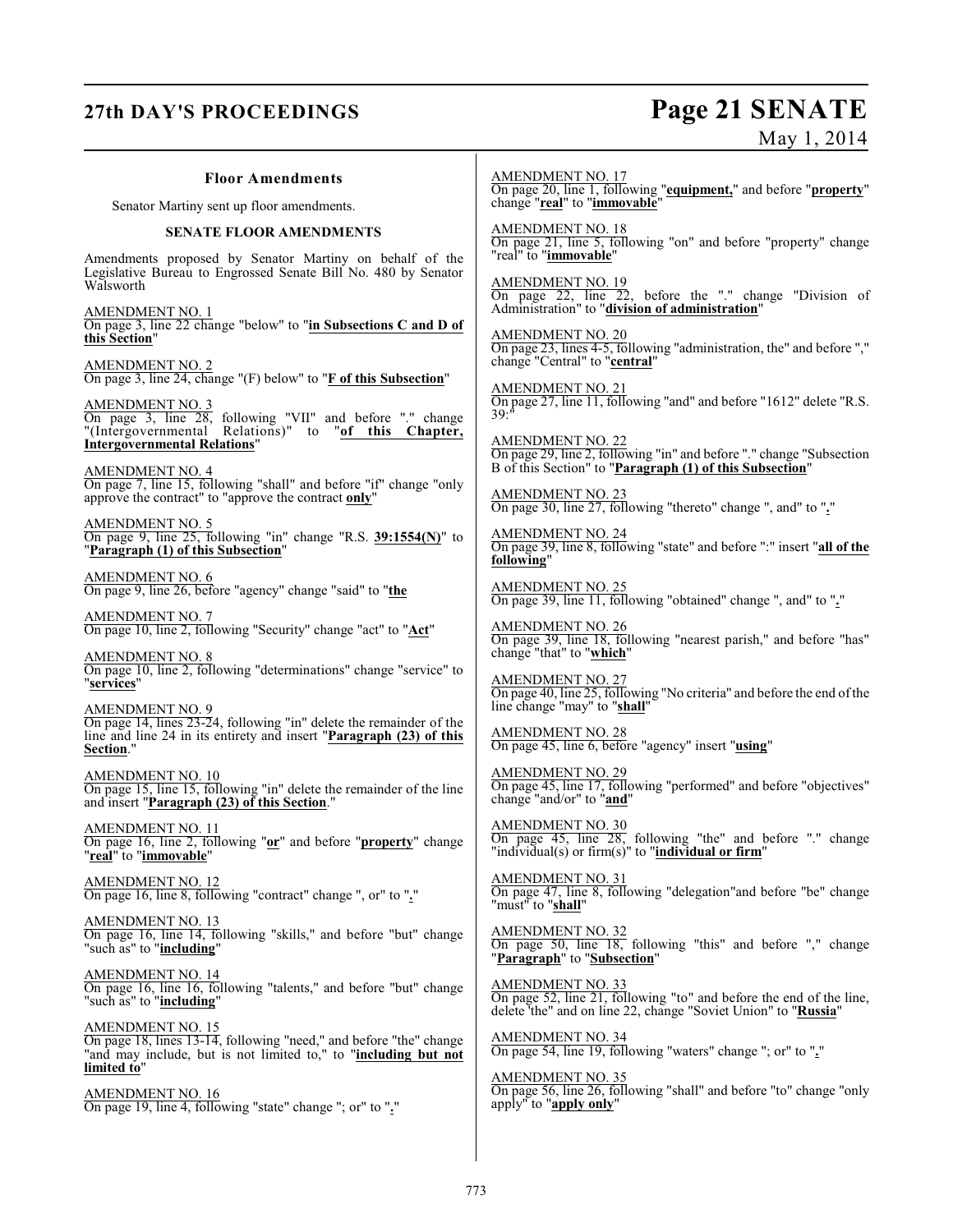## **Page 22 SENATE 27th DAY'S PROCEEDINGS**

May 1, 2014

AMENDMENT NO. 36 On page 58, line 3, following "work" change "; and" to "**.**" AMENDMENT NO. 37 On page 60, line 3, following "individual" change ", and" to "**.**" AMENDMENT NO. 38 On page 63, line 6, following "of" and before "or" change "\$5,000" to "**five thousand dollars**" AMENDMENT NO. 39 On page 63, line 9, following "disqualification" and before the end of the line change "; and" to "**.**" AMENDMENT NO. 40 On page 64, line 10, following "competition" and before the end of the line change ";" to "**.**" AMENDMENT NO. 41 On page 64, line 12, following "public" and before the end of the line change ";" to "**.**" AMENDMENT NO. 42 On page 64, line 13, following "regulation" and before the end of the line change "; or" to ". AMENDMENT NO. 43 On page 65, line 11, following "IV" and before "will" change "hereof" to "**of this Chapter**" AMENDMENT NO. 44 On page 65, line 18, following "other" and before "source" change "cost effective" to "**cost-effective**" AMENDMENT NO. 45 On page 66, line 15, following "contemplated" and before the end of the line change "; and" to "**.**" AMENDMENT NO. 46 On page 67, line 4, following "continuing" and before the end of the line change "; and" to "**.**" AMENDMENT NO. 47 On page 73, line 25, following "17:1941" and before "et" delete the "," AMENDMENT NO. 48 On page 74, line 4, following "single" and before "." change "source (sole source)" to "**, or sole, source**" AMENDMENT NO. 49 On page 74, line 11, following "quasi-public" and before "nonprofit" change "and/or" to "**or**" AMENDMENT NO. 50 On page 75, lines 10-11, following "in" and before "are" on line 11, change "R.S. **39:1619(B)**" to "**Subsection B of this Section**" AMENDMENT NO. 51 On page 78, line 12, at the beginning of the line following "(2)" and before "." insert "**of this Subsection**" AMENDMENT NO. 52 On page 78, line 12, following "Paragraph (2)" and before "and" insert "**of this Subsection**" AMENDMENT NO. 53 On page 84, line 15, following "records of the" change "individual(s) or firm(s)" to "**individual or firm**" AMENDMENT NO. 54 On page 88, line 10, following "R.S. 39:1632" and before "shall constitute" delete "above" AMENDMENT NO. 55 On page 89, line 11, following "stated in" change "R.S. 39:2(1)" to "**R.S. 39:2(2)**" AMENDMENT NO. 56 On page 89, line 19, following "definition of" and before "established by" change "R.S. 39:2(1)" to "**R.S. 39:2(2)**" AMENDMENT NO. 57 On page 93, line 18, following "only" and before ":" change "where" to "**when one of the following applies**" AMENDMENT NO. 58 On page 93, line 20, following "requirements" change "; or" to "**.**" AMENDMENT NO. 59 On page 93, line 22, following "maintainability" change "; or" to "**.**" AMENDMENT NO. 60 On page 93, line 28, following "Except" and before "of this" change "in Paragraph (2)" to "**as provided in Paragraph (A)(2)**" AMENDMENT NO. 61 On page 95, line 8, following "therewith" change "; " to "**.**" AMENDMENT NO. 62 On page 95, line 9, following "packing" change "; or" to "**.**" AMENDMENT NO. 63 On page 95, line 12, following "performance" change "; and" to "**.**" AMENDMENT NO. 64 On page 97, line 10, following "taken" change "; and" to "**.**" AMENDMENT NO. 65 On page 97, line 17, following "unless" and before ":" insert "**one of the following applies**" AMENDMENT NO. 66 On page 97,line 18, following "fradulent" change "; or" to "**.**" AMENDMENT NO. 67 On page 99, line 10, following "subcontract" change "; " to "**.**" AMENDMENT NO. 68 On page 99, line 14, following "contractor" change "; " to "**.**" AMENDMENT NO. 69 On page 99, line 16, following "proposals" change ";" to "**.**" AMENDMENT NO. 70 On page 99, line 21, following "contract" change "; or " to "**.**" AMENDMENT NO. 71 On page 99, line 28, following "regulations" change "; and" to "**.**" AMENDMENT NO. 72 On page 100, line 3, following "taken" change "; and" to "**.**" AMENDMENT NO. 73 On page 100, line 10, following "unless" and before ":" insert "**one of the following applies**" AMENDMENT NO. 74 On page 100, line 11, following "fraudulent" change "; or" to "**.**" AMENDMENT NO. 75 On page 102, line 28, following "shall" and before ":" insert "**do all of the following**" AMENDMENT NO. 76 On page 102, line 29, following "taken" change "; and" to "**.**"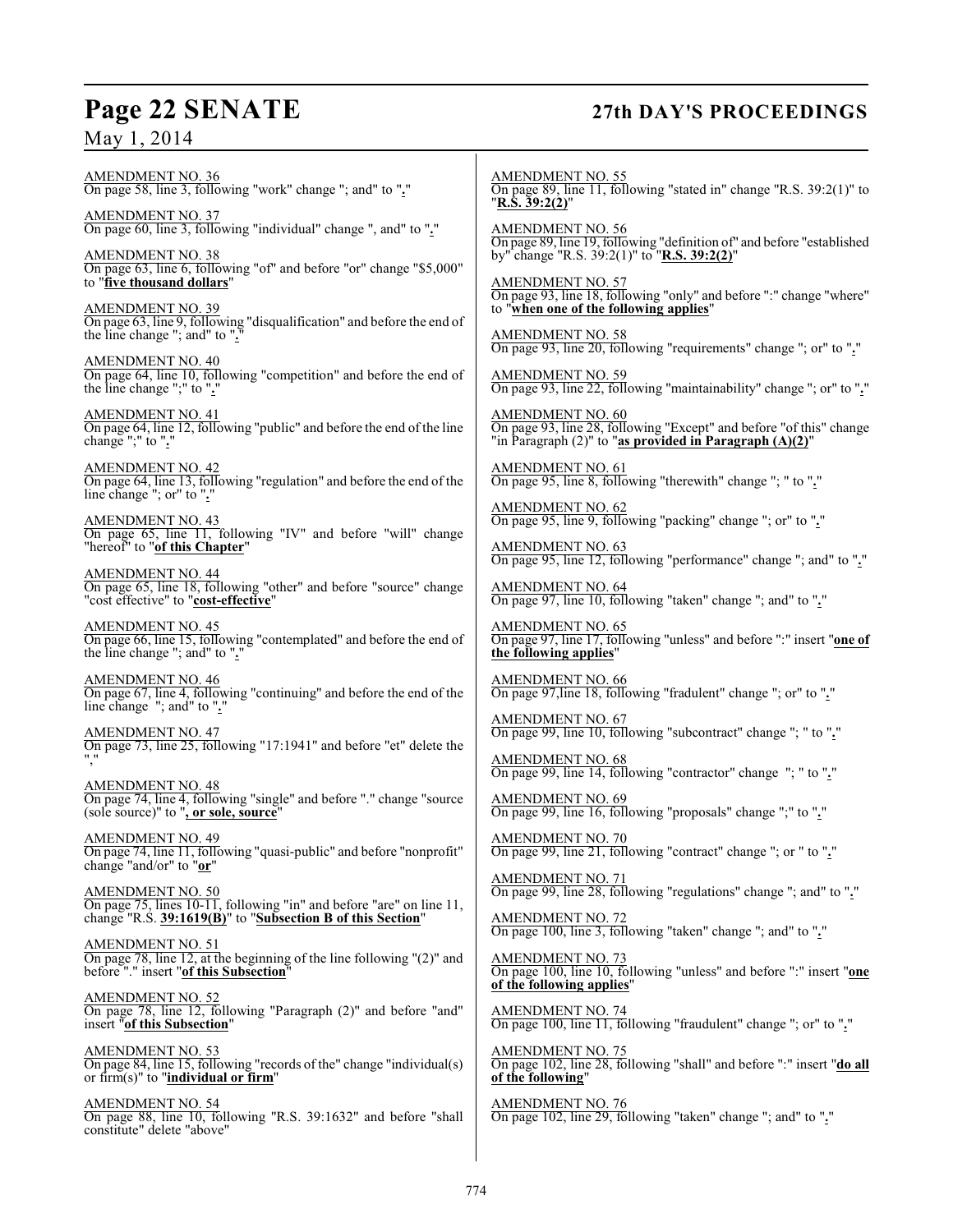## **27th DAY'S PROCEEDINGS Page 23 SENATE**

# May 1, 2014

AMENDMENT NO. 77 On page 103, line 6, following "unless" and before ":" insert "**one of the following applies**"

AMENDMENT NO. 78 On page 103, line 7, following "fraudulent" change "; or" to "**.**"

AMENDMENT NO. 79 On page 106, line 2, following "unless" and before ":" insert "**one of the following applies**"

AMENDMENT NO. 80 On page 106, line 3, following "fraudulent" change "; or" to "**.**"

AMENDMENT NO. 81 On page 106, line 21, following "unless" and before ":" insert "**one of the following applies**"

AMENDMENT NO. 82 On page 106, line 22, following "fraudulent" change "; or" to "**.**"

AMENDMENT NO. 83 On page 107, line 8, following "unless" and before ":" insert "**one of the following applies**"

AMENDMENT NO. 84 On page 107, line 9, following "fraudulent" change "; or" to "**.**"

AMENDMENT NO. 85 On page 117, line 17, following "a" and before "award" change "set aside" to "**set-aside**"

AMENDMENT NO. 86 On page 118, lines 2 and 3, following "of the" and before "contracts" change "set aside" to "**set-aside**"

AMENDMENT NO. 87 On page 118, line 5, following "unsuccessful" and before "procedures" change "set aside" to "**set-aside**"

AMENDMENT NO. 88 On page 119, line 6, following "include" and before "by" change "self certification" to "**self-certification**"

AMENDMENT NO. 89 On page 119, line 7, following "a" and before "." change "self certification" to "**self-certification**"

On motion of Senator Martiny, the amendments were adopted.

#### **Floor Amendments**

Senator Walsworth proposed the following amendments.

#### **SENATE FLOOR AMENDMENTS**

Amendments proposed by Senator Walsworth to Engrossed Senate Bill No. 480 by Senator Walsworth

AMENDMENT NO. 1 On page 23, line 2, change "PURCHASING AGENCY" to "PROCUREMENT OFFICE"

AMENDMENT NO. 2 On page 23, line 3, change "purchasing agency" to "procurement office"

#### AMENDMENT NO. 3

On page 23, line 5, change "purchasing agency" to "Procurement Office"

On motion of Senator Walsworth, the amendments were adopted.

The bill was read by title. Senator Walsworth moved the final passage of the amended bill.

### **ROLL CALL**

The roll was called with the following result:

#### YEAS

| Mr. President | Dorsey-Colomb | Murray        |
|---------------|---------------|---------------|
| Adley         | Erdey         | <b>Nevers</b> |
| Allain        | Gallot        | Peacock       |
| Amedee        | Guillory      | Perry         |
| Appel         | Heitmeier     | Riser         |
| Broome        | Johns         | Smith, G.     |
| Brown         | Kostelka      | Smith, J.     |
| Buffington    | LaFleur       | Tarver        |
| Chabert       | Long          | Thompson      |
| Claitor       | Martiny       | Walsworth     |
| Crowe         | Mills         | Ward          |
| Donahue       | Morrish       | White         |
| Total - 36    |               |               |
|               | <b>NAYS</b>   |               |
|               |               |               |

Peterson Total - 1

ABSENT

Cortez Morrell Total - 2

The Chair declared the amended bill was passed, ordered reengrossed and sent to the House. Senator Walsworth moved to reconsider the vote by which the bill was passed and laid the motion on the table.

#### **SENATE BILL NO. 571—** BY SENATOR WALSWORTH

AN ACT

To amend and reenact Code of Criminal Procedure Art. 717(C) and R.S. 15:587(A)(1)(a), relative to public defenders; to require the Louisiana Bureau of Criminal Identification and Information to release criminal history records and identification files to public defenders; to provide for the disclosure of inducements or records of arrests and convictions; and to provide for related matters.

#### **Floor Amendments**

Senator Martiny sent up floor amendments.

#### **SENATE FLOOR AMENDMENTS**

Amendments proposed by Senator Martiny on behalf of the Legislative Bureau to Engrossed Senate Bill No. 571 by Senator Walsworth

AMENDMENT NO. 1 On page 2, line 12, following "Senate" insert "**Committee on Senate**"

AMENDMENT NO. 2 On page 2, line 13, delete "Committee"

On motion of Senator Martiny, the amendments were adopted.

On motion of Senator Walsworth, the amended bill was read by title and returned to its regular order on Third Reading and Final Passage.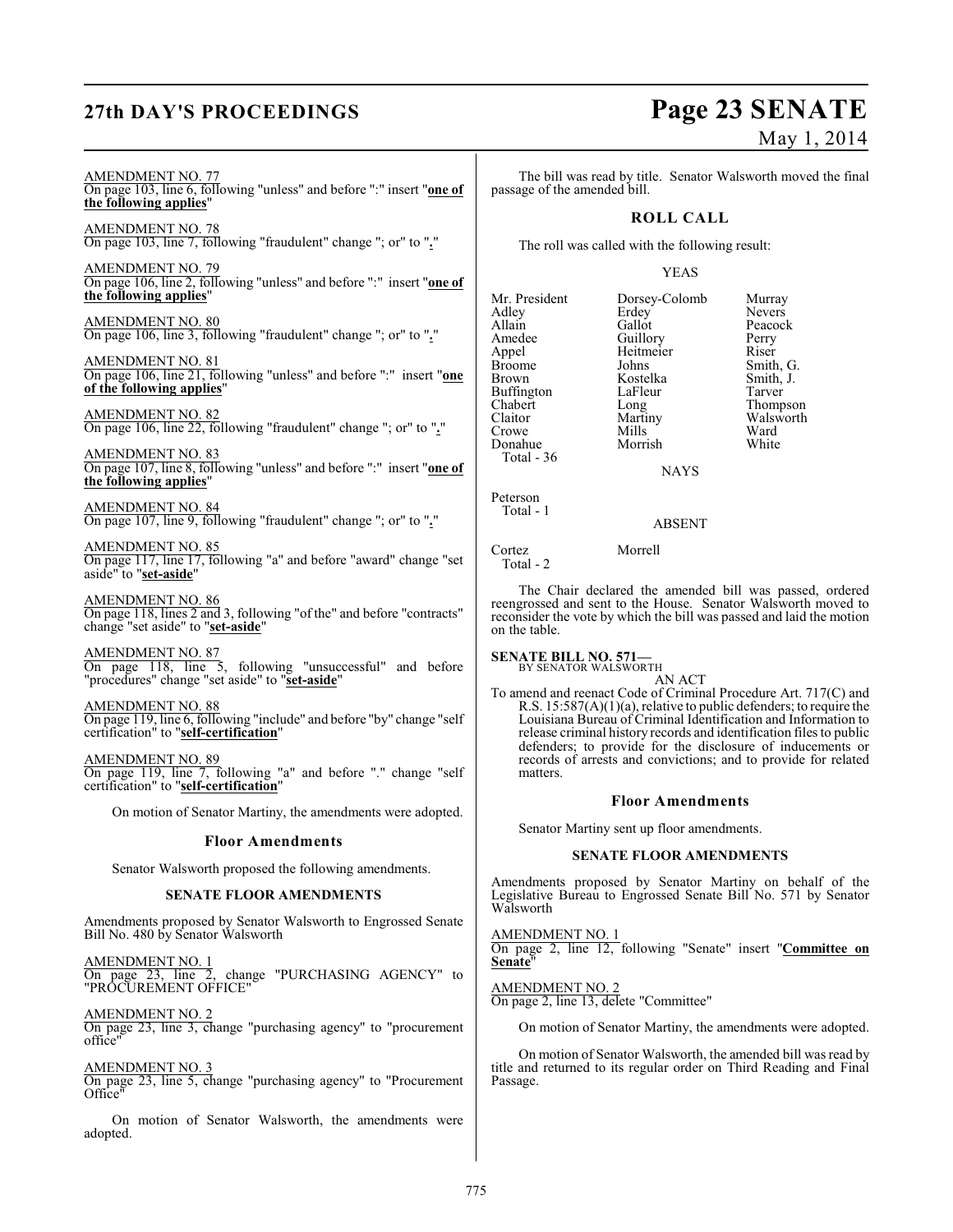## **Page 24 SENATE 27th DAY'S PROCEEDINGS**

### May 1, 2014

#### **SENATE BILL NO. 589—** BY SENATOR WALSWORTH

AN ACT

To amend and reenact R.S. 46:2607, relative to the Children's Cabinet; to provide relative to the termination date; to provide for an effective date; and to provide for related matters.

The bill was read by title. Senator Walsworth moved the final passage of the bill.

### **ROLL CALL**

The roll was called with the following result:

#### YEAS

| Mr. President<br>Adley<br>Allain<br>Amedee<br>Appel<br><b>Broome</b><br>Brown<br>Buffington<br>Chabert<br>Claitor<br>Crowe<br>Donahue<br>Dorsey-Colomb<br>Total - 37<br>Total - 0 | Erdey<br>Gallot<br>Guillory<br>Heitmeier<br>Johns<br>Kostelka<br>LaFleur<br>Long<br>Martiny<br>Mills<br>Morrish<br>Murray<br><b>Nevers</b><br><b>NAYS</b> | Peacock<br>Perry<br>Peterson<br>Riser<br>Smith, G.<br>Smith, J.<br>Tarver<br>Thompson<br>Walsworth<br>Ward<br>White |
|-----------------------------------------------------------------------------------------------------------------------------------------------------------------------------------|-----------------------------------------------------------------------------------------------------------------------------------------------------------|---------------------------------------------------------------------------------------------------------------------|
|                                                                                                                                                                                   | ABSENT                                                                                                                                                    |                                                                                                                     |
| Cortez<br>Total - 2                                                                                                                                                               | Morrell                                                                                                                                                   |                                                                                                                     |
|                                                                                                                                                                                   |                                                                                                                                                           | .<br>$\sim$ $\sim$                                                                                                  |

The Chair declared the bill was passed and ordered it sent to the House. Senator Walsworth moved to reconsider the vote by which the bill was passed and laid the motion on the table.

### **SENATE BILL NO. 607—** BY SENATOR GALLOT

AN ACT

To enact R.S. 9:314, relative to divorce; to provide for the effect of divorce on the designation by an individual of the individual's former spouse as beneficiary in certain agreements or documents upon the death of the individual; to provide certain terms, conditions, and exceptions; and to provide for related matters.

The bill was read by title. Senator Gallot moved the final passage of the bill.

#### **ROLL CALL**

The roll was called with the following result:

#### YEAS

| Mr. President<br>Adley | Dorsey-Colomb<br>Erdey | Nevers<br>Peacock |
|------------------------|------------------------|-------------------|
| Allain                 | Gallot                 | Perry             |
| Amedee                 | Guillory               | Riser             |
| Appel                  | Heitmeier              | Smith, G.         |
| <b>Broome</b>          | Johns                  | Tarver            |
| <b>Brown</b>           | Kostelka               | Thompson          |
| <b>Buffington</b>      | LaFleur                | Walsworth         |
| Chabert                | Long                   | Ward              |
| Claitor                | Martiny                | White             |
| Crowe                  | Mills                  |                   |
| Donahue                | Morrish                |                   |
| Total - 34             |                        |                   |

#### **NAYS**

Murray Peterson Total - 2 ABSENT

Cortez Morrell Smith, J. Total - 3

The Chair declared the bill was passed and ordered it sent to the House. Senator Walsworth moved to reconsider the vote by which the bill was passed and laid the motion on the table.

#### **SENATE BILL NO. 613—** BY SENATOR GARY SMITH

AN ACT

To enact R.S. 42:851(T), relative to group benefits; to provide for premium share; and to provide for related matters.

The bill was read by title. Senator Gary Smith moved the final passage of the bill.

#### **ROLL CALL**

The roll was called with the following result:

#### YEAS

| Mr. President<br>Adlev<br>Allain<br>Amedee<br>Appel<br>Broome<br>Brown<br>Buffington<br>Claitor<br>Crowe<br>Donahue<br>Dorsey-Colomb<br>Total - 36 | Erdey<br>Gallot<br>Guillory<br>Heitmeier<br>Johns<br>Kostelka<br>LaFleur<br>Long<br>Martiny<br>Mills<br>Morrish<br>Murray<br><b>NAYS</b> | <b>Nevers</b><br>Peacock<br>Perry<br>Peterson<br>Riser<br>Smith, G.<br>Smith, J.<br>Tarver<br>Thompson<br>Walsworth<br>Ward<br>White |
|----------------------------------------------------------------------------------------------------------------------------------------------------|------------------------------------------------------------------------------------------------------------------------------------------|--------------------------------------------------------------------------------------------------------------------------------------|
| Total $-0$                                                                                                                                         | <b>ABSENT</b>                                                                                                                            |                                                                                                                                      |
|                                                                                                                                                    |                                                                                                                                          |                                                                                                                                      |

Chabert Cortez Morrell Total - 3

The Chair declared the bill was passed and ordered it sent to the House. Senator Gary Smith moved to reconsider the vote by which the bill was passed and laid the motion on the table.

**SENATE BILL NO. 614—** BY SENATOR LAFLEUR

### AN ACT

To enact R.S. 49:125.1, relative to the sale of surplus property; to allow for the transfer of surplus electronic devices to certain nonprofit entities; to require the nonprofit entities to perform certain services; to provide definitions, terms, conditions, and requirements; and to provide for related matters.

The bill was read by title. Senator LaFleur moved the final passage of the bill.

### **ROLL CALL**

The roll was called with the following result:

#### YEAS

| Mr. President | Erdey    | <b>Nevers</b> |
|---------------|----------|---------------|
| Adley         | Gallot   | Peacock       |
| Allain        | Guillory | Perry         |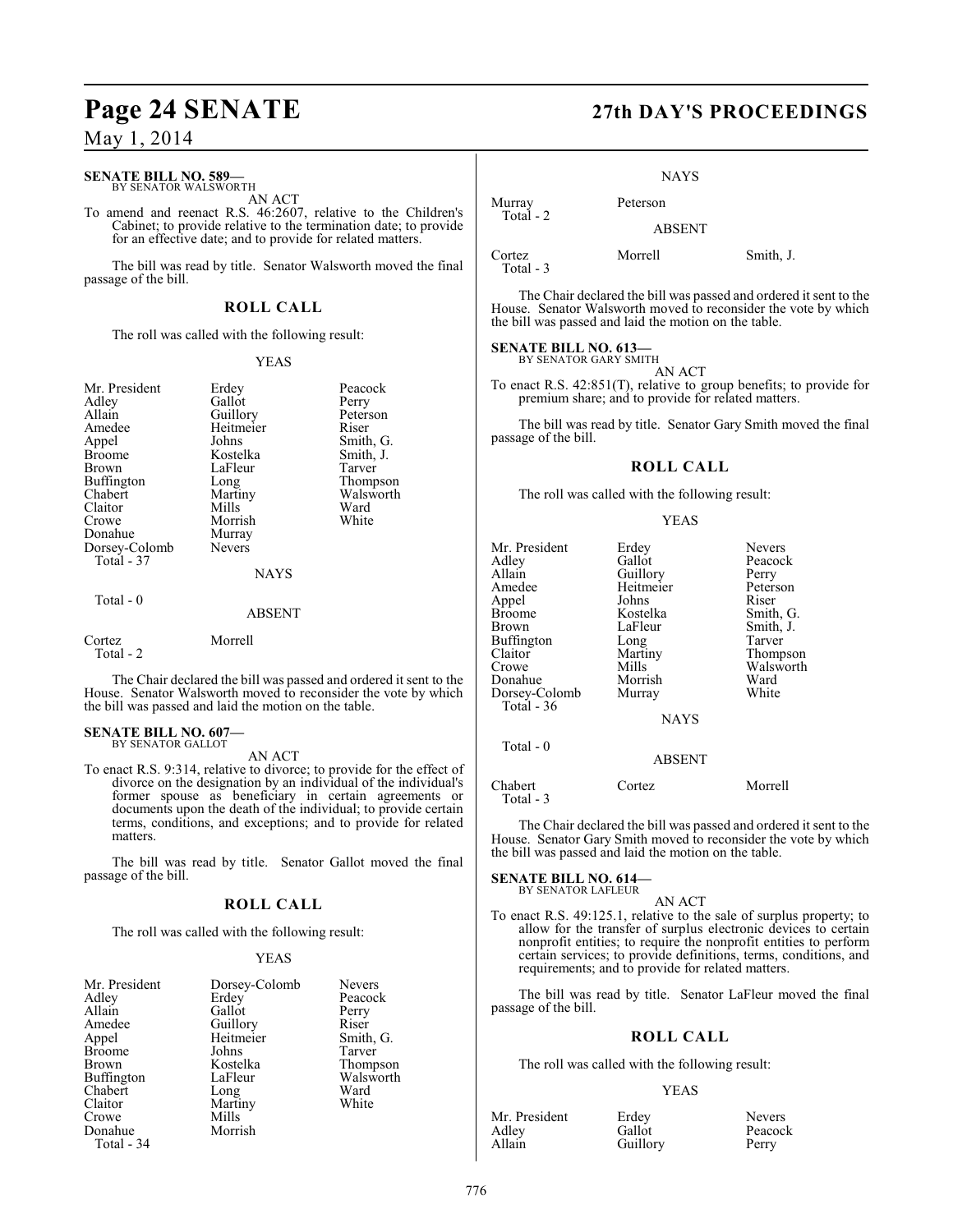| Amedee        | Heitmeier   | Peters |
|---------------|-------------|--------|
| Appel         | Johns       | Riser  |
| <b>Broome</b> | Kostelka    | Smith  |
| <b>Brown</b>  | LaFleur     | Smith  |
| Buffington    | Long        | Thom   |
| Claitor       | Martiny     | Walsy  |
| Crowe         | Mills       | Ward   |
| Donahue       | Morrish     | White  |
| Dorsey-Colomb | Murray      |        |
| Total - 35    |             |        |
|               | <b>NAVS</b> |        |

externeier Peterson<br>
Riser extelka Smith, G.<br>Fleur Smith, J. Fleur Smith, J.<br>ng Thompso ng Thompson<br>artiny Walsworth artiny Walsworth<br>Ills Ward

Total - 0

NAYS

#### ABSENT

Chabert Morrell<br>Cortez Tarver Cortez Total - 4

The Chair declared the bill was passed and ordered it sent to the House. Senator LaFleur moved to reconsider the vote by which the bill was passed and laid the motion on the table.

### **House Concurrent Resolutions on Second Reading Reported by Committees**

**HOUSE CONCURRENT RESOLUTION NO. 69—**<br>BY REPRESENTATIVES LORUSSO, BARROW, ARMES, ARNOLD,<br>HENRY BURNS, COX, CROMER, EDWARDS, FOIL, GAINES, GISCLAIR,<br>HAZEL, HENRY, TERRY LANDRY, SCHRODER, AND THOMPSON A CONCURRENT RESOLUTION

To memorialize the United States Congress to take such actions as are necessary to review and support legislation introduced as H.R. 3930, which would, if enacted, establish the National Commission on the Structure of the Army.

Reported favorably by the Committee on Senate and Governmental Affairs.

The resolution was read by title. Senator Murray moved to concur in the House Concurrent Resolution.

#### **ROLL CALL**

The roll was called with the following result:

#### YEAS

| Mr. President<br>Adley<br>Allain<br>Amedee<br>Appel<br><b>Broome</b><br>Brown<br>Buffington<br>Chabert<br>Claitor<br>Crowe<br>Donahue<br>Total $-36$<br>Total - 0 | Dorsey-Colomb<br>Erdey<br>Gallot<br>Guillory<br>Heitmeier<br>Johns<br>Kostelka<br>LaFleur<br>Long<br>Martiny<br>Mills<br>Morrish<br><b>NAYS</b><br><b>ABSENT</b> | Murray<br>Nevers<br>Peacock<br>Perry<br>Peterson<br>Riser<br>Smith, G.<br>Smith, J.<br>Thompson<br>Walsworth<br>Ward<br>White |
|-------------------------------------------------------------------------------------------------------------------------------------------------------------------|------------------------------------------------------------------------------------------------------------------------------------------------------------------|-------------------------------------------------------------------------------------------------------------------------------|
| Cortez<br>Total - $3$                                                                                                                                             | Morrell                                                                                                                                                          | Tarver                                                                                                                        |

The Chair declared the Senate concurred in the House Concurrent Resolution and ordered it returned to the House.

# **27th DAY'S PROCEEDINGS Page 25 SENATE**

May 1, 2014

#### **House Bills and Joint Resolutions on Third Reading and Final Passage**

#### **Bagneris Rule**

Senator Murray moved to suspend the rules to temporarily pass over controversial House Bills on Third Reading and Final Passage with the intention of taking them up later, in their regular order.

Without objection, so ordered.

#### **HOUSE BILL NO. 460—** BY REPRESENTATIVE ARNOLD

AN ACT

To amend and reenact R.S. 26:87(A)(2), 98, 284(B), 295, and 919(A), relative to the office of alcohol and tobacco control; to provide with respect to the delivery of official correspondence from the commissioner of alcohol and tobacco control; and to provide for related matters.

The bill was read by title. Senator Heitmeier moved the final passage of the bill.

#### **ROLL CALL**

The roll was called with the following result:

| Mr. President<br>Adley<br>Allain<br>Amedee<br>Appel<br>Broome<br>Brown<br>Buffington<br>Chabert<br>Claitor<br>Crowe<br>Donahue<br>Total - 34<br>Total - 0 | Dorsey-Colomb<br>Erdey<br>Gallot<br>Guillory<br>Heitmeier<br>Johns<br>Kostelka<br>Long<br>Martiny<br>Mills<br>Morrish<br>Murray<br><b>NAYS</b> | <b>Nevers</b><br>Peacock<br>Perry<br>Peterson<br>Riser<br>Smith, G.<br>Smith, J.<br>Thompson<br>Ward<br>White |
|-----------------------------------------------------------------------------------------------------------------------------------------------------------|------------------------------------------------------------------------------------------------------------------------------------------------|---------------------------------------------------------------------------------------------------------------|
|                                                                                                                                                           | <b>ABSENT</b>                                                                                                                                  |                                                                                                               |
| Cortez<br>LaFleur<br>Total - 5                                                                                                                            | Morrell<br>Tarver                                                                                                                              | Walsworth                                                                                                     |

The Chair declared the bill was passed and ordered it returned to the House. Senator Heitmeier moved to reconsider the vote by which the bill was passed and laid the motion on the table.

## **HOUSE BILL NO. 462—** BY REPRESENTATIVE BERTHELOT

AN ACT

To amend and reenact R.S. 35:393, relative to ex officio notaries for the Department of Public Safety and Corrections; to provide for the appointment of certain persons as ex officio notaries; and to provide for related matters.

The bill was read by title. Senator Claitor moved the final passage of the bill.

#### **ROLL CALL**

The roll was called with the following result:

Gallot

#### YEAS

Mr. President Erdey Peacock<br>Adley Gallot Perry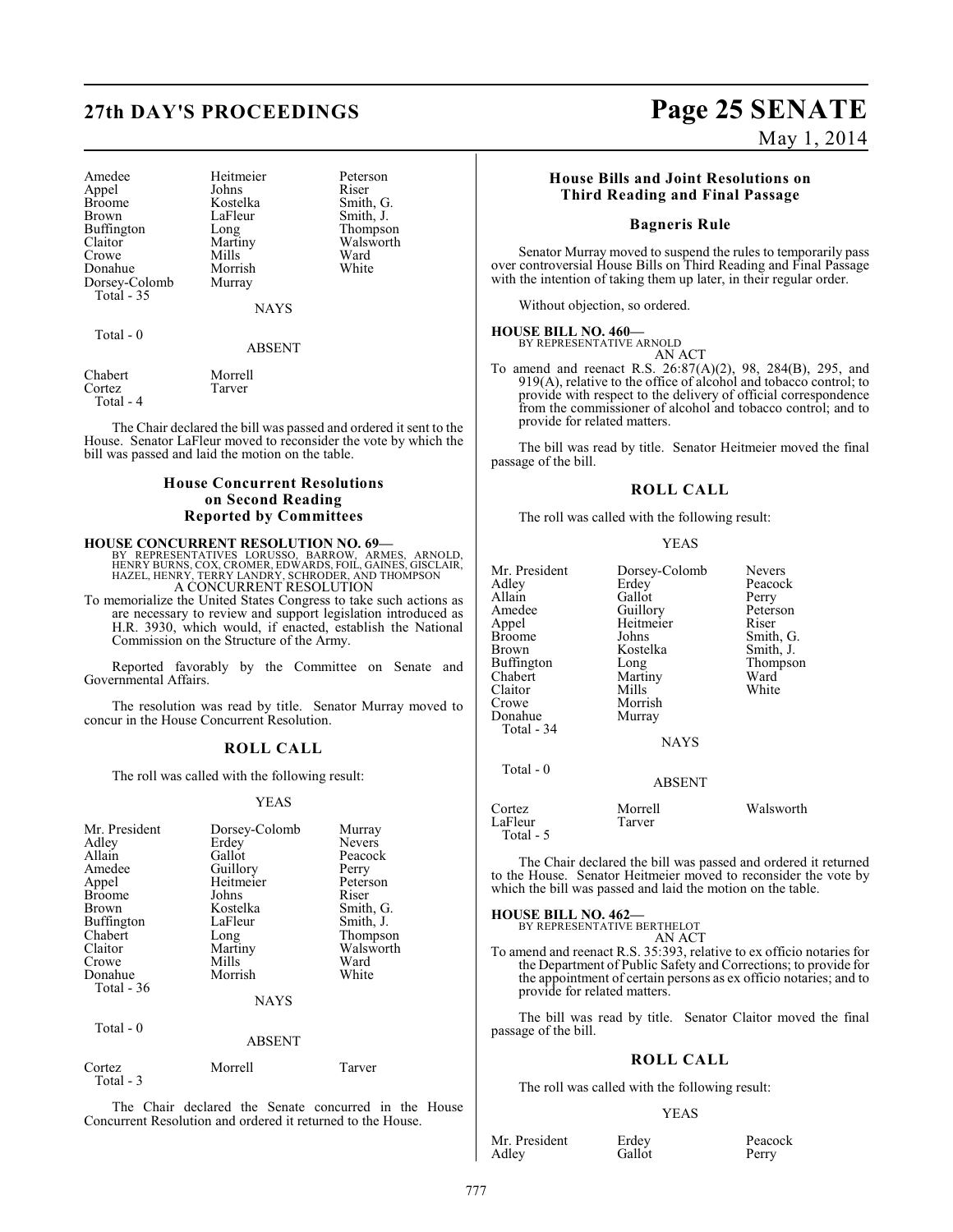| Allain<br>Amedee<br>Appel<br>Broome<br>Brown<br>Buffington<br>Chabert<br>Claitor<br>Crowe<br>Donahue | Guillory<br>Heitmeier<br>Johns<br>Kostelka<br>LaFleur<br>Long<br>Martiny<br>Mills<br>Morrish<br>Murray<br><b>Nevers</b> | Peterson<br>Riser<br>Smith, G.<br>Smith, J.<br>Tarver<br>Thompson<br>Walsworth<br>Ward<br>White |
|------------------------------------------------------------------------------------------------------|-------------------------------------------------------------------------------------------------------------------------|-------------------------------------------------------------------------------------------------|
| Dorsey-Colomb<br>Total - 37                                                                          |                                                                                                                         |                                                                                                 |
|                                                                                                      | <b>NAYS</b>                                                                                                             |                                                                                                 |
| Total - 0                                                                                            | ABSENT                                                                                                                  |                                                                                                 |

The Chair declared the bill was passed and ordered it returned to the House. Senator Claitor moved to reconsider the vote by which the bill was passed and laid the motion on the table.

Cortez Morrell

Total - 2

**HOUSE BILL NO. 569—** BY REPRESENTATIVES STOKES, ABRAMSON, HODGES, AND HOFFMANN AND SENATOR LONG AN ACT

To amend and reenact R.S. 13:587.4(A) and (C) and to enact R.S. 13:587.4(D), relative to district courts; to authorize the designation of human trafficking courts; to provide relative to training for the presiding judge; to require certain services for human trafficking victims; to provide for the disposition of human trafficking cases; and to provide for related matters.

The bill was read by title. Senator Broome moved the final passage of the bill.

#### **ROLL CALL**

The roll was called with the following result:

#### YEAS

| Mr. President<br>Adley<br>Allain<br>Amedee<br>Appel<br>Broome<br>Brown<br>Buffington<br>Chabert<br>Claitor<br>Crowe<br>Donahue<br>Dorsey-Colomb<br>Total - 37<br>Total - 0 | Erdey<br>Gallot<br>Guillory<br>Heitmeier<br>Johns<br>Kostelka<br>LaFleur<br>Long<br>Martiny<br>Mills<br>Morrish<br>Murray<br>Nevers<br><b>NAYS</b><br><b>ABSENT</b> | Peacock<br>Perry<br>Peterson<br>Riser<br>Smith, G.<br>Smith, J.<br>Tarver<br>Thompson<br>Walsworth<br>Ward<br>White |
|----------------------------------------------------------------------------------------------------------------------------------------------------------------------------|---------------------------------------------------------------------------------------------------------------------------------------------------------------------|---------------------------------------------------------------------------------------------------------------------|
|                                                                                                                                                                            |                                                                                                                                                                     |                                                                                                                     |
| Cortez<br>Total - 2                                                                                                                                                        | Morrell                                                                                                                                                             |                                                                                                                     |

The Chair declared the bill was passed and ordered it returned to the House. Senator Broome moved to reconsider the vote by which the bill was passed and laid the motion on the table.

## **Page 26 SENATE 27th DAY'S PROCEEDINGS**

#### **HOUSE BILL NO. 1036—**

BY REPRESENTATIVES ARNOLD, ABRAMSON, CONNICK, HARRISON, AND THIERRY

AN ACT

To amend and reenact R.S. 26:352 and 932(4) and (10) and to enact R.S.  $26:793(A)(1)(a)$ , (b), (c), and (d), relative to the donation of alcoholic beverages; to authorize the donation of alcoholic beverages to certain events and organizations; to provide for certain types of temporary alcoholic beverage permits; to provide for definitions; and to provide for related matters.

The bill was read by title. Senator Martiny moved the final passage of the bill.

#### **ROLL CALL**

The roll was called with the following result:

#### YEAS

| Mr. President<br>Adley<br>Allain<br>Amedee<br>Appel<br><b>Broome</b><br><b>Brown</b><br><b>Buffington</b><br>Claitor<br>Donahue<br>Dorsey-Colomb<br>Erdey | Gallot<br>Guillory<br>Heitmeier<br>Johns<br>LaFleur<br>Long<br>Martiny<br>Mills<br>Morrish<br>Murray<br><b>Nevers</b><br>Peacock | Perry<br>Peterson<br>Riser<br>Smith, G.<br>Smith, J.<br>Tarver<br>Thompson<br>Walsworth<br>Ward<br>White |
|-----------------------------------------------------------------------------------------------------------------------------------------------------------|----------------------------------------------------------------------------------------------------------------------------------|----------------------------------------------------------------------------------------------------------|
| Total - 34                                                                                                                                                | <b>NAYS</b>                                                                                                                      |                                                                                                          |
| Total - 0                                                                                                                                                 | <b>ABSENT</b>                                                                                                                    |                                                                                                          |

| Chabert    | Crowe    | Morrell |
|------------|----------|---------|
| Cortez     | Kostelka |         |
| Total $-5$ |          |         |

The Chair declared the bill was passed and ordered it returned to the House. Senator Martiny moved to reconsider the vote by which the bill was passed and laid the motion on the table.

## **HOUSE BILL NO. 206—** BY REPRESENTATIVE DANAHAY

AN ACT

To enact R.S. 49:191(7) and to repeal R.S. 49:191(5)(o), relative to the Department of State Civil Service, including provisions to provide for the re-creation of the Department of State Civil Service and the statutory entities made a part of the department by law; to provide for the effective termination date for all statutory authority for the existence of such statutory entities; and to provide for related matters.

The bill was read by title. Senator Johns moved the final passage of the bill.

#### **ROLL CALL**

The roll was called with the following result:

#### YEAS

| Mr. President | Gallot    | Peacock   |
|---------------|-----------|-----------|
| Adley         | Guillory  | Perry     |
| Allain        | Heitmeier | Peterson  |
| Amedee        | Johns     | Riser     |
| Appel         | Kostelka  | Smith, G. |
| <b>Broome</b> | LaFleur   | Smith, J. |
| Brown         | Long      | Tarver    |
| Buffington    | Martiny   | Thompson  |
| Chabert       | Mills     | Walsworth |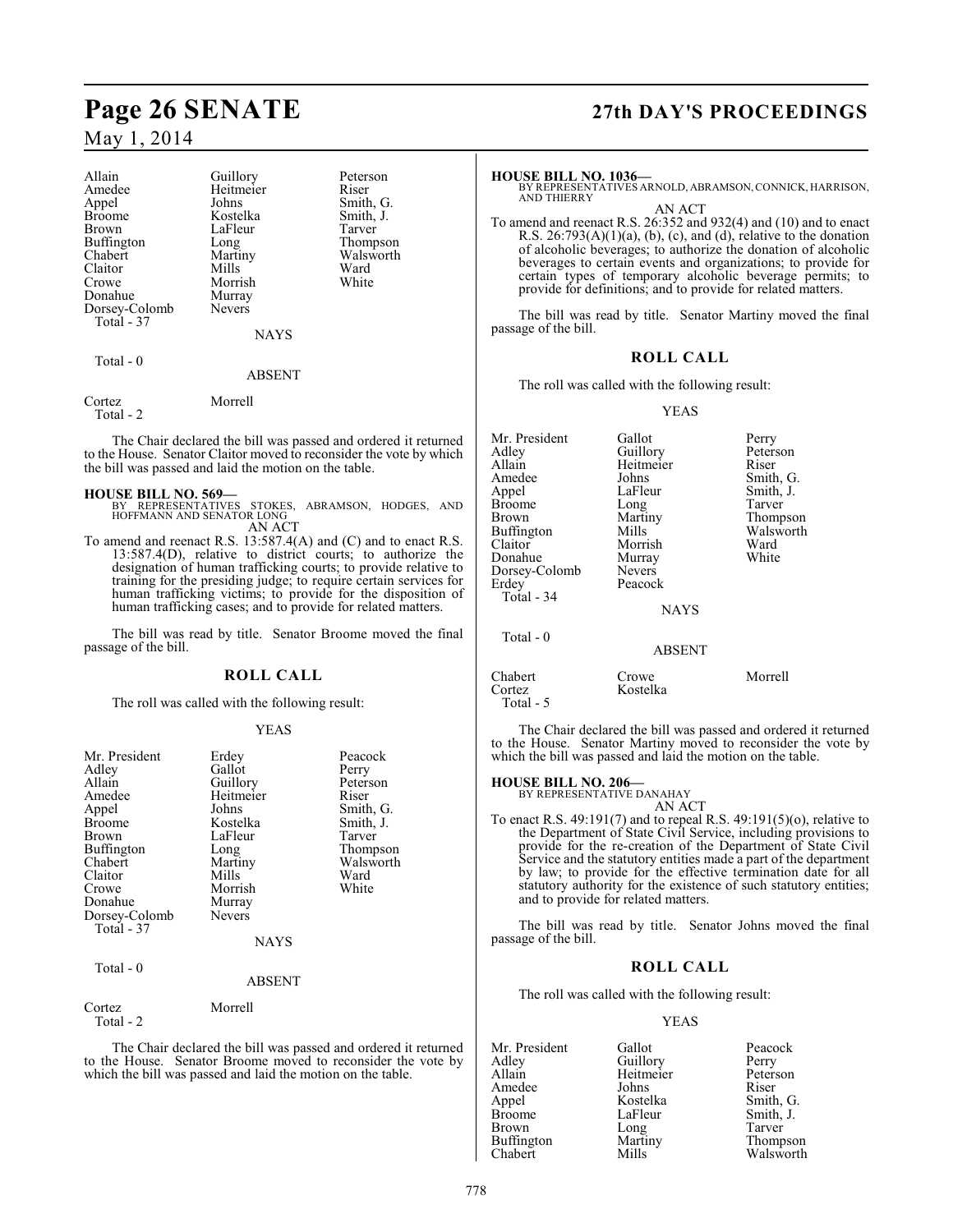| Crowe<br>Dorsey-Colomb<br>Erdey<br>Total $-35$ | Morrish<br>Murray<br><b>Nevers</b> | Ward<br>White |
|------------------------------------------------|------------------------------------|---------------|
|                                                | <b>NAYS</b>                        |               |
| Total - 0                                      | <b>ABSENT</b>                      |               |

Claitor Donahue Morrell Total - 4

The Chair declared the bill was passed and ordered it returned to the House. Senator Johns moved to reconsider the vote by which the bill was passed and laid the motion on the table.

### **HOUSE BILL NO. 641—** BY REPRESENTATIVE HARRISON

AN ACT

To amend and reenact R.S. 13:5713(A) and 5715(A)(2), R.S. 14:30(B)(1) and 95(H), and R.S. 17:2355.1, relative to coroners; to provide for duties of coroners relative to the investigation of deaths and the arrangement and expenses related to the disposition of bodies; to amend the definition of "peace officer" for purposes of first degree murder; to provide for the possession and concealing of handguns; to provide relative to the search of donor information; and to provide for related matters.

The bill was read by title. Senator Mills moved the final passage of the bill.

### **ROLL CALL**

The roll was called with the following result:

#### YEAS

| Mr. President | Erdey         | Perry     |
|---------------|---------------|-----------|
| Adley         | Gallot        | Peterson  |
| Allain        | Heitmeier     | Riser     |
| Amedee        | Johns         | Smith, G. |
| Appel         | Kostelka      | Smith, J. |
| <b>Broome</b> | LaFleur       | Tarver    |
| <b>Brown</b>  | Long          | Thompson  |
| Buffington    | Martiny       | Walsworth |
| Claitor       | Mills         | Ward      |
| Crowe         | Morrish       | White     |
| Donahue       | <b>Nevers</b> |           |
| Dorsey-Colomb | Peacock       |           |
| Total - 34    |               |           |
|               | <b>NAYS</b>   |           |
|               |               |           |

Murray Total - 1

#### ABSENT

| Chabert   | Guillory |
|-----------|----------|
| Cortez    | Morrell  |
| Total - 4 |          |

The Chair declared the bill was passed and ordered it returned to the House. Senator Mills moved to reconsider the vote by which the bill was passed and laid the motion on the table.

#### **HOUSE BILL NO. 286—** BY REPRESENTATIVE THIBAUT

AN ACT

To amend and reenact R.S. 22:942(10)(a) and to enact R.S.  $22:931(A)(12)$ , relative to individual life insurance policies; to require insurers to notify insureds of when their conversion option will expire; to allow for conversion from a group policy to an individual term life insurance policy; to provide for proof of notice to policyholders; to provide an exception for a child term rider; and to provide for related matters.

## **27th DAY'S PROCEEDINGS Page 27 SENATE** May 1, 2014

The bill was read by title. Senator Gary Smith moved the final passage of the bill.

### **ROLL CALL**

The roll was called with the following result:

YEAS

| Mr. President<br>Adley<br>Allain<br>Amedee<br>Appel<br>Broome<br>Brown<br>Buffington<br>Claitor<br>Crowe<br>Donahue<br>Dorsey-Colomb<br>Total - 36<br>Total - 0 | Erdey<br>Gallot<br>Guillory<br>Heitmeier<br>Johns<br>Kostelka<br>LaFleur<br>Long<br>Martiny<br>Mills<br>Morrish<br>Murray<br><b>NAYS</b><br><b>ABSENT</b> | <b>Nevers</b><br>Peacock<br>Perry<br>Peterson<br>Riser<br>Smith, G.<br>Smith, J.<br>Tarver<br>Thompson<br>Walsworth<br>Ward<br>White |
|-----------------------------------------------------------------------------------------------------------------------------------------------------------------|-----------------------------------------------------------------------------------------------------------------------------------------------------------|--------------------------------------------------------------------------------------------------------------------------------------|
|                                                                                                                                                                 |                                                                                                                                                           |                                                                                                                                      |
| Chabert<br>Total - 3                                                                                                                                            | Cortez                                                                                                                                                    | Morrell                                                                                                                              |

The Chair declared the bill was passed and ordered it returned to the House. Senator Gary Smith moved to reconsider the vote by which the bill was passed and laid the motion on the table.

### **HOUSE BILL NO. 324—** BY REPRESENTATIVE LEGER

AN ACT To amend and reenact R.S. 12:2.1, relative to certain confidential data in the possession of the Department of State; to authorize the disclosure of electronic mail addresses and short message service numbers to certain persons and entities; to provide for the use of the data; to provide for the maintenance of the confidentiality of the data; and to provide for related matters.

The bill was read by title. Senator Murray moved the final passage of the bill.

#### **ROLL CALL**

The roll was called with the following result:

#### YEAS

| Mr. President | Erdey         | <b>Nevers</b> |
|---------------|---------------|---------------|
| Adlev         | Gallot        | Peacock       |
| Allain        | Guillory      | Perry         |
| Amedee        | Heitmeier     | Peterson      |
| Appel         | Johns         | Riser         |
| Broome        | Kostelka      | Smith, G.     |
| Brown         | LaFleur       | Smith, J.     |
| Buffington    | Long          | Tarver        |
| Claitor       | Martiny       | Thompson      |
| Crowe         | Mills         | Walsworth     |
| Donahue       | Morrish       | Ward          |
| Dorsey-Colomb | Murray        | White         |
| Total $-36$   |               |               |
|               | <b>NAYS</b>   |               |
| Total $-0$    |               |               |
|               | <b>ABSENT</b> |               |
|               |               |               |

Chabert Cortez Morrell Total - 3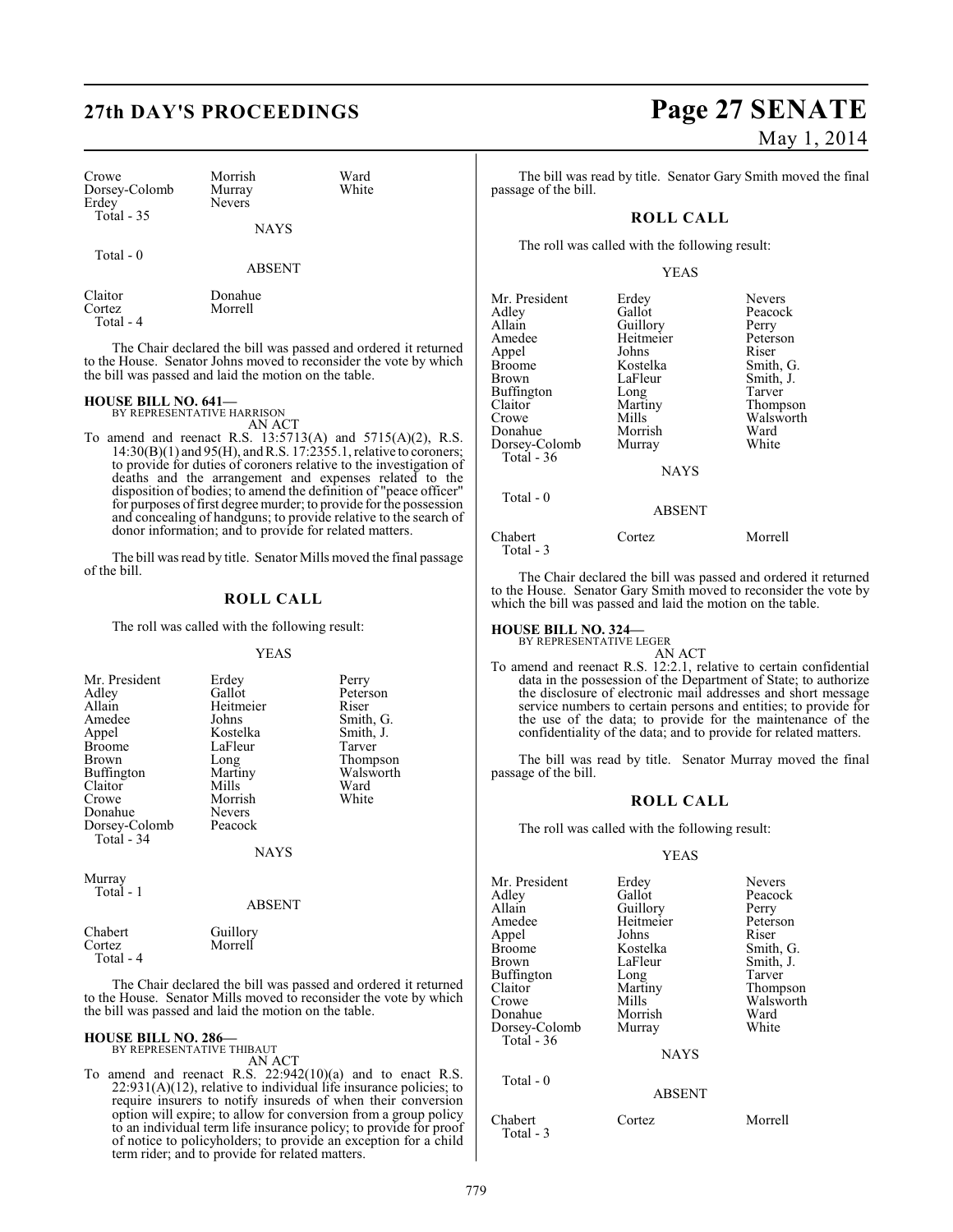## **Page 28 SENATE 27th DAY'S PROCEEDINGS**

### May 1, 2014

The Chair declared the bill was passed and ordered it returned to the House. Senator Murraymoved to reconsider the vote by which the bill was passed and laid the motion on the table.

#### **HOUSE BILL NO. 365—**

BY REPRESENTATIVES MORENO AND BROADWATER AN ACT

To amend and reenact R.S. 18:18(D) and to enact R.S.  $18:154(C)(2)(d)$ , relative to certain voter information and data; to authorize the secretary of state to enter into certain agreements to share certain voter information or data; to provide for the purposes of such agreements; to require certain provisions; to provide relative to the confidentiality of certain voter information and data; and to provide for related matters.

The bill was read by title. Senator Martiny moved the final passage of the bill.

#### **ROLL CALL**

The roll was called with the following result:

#### YEAS

| Mr. President | Erdey       | <b>Nevers</b> |
|---------------|-------------|---------------|
| Adley         | Gallot      | Peacock       |
| Allain        | Guillory    | Perry         |
| Amedee        | Heitmeier   | Peterson      |
| Appel         | Johns       | Riser         |
| <b>Broome</b> | Kostelka    | Smith, G.     |
| <b>Brown</b>  | LaFleur     | Smith, J.     |
| Buffington    | Long        | Tarver        |
| Claitor       | Martiny     | Thompson      |
| Crowe         | Mills       | Walsworth     |
| Donahue       | Morrish     | Ward          |
| Dorsey-Colomb | Murray      | White         |
| Total - 36    |             |               |
|               | <b>NAYS</b> |               |
| Total - 0     |             |               |

Chabert Cortez Morrell Total - 3

The Chair declared the bill was passed and ordered it returned to the House. Senator Martiny moved to reconsider the vote by which the bill was passed and laid the motion on the table.

ABSENT

#### **Rules Suspended**

Senator Tarver asked for and obtained a suspension of the rules to revert to the Morning Hour.

#### **Introduction of Senate Resolutions**

Senator Dorsey-Colomb asked for and obtained a suspension of the rules to read Senate Resolutions a first and second time.

#### **SENATE RESOLUTION NO. 111—**

BY SENATORS DORSEY-COLOMB AND ERDEY A RESOLUTION

To express the sincere condolences of the Senate of the Legislature of Louisiana upon the death of Rennie Elizabeth Wascom Stewart.

On motion of Senator Dorsey-Colomb the resolution was read by title and adopted.

#### **SENATE RESOLUTION NO. 112—**

BY SENATOR MORRISH A RESOLUTION

To designate May 6, 2014, as "Battle of Calcasieu Pass Day" in the Louisiana Senate.

The resolution was read by title and placed on the Calendar for a second reading.

#### **Privilege Report of the Committee on Senate and Governmental Affairs**

#### **ENROLLMENTS**

Senator Amedee, Chairman on behalf of the Committee on Senate and Governmental Affairs, submitted the following report:

May 1, 2014

To the President and Members of the Senate:

I am directed by your Committee on Senate and Governmental Affairs to submit the following report:

The following Senate Concurrent Resolution has been properly enrolled:

## **SENATE CONCURRENT RESOLUTION NO. 108—** BY SENATOR ADLEY AND REPRESENTATIVE HENRY BURNS

A CONCURRENT RESOLUTION

To commend and congratulate Madison Waldron on being selected as one of two youth volunteers in Louisiana to receive the 2014 nineteenth annual Prudential Spirit of Community Award in recognition of her outstanding record of volunteer service from The National Association of Secondary School Principals and Prudential Financial.

> Respectfully submitted, "JODY" AMEDEE Chairman

The foregoing Senate Concurrent Resolution was signed by the President of the Senate.

#### **Message from the House**

#### **SIGNED HOUSE CONCURRENT RESOLUTIONS**

#### April 29, 2014

To the Honorable President and Members of the Senate:

I am directed to inform your honorable body that the Speaker of the House of Representatives has signed the following House Concurrent Resolution:

#### **HOUSE CONCURRENT RESOLUTION NO. 20—**

BY REPRESENTATIVE LEGER A CONCURRENT RESOLUTION

To recognize November 2014 as No-Shave November in Louisiana in order to raise awareness of men's health issues.

and asked that the President of the Senate affix his signature to the same.

> Respectfully submitted, ALFRED W. SPEER Clerk of the House of Representatives

The House Concurrent Resolution contained herein was signed by the President of the Senate.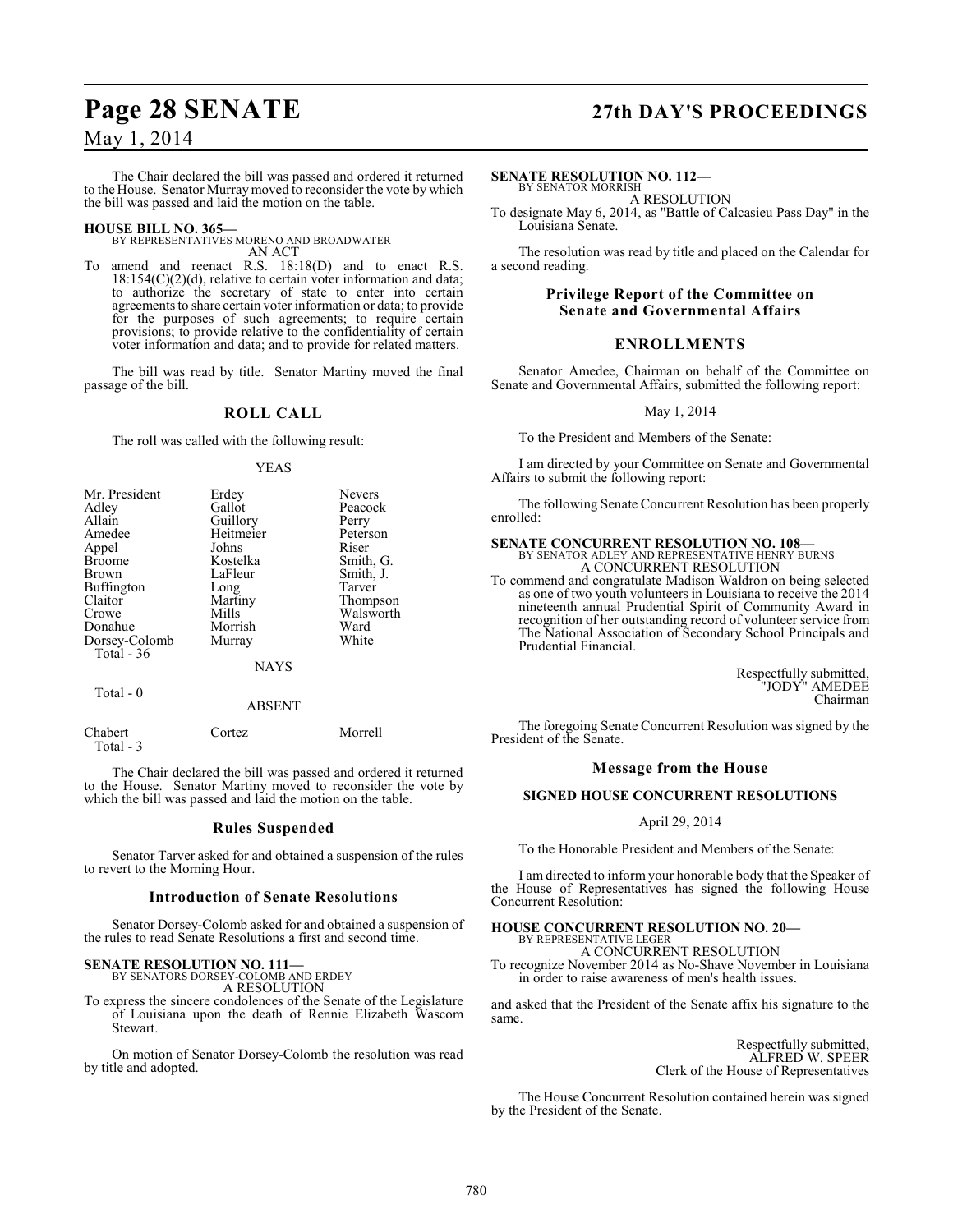## **27th DAY'S PROCEEDINGS Page 29 SENATE**

### May 1, 2014

#### **Message from the House**

#### **SIGNED HOUSE BILLS AND JOINT RESOLUTIONS**

April 29, 2014

To the Honorable President and Members of the Senate:

I am directed to inform your honorable body that the Speaker of the House of Representatives has signed the following House Bills and Joint Resolutions:

### **HOUSE BILL NO. 8—**

BY REPRESENTATIVE HONORE AN ACT

To amend and reenact R.S. 15:572.4(D), relative to pardons; to provide relative to applications for pardons by persons serving a life sentence; to reduce the length of time the applicant is required to wait before filing a subsequent application after a denial; and to provide for related matters.

**HOUSE BILL NO. 16—** BY REPRESENTATIVES TERRY LANDRY, ARNOLD, GAINES, LEOPOLD, MORENO, JAY MORRIS, AND THIERRY AN ACT

To enact R.S.  $13:5401(C)(5)$ , relative to reentry courts; to authorize the creation of a reentry division of the Fifteenth Judicial District Court; and to provide for related matters.

#### **HOUSE BILL NO. 241—**

BY REPRESENTATIVE ARMES AND SENATOR JOHN SMITH AN ACT

To amend and reenact Section 3 of Act No. 437 of the 2013 Regular Session of the Legislature, relative to a proposed constitutional amendment to require certain residency specifications for members of the Wildlife and Fisheries Commission; to remove the effective date reference contained in the ballot language for such proposed constitutional amendment; and to provide for related matters.

#### **HOUSE BILL NO. 284—**

BY REPRESENTATIVE ST. GERMAIN AN ACT

To enact R.S. 49:191(7) and to repeal R.S. 49:191(5)(d), relative to the Department of Transportation and Development, including provisions to provide for the re-creation of the Department of Transportation and Development and the statutory entities made a part of the department by law; to provide for the effective termination date for all statutory authority for the existence of such statutory entities; and to provide for related matters.

HOUSE BILL NO. 304—<br>BY REPRESENTATIVES HILL, ARMES, BERTHELOT, BILLIOT, BROWN, BURFORD, HENRY BURNS, BURRELL, CHAMPAGNE, CHANEY,<br>DANAHAY, GAROFALO, HARRIS, HAVARD, HENSGENS, HOWARD,<br>JONES, NÁNCY LANDRY, LEOPOLD, LORUSSO, M

#### AN ACT

To enact R.S. 47:463.165, relative to motor vehicle special prestige license plates; to provide for the "Louisiana Cattlemen's Association" special prestige license plate; to provide for the creation, issuance, and design of such license plates; to provide relative to the fee and distribution of fees for such plates; to authorize the promulgation of rules and regulations relative to the creation and implementation of a special prestige license plate; and to provide for related matters.

#### **HOUSE BILL NO. 323—**

BY REPRESENTATIVES TERRY LANDRY, BROWN, FRANKLIN,<br>GISCLAIR, GUINN, HILL, HONORE, HOWARD, IVEY, LEOPOLD,<br>NORTON,AND ST. GERMAIN

### AN ACT

To enact R.S. 47:463.165, relative to motor vehicle special prestige license plates; to provide for the "Down Syndrome Awareness" special prestige plate; to provide for the creation, issuance, and design of such license plates; to provide relative to the fee and distribution of fees for such plates; to authorize the promulgation of rules and regulations relative to the creation and implementation of a special prestige license plate; and to provide for related matters.

## **HOUSE BILL NO. 346—** BY REPRESENTATIVE ARNOLD

AN ACT

To amend and reenact R.S. 26:76(A)(2), 276(A)(2), and 912(A), relative to permits issued by the office of alcohol and tobacco control; to prohibit the transfer, assignment, or inheritance of tobacco permits by a limited liability company or other legal entities due to change of ownership or termination of business operations; to require that the permit be returned or surrendered under certain circumstances; to provide for notification requirements; to provide for time delays; and to provide for related matters.

**HOUSE BILL NO. 433—** BY REPRESENTATIVES CARTER, BROADWATER, CHAMPAGNE, HOLLIS, IVEY, JEFFERSON, REYNOLDS, RICHARD, SHADOIN, AND SMITH

#### AN ACT

To amend and reenact R.S. 17:1808(J)(1) and (K) and 3141.15(G) and to enact R.S. 17:1808(L) and 3141.15(H), relative to reciprocity agreements that provide for interstate, online, postsecondary education; to authorize the Board of Regents to enter into and administer such agreements; to provide for participation by institutions in interstate, online education; to provide for application fees; and to provide for related matters.

#### **HOUSE BILL NO. 440—**

BY REPRESENTATIVES HARRISON, BERTHELOT, BILLIOT, WESLEY<br>BISHOP, BROWN, COX, DOVE, GISCLAIR, REYNOLDS,<br>SCHEXNAYDER, THIERRY, WHITNEY, AND PATRICK WILLIAMS AN ACT

To amend and reenact R.S. 56:499(B) and (C), relative to shrimping trawls and skimmer nets; to provide relative to the size and configuration of skimmer nets; and to provide for related matters.

#### **HOUSE BILL NO. 450—**

BY REPRESENTATIVE SCHRODER AN ACT

To designate a portion of Louisiana Highway 21 in St. Tammany Parish as "South Tyler Street".

#### **HOUSE BILL NO. 752—**

BY REPRESENTATIVE MORENO AN ACT

To amend and reenact R.S. 14:133.6(B)(1), relative to the crime of filing a false lien; to expand the crime of filing a false lien against a law enforcement or court officer; to amend the definition of "court officer" to include clerk of court, deputy clerk of court, and recorder of mortgages; and to provide for related matters.

#### **HOUSE BILL NO. 830—**

BY REPRESENTATIVE ADAMS AN ACT

To amend and reenact R.S. 26:351(2)(a) and (4) and to enact R.S. 26:351(9), relative to the size of containers for beverages of high alcoholic content; to require certain container sizes for certain alcoholic beverages sold or shipped in the state; to provide relative to the number of containers in each shipping case or container; to exempt certain products; and to provide for related matters.

**HOUSE BILL NO. 893—**

BY REPRESENTATIVE SCHEXNAYDER AN ACT

To amend and reenact R.S. 32:706.2(A)(1), 707.5(D)(1), 1728(D)(6),  $1728.2(D)(2)$  and  $(G)(1)$ ,  $1728.3(D)(1)(b)$  and  $(F)(1)(a)$ , and  $1728.4(C)(5)$ , relative to vehicle inspections; to provide that a peace officer can conduct physical inspections of a vehicle; and to provide for related matters.